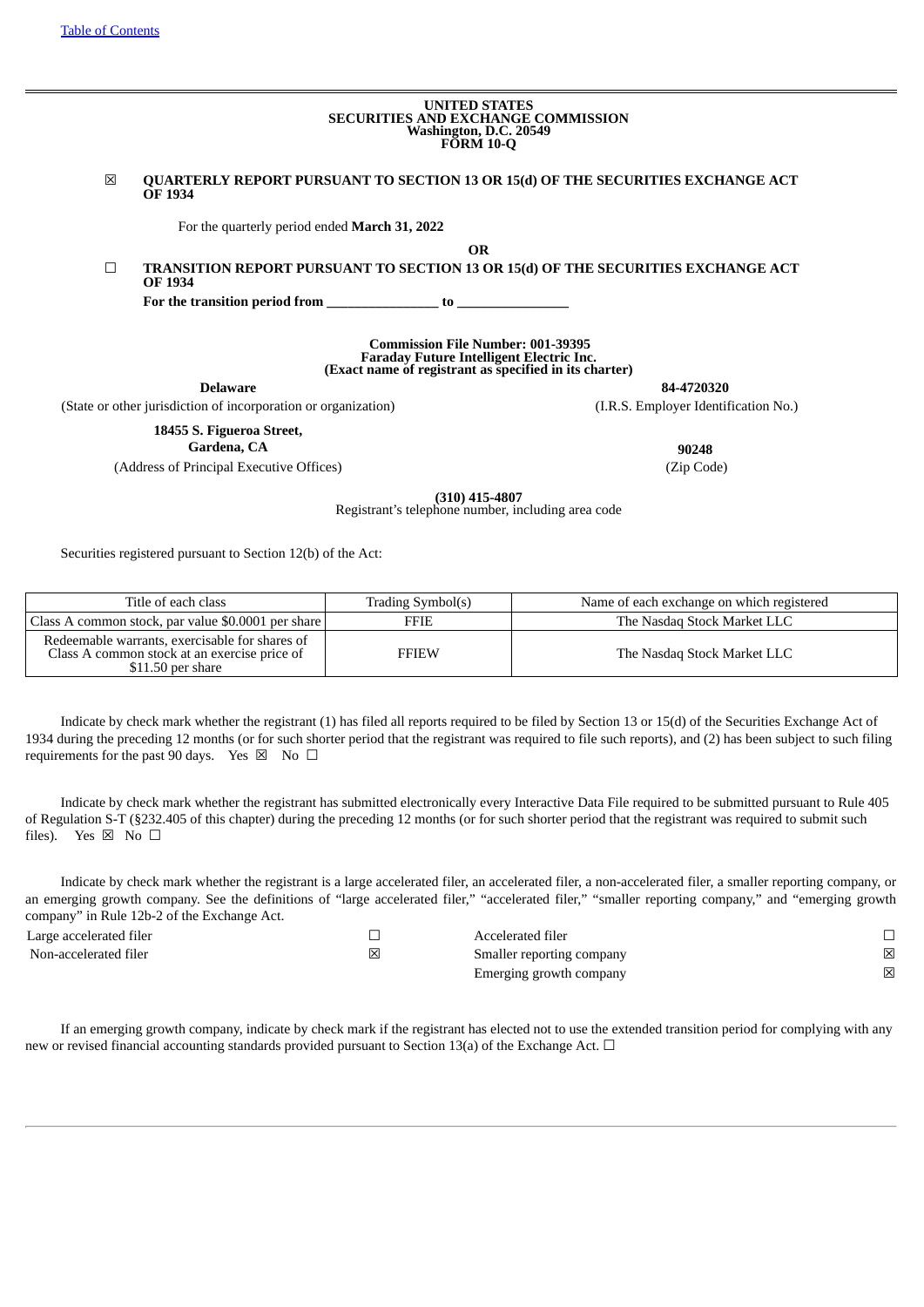Indicate by check mark whether the registrant is a shell company (as defined in Rule 12b-2 of the Exchange Act). Yes  $\Box$  No  $\boxtimes$ 

<span id="page-1-0"></span>The registrant had outstanding 238,275,864 shares of Class A common stock and 64,000,588 shares of Class B common stock as of May 16, 2022.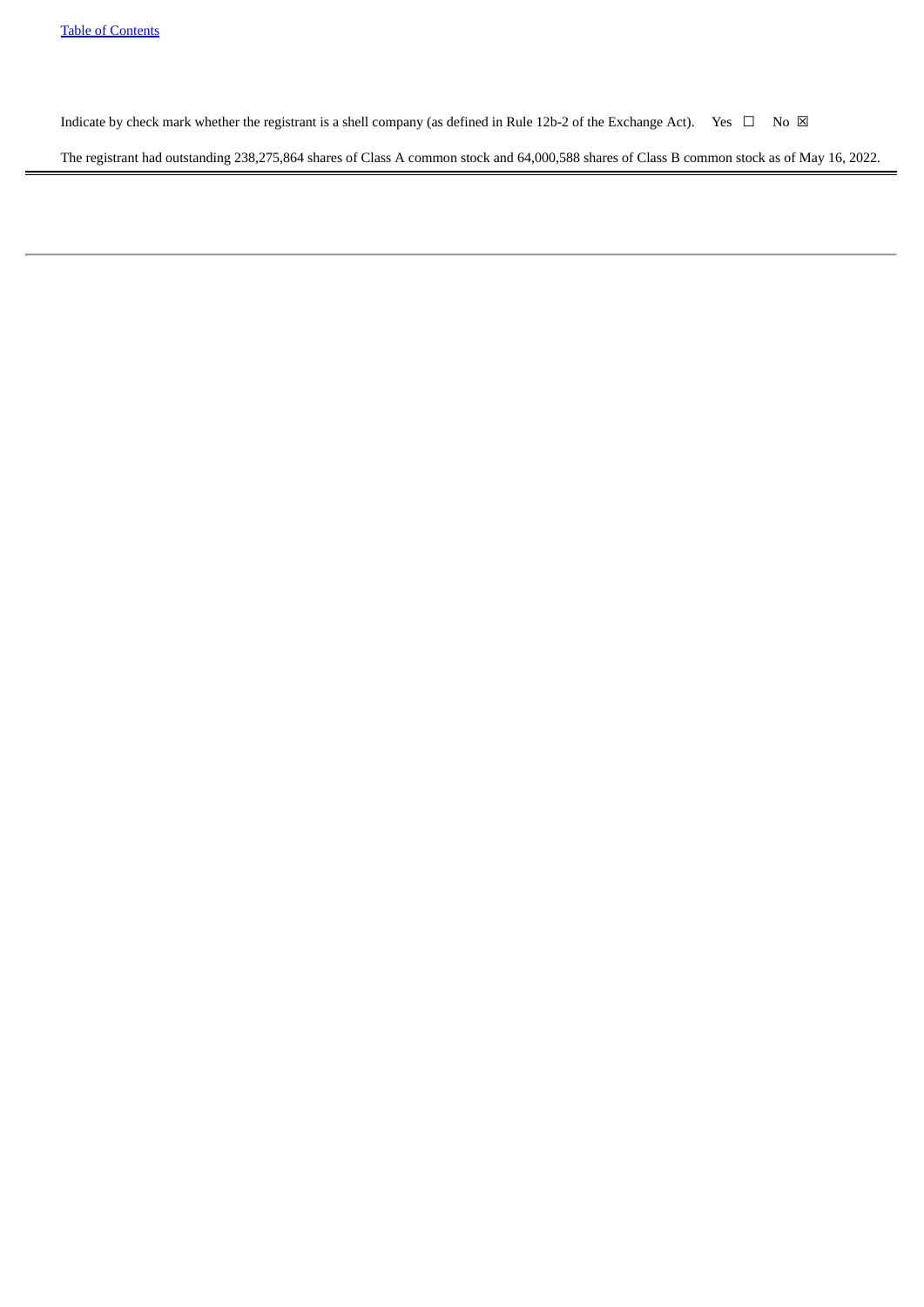## **Table of Contents**

# **INDEX TO UNAUDITED CONDENSED CONSOLIDATED FINANCIAL STATEMENTS**

<span id="page-2-0"></span>

|                                  |                                                                                                                      | Pages |
|----------------------------------|----------------------------------------------------------------------------------------------------------------------|-------|
|                                  | <b>FARADAY FUTURE INTELLIGENT ELECTRIC INC.</b>                                                                      |       |
|                                  | <b>Part I Financial Information</b>                                                                                  |       |
| Item 1.                          | <b>Condensed Consolidated Financial Statements (Unaudited)</b>                                                       |       |
|                                  | Condensed Consolidated Balance Sheets as of March 31, 2022 and December 31, 2021                                     | 3     |
|                                  | Condensed Consolidated Statements of Operations and Comprehensive Loss for the Three Months Ended March 31, 2022 and |       |
|                                  | 2021                                                                                                                 | 4     |
|                                  | Condensed Consolidated Statements of Commitment to Issue Class A Common Stock and Stockholders' Equity (Deficit) for |       |
|                                  | the Three Months Ended March 31, 2022 and 2021                                                                       | 5     |
|                                  | Condensed Consolidated Statements of Cash Flows for the Three Months Ended March 31, 2022 and 2021                   | 6     |
|                                  | <b>Notes to the Condensed Consolidated Financial Statements</b>                                                      | 8     |
| Item 2.                          | <b>Management's Discussion and Analysis of Financial Condition and Results of Operations</b>                         | 26    |
| Item 3.                          | <b>Quantitative and Qualitative Disclosures About Market</b>                                                         | 40    |
| Item 4.                          | <b>Controls and Procedures</b>                                                                                       | 40    |
| <b>Part II Other Information</b> |                                                                                                                      |       |
| Item 1.                          | <b>Legal Proceedings</b>                                                                                             | 44    |
| Item 1A.                         | <b>Risk Factors</b>                                                                                                  | 44    |
| Item 2.                          | Unregistered Sales of Equity Securities and Use of Proceeds                                                          | 44    |
| Item 3.                          | <b>Defaults Upon Senior Securities</b>                                                                               | 44    |
| Item 4.                          | <b>Mine Safety Disclosures</b>                                                                                       | 44    |
| Item 5.                          | <b>Other Information</b>                                                                                             | 44    |
| Item 6.                          | <b>Exhibits</b>                                                                                                      | 44    |
| <b>Signatures</b>                |                                                                                                                      | 46    |
|                                  |                                                                                                                      |       |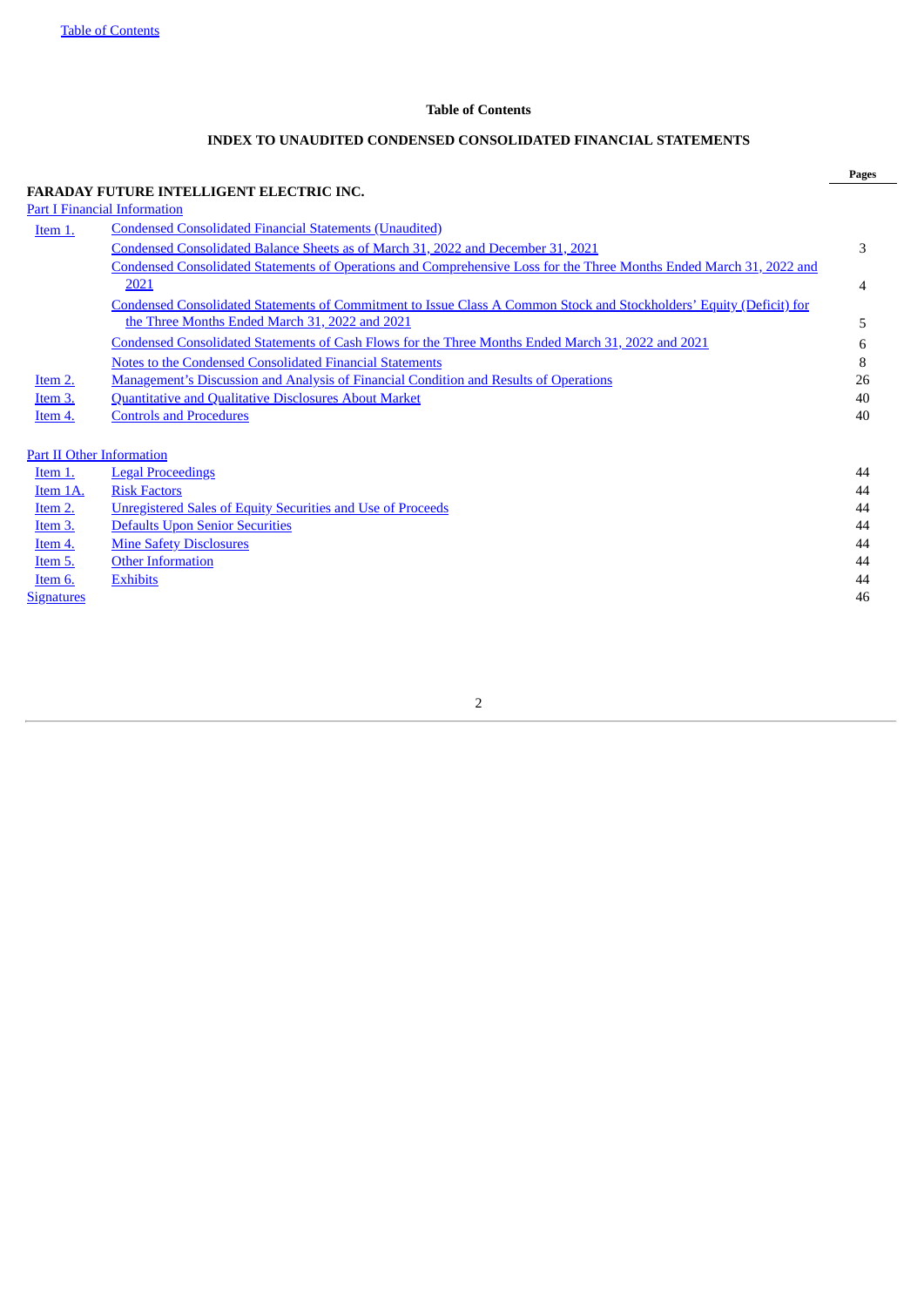## **Part I - Financial Information**

## <span id="page-3-1"></span><span id="page-3-0"></span>**ITEM 1. CONDENSED CONSOLIDATED FINANCIAL STATEMENTS (UNAUDITED) Faraday Future Intelligent Electric Inc. Condensed Consolidated Balance Sheets (***in thousands***, except share and per share data) (Unaudited)**

|                                                                                                                                                                                                |              | <b>March 31, 2022</b> |                | December 31,<br>2021 |
|------------------------------------------------------------------------------------------------------------------------------------------------------------------------------------------------|--------------|-----------------------|----------------|----------------------|
| <b>Assets</b>                                                                                                                                                                                  |              |                       |                |                      |
| <b>Current assets</b>                                                                                                                                                                          |              |                       |                |                      |
| Cash                                                                                                                                                                                           | $\mathbb{S}$ | 276,374 \$            |                | 505,091              |
| Restricted cash                                                                                                                                                                                |              | 1.012                 |                | 25,386               |
| <b>Deposits</b>                                                                                                                                                                                |              | 55,639                |                | 63,370               |
| Other current assets                                                                                                                                                                           |              | 8.608                 |                | 13,410               |
| Total current assets                                                                                                                                                                           |              | 341,633               |                | 607,257              |
| Property and equipment, net                                                                                                                                                                    |              | 338,877               |                | 293,135              |
| Right of use assets                                                                                                                                                                            |              | 18,701                |                |                      |
| Other non-current assets                                                                                                                                                                       |              | 6,853                 |                | 7,040                |
| <b>Total assets</b>                                                                                                                                                                            | \$           | 706,064               | $\mathfrak{S}$ | 907,432              |
| Liabilities, commitment to issue Class A Common Stock and stockholders' equity                                                                                                                 |              |                       |                |                      |
| <b>Current liabilities</b>                                                                                                                                                                     |              |                       |                |                      |
| Accounts payable                                                                                                                                                                               | \$           | 45,400                | - \$           | 37,773               |
| Accrued expenses and other current liabilities                                                                                                                                                 |              | 86,766                |                | 90,512               |
| Related party accrued interest                                                                                                                                                                 |              | 12,222                |                | 11,231               |
| Accrued interest                                                                                                                                                                               |              | 1,493                 |                | 8,263                |
| Operating lease liabilities, current portion                                                                                                                                                   |              | 2,113                 |                |                      |
| Finance lease liabilities, current portion                                                                                                                                                     |              | 2,287                 |                |                      |
| Related party notes payable                                                                                                                                                                    |              | 13,636                |                | 13,655               |
| Notes payable, current portion                                                                                                                                                                 |              | 78,865                |                | 132,372              |
| Total current liabilities                                                                                                                                                                      |              | 242,782               |                | 293,806              |
| Operating lease liabilities, less current portion                                                                                                                                              |              | 16,885                |                |                      |
| Finance lease liabilities, less current portion                                                                                                                                                |              | 7,390                 |                | 7,570                |
| Other liabilities, less current portion                                                                                                                                                        |              | 3,785                 |                | 3,720                |
| Notes payable, less current portion                                                                                                                                                            |              |                       |                | 34,682               |
| <b>Total liabilities</b>                                                                                                                                                                       |              | 270,842               |                | 339,778              |
| Commitments and contingencies (Note 11)                                                                                                                                                        |              |                       |                |                      |
| Commitment to issue Class A Common Stock                                                                                                                                                       |              | 32,900                |                |                      |
| Stockholders' equity                                                                                                                                                                           |              |                       |                |                      |
| Class A Common Stock, \$0.0001 par value; 750,000,000 shares authorized; 238,197,018 and 168,693,323<br>shares issued and outstanding as of March 31, 2022 and December 31, 2021, respectively |              | 24                    |                | 17                   |
| Class B Common Stock, \$0.0001 par value; 75,000,000 shares authorized; 64,000,588 shares and no shares<br>issued and outstanding as of March 31, 2022 and December 31, 2021, respectively     |              | 6                     |                |                      |
| Additional paid-in capital                                                                                                                                                                     |              | 3,487,415             |                | 3,482,226            |
| Accumulated other comprehensive loss                                                                                                                                                           |              | (7,509)               |                | (6, 945)             |
| <b>Accumulated deficit</b>                                                                                                                                                                     |              | (3,077,614)           |                | (2,907,644)          |
| <b>Total stockholders' equity</b>                                                                                                                                                              |              | 402,322               |                | 567,654              |
| Total liabilities, commitment to issue Class A Common Stock and stockholders' equity                                                                                                           | \$           | 706,064               | -\$            | 907,432              |

<span id="page-3-2"></span>The accompanying notes are an integral part of these Condensed Consolidated Financial Statements.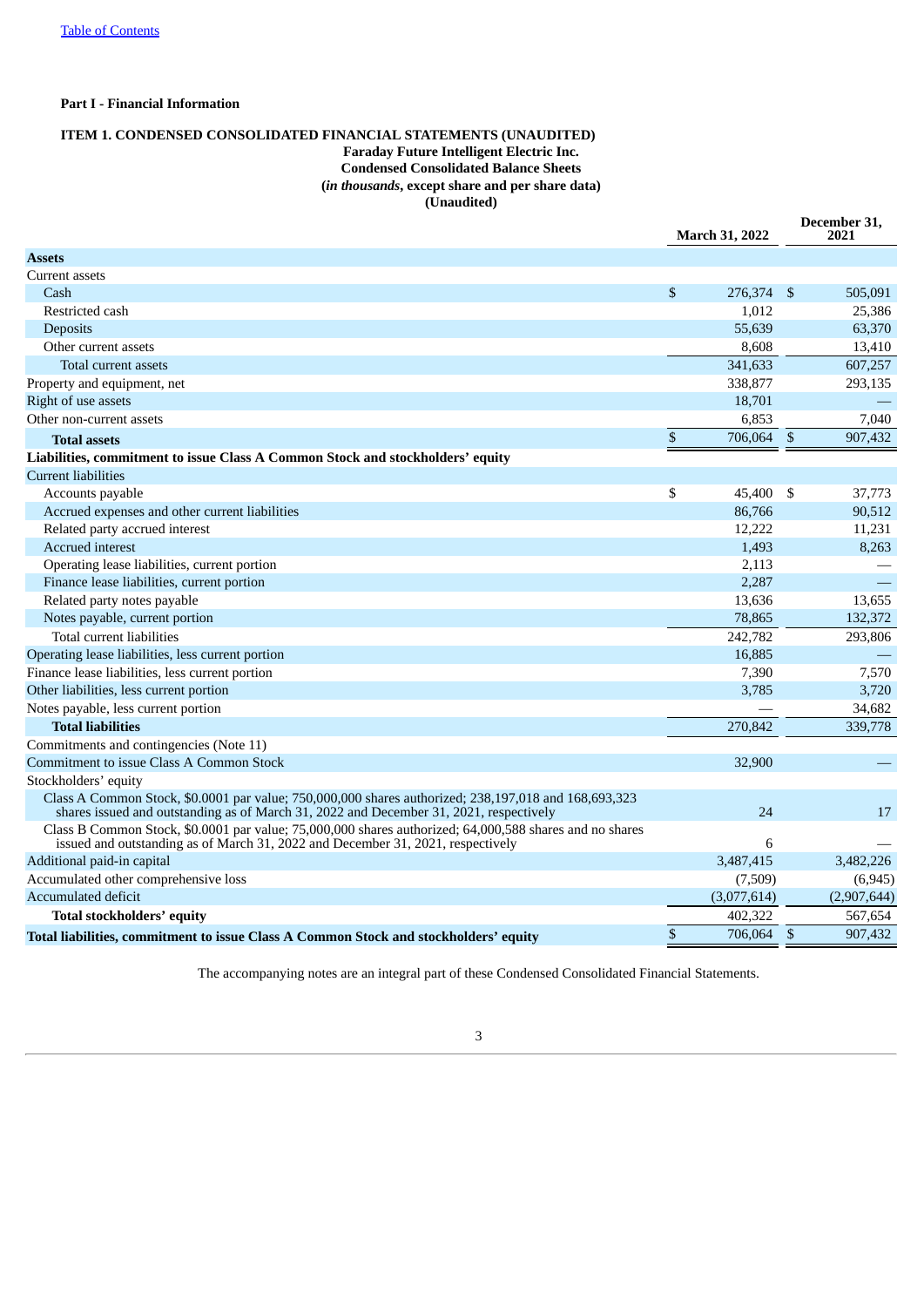## **Faraday Future Intelligent Electric Inc. Condensed Consolidated Statements of Operations and Comprehensive Loss (***in thousands***, except share and per share data) (Unaudited)**

|                                                                                      |                | <b>Three Months Ended</b><br>March 31, |      |             |  |
|--------------------------------------------------------------------------------------|----------------|----------------------------------------|------|-------------|--|
|                                                                                      |                | 2022                                   |      | 2021        |  |
| <b>Operating expenses</b>                                                            |                |                                        |      |             |  |
| Research and development                                                             | \$             | 114,935 \$                             |      | 6,721       |  |
| Sales and marketing                                                                  |                | 6,186                                  |      | 1,682       |  |
| General and administrative                                                           |                | 27,880                                 |      | 10,993      |  |
| Total operating expenses                                                             |                | 149,001                                |      | 19,396      |  |
|                                                                                      |                |                                        |      |             |  |
| <b>Loss from operations</b>                                                          |                | (149,001)                              |      | (19,396)    |  |
| Change in fair value measurements                                                    |                | 1,186                                  |      | (26, 917)   |  |
| Interest expense                                                                     |                | (3,746)                                |      | (19, 174)   |  |
| Related party interest expense                                                       |                | (622)                                  |      | (9,752)     |  |
| Other expense, net                                                                   |                | (915)                                  |      | (283)       |  |
| Loss before income taxes                                                             |                | (153,098)                              |      | (75, 522)   |  |
| Income tax provision                                                                 |                |                                        |      | (3)         |  |
| <b>Net loss</b>                                                                      | \$             | $(153,098)$ \$                         |      | (75, 525)   |  |
|                                                                                      |                |                                        |      |             |  |
| <b>Per share information:</b>                                                        |                |                                        |      |             |  |
| Net loss per Common Stock - Class A and Class B - basic and diluted                  | $\mathfrak{s}$ | $(0.48)$ \$                            |      | (0.48)      |  |
| Weighted average Common shares outstanding - Class A and Class B - basic and diluted |                | 322,211,392                            |      | 158,088,382 |  |
|                                                                                      |                |                                        |      |             |  |
| <b>Total comprehensive loss:</b>                                                     |                |                                        |      |             |  |
| Net loss                                                                             | \$             | $(153,098)$ \$                         |      | (75, 525)   |  |
| Change in foreign currency translation adjustment                                    |                | (564)                                  |      | 508         |  |
| Total comprehensive loss                                                             | \$             | (153, 662)                             | - \$ | (75, 017)   |  |
|                                                                                      |                |                                        |      |             |  |

<span id="page-4-0"></span>The accompanying notes are an integral part of these Condensed Consolidated Financial Statements.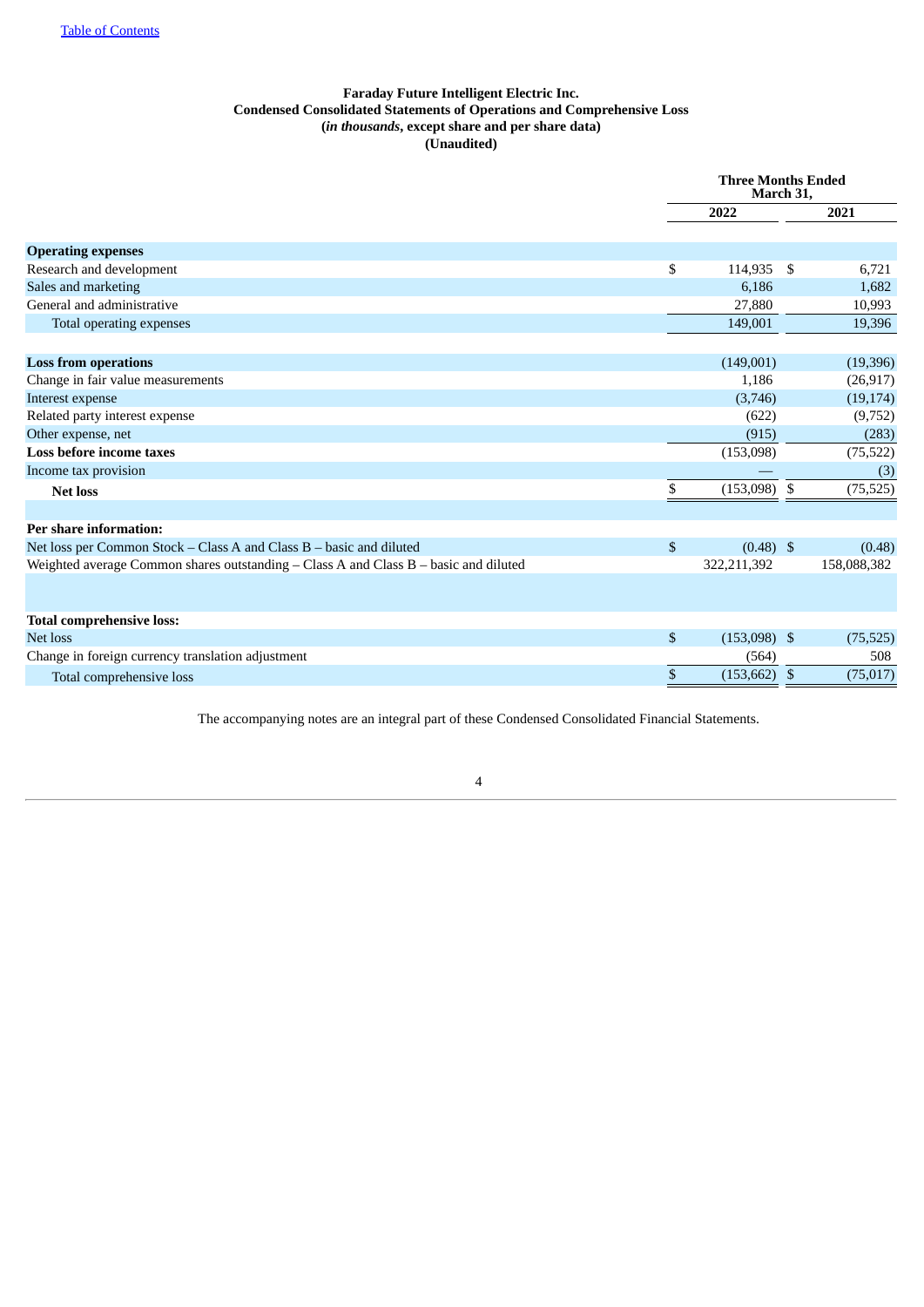## **Faraday Future Intelligent Electric Inc. Condensed Consolidated Statements of Commitment to Issue Class A Common Stock and Stockholders' Equity (Deficit) (***in thousands***, except share and per share data)**

**(Unaudited)**

| <b>Commitment to Issue</b><br><b>Class A Common</b>                                                                                 |               |               |                                |                | <b>Common Stock</b>            |            | <b>Additional</b>                            |   | <b>Accumulated</b> |                        | <b>Total</b><br>Stockholders' |                               |               |
|-------------------------------------------------------------------------------------------------------------------------------------|---------------|---------------|--------------------------------|----------------|--------------------------------|------------|----------------------------------------------|---|--------------------|------------------------|-------------------------------|-------------------------------|---------------|
|                                                                                                                                     | <b>Stock</b>  |               |                                | Class A        |                                |            | <b>Class B</b>                               |   |                    | Other<br>Comprehensive |                               | Accumulated                   | <b>Equity</b> |
|                                                                                                                                     | <b>Shares</b> | <b>Amount</b> | <b>Shares</b><br><b>Amount</b> |                | <b>Shares</b><br><b>Amount</b> |            | Paid-in<br><b>Deficit</b><br>Capital<br>Loss |   |                    |                        |                               | (Deficit)                     |               |
| <b>Balance as of December 31,</b><br>2021                                                                                           |               | <sup>\$</sup> | 168,693,323                    | $\mathfrak{S}$ | 17                             |            |                                              |   | $$3,482,226$ \;    |                        |                               | $(6,945)$ \$ $(2,907,644)$ \$ | 567,654       |
| Reclassification of obligation<br>to issue registered shares<br>of Class A Common Stock<br>upon adoption of ASU<br>2020-06 (Note 7) |               | 32,900        |                                |                |                                |            |                                              |   |                    |                        |                               | (20, 265)                     | (20, 265)     |
| Reclassification of deferred<br>gain upon adoption of<br>$\overline{A}$ SC 842                                                      |               |               |                                |                |                                |            |                                              |   |                    |                        |                               | 3,393                         | 3,393         |
| Issuance of shares pursuant<br>to the commitment to<br>issue Class A and Class B<br>Common Stock (Note 3)                           |               |               | 68,742,020                     |                |                                | 64,000,588 |                                              | 6 | (13)               |                        |                               |                               |               |
| Stock-based compensation                                                                                                            |               |               |                                |                |                                |            |                                              |   | 3,347              |                        |                               |                               | 3,347         |
| Exercise of stock options                                                                                                           |               |               | 761,675                        |                |                                |            |                                              |   | 1,855              |                        |                               |                               | 1,855         |
| Foreign currency translation<br>adjustment                                                                                          |               |               |                                |                |                                |            |                                              |   |                    |                        | (564)                         |                               | (564)         |
| Net loss                                                                                                                            |               |               |                                |                |                                |            |                                              |   |                    |                        |                               | (153,098)                     | (153,098)     |
| <b>Balance as of March 31,</b><br>2022                                                                                              |               | \$32,900      | 238,197,018                    | \$             | 24                             | 64,000,588 | -S                                           | 6 | \$3,487,415        | -S                     |                               | $(7,509)$ \$ $(3,077,614)$ \$ | 402,322       |

|                                           |                                                                                                           |               | <b>Common Stock</b> |         |             | <b>Accumulated</b>      |                | Total      |
|-------------------------------------------|-----------------------------------------------------------------------------------------------------------|---------------|---------------------|---------|-------------|-------------------------|----------------|------------|
|                                           | <b>Additional</b><br>Other<br><b>Class B</b><br><b>Class A</b><br>Paid-in<br>Comprehensive<br>Accumulated |               |                     |         |             | Stockholders'<br>Equity |                |            |
|                                           | <b>Shares</b>                                                                                             | <b>Amount</b> | <b>Shares</b>       | Amount  | Capital     | Loss                    | <b>Deficit</b> | (Deficit)  |
| <b>Balance as of December 31, 2020</b>    | 93,099,596 \$                                                                                             | 9             | 64,000,588          | 6<br>-S | \$1,817,760 | <b>S</b><br>(5,974)     | \$(2,391,139)  | (579, 338) |
| Conversion of The9 Conditional Obligation | 423,053                                                                                                   |               |                     |         | 2,863       |                         |                | 2,863      |
| Stock-based compensation                  |                                                                                                           |               |                     |         | 2,520       |                         |                | 2,520      |
| Exercise of stock options                 | 1,254,624                                                                                                 |               |                     |         | 2,650       |                         |                | 2,650      |
| Issuance of warrants                      |                                                                                                           |               |                     |         | 1,988       |                         |                | 1,988      |
| Foreign currency translation adjustment   |                                                                                                           |               |                     |         |             | 508                     |                | 508        |
| Net loss                                  |                                                                                                           |               |                     |         |             |                         | (75, 525)      | (75, 525)  |
| Balance as of March 31, 2021              | 94,777,273 \$                                                                                             |               | 64,000,588          | 6       | \$1,827,781 | (5, 466)                | \$(2,466,664)  | (644,334)  |

<span id="page-5-0"></span>The accompanying notes are an integral part of these Condensed Consolidated Financial Statements.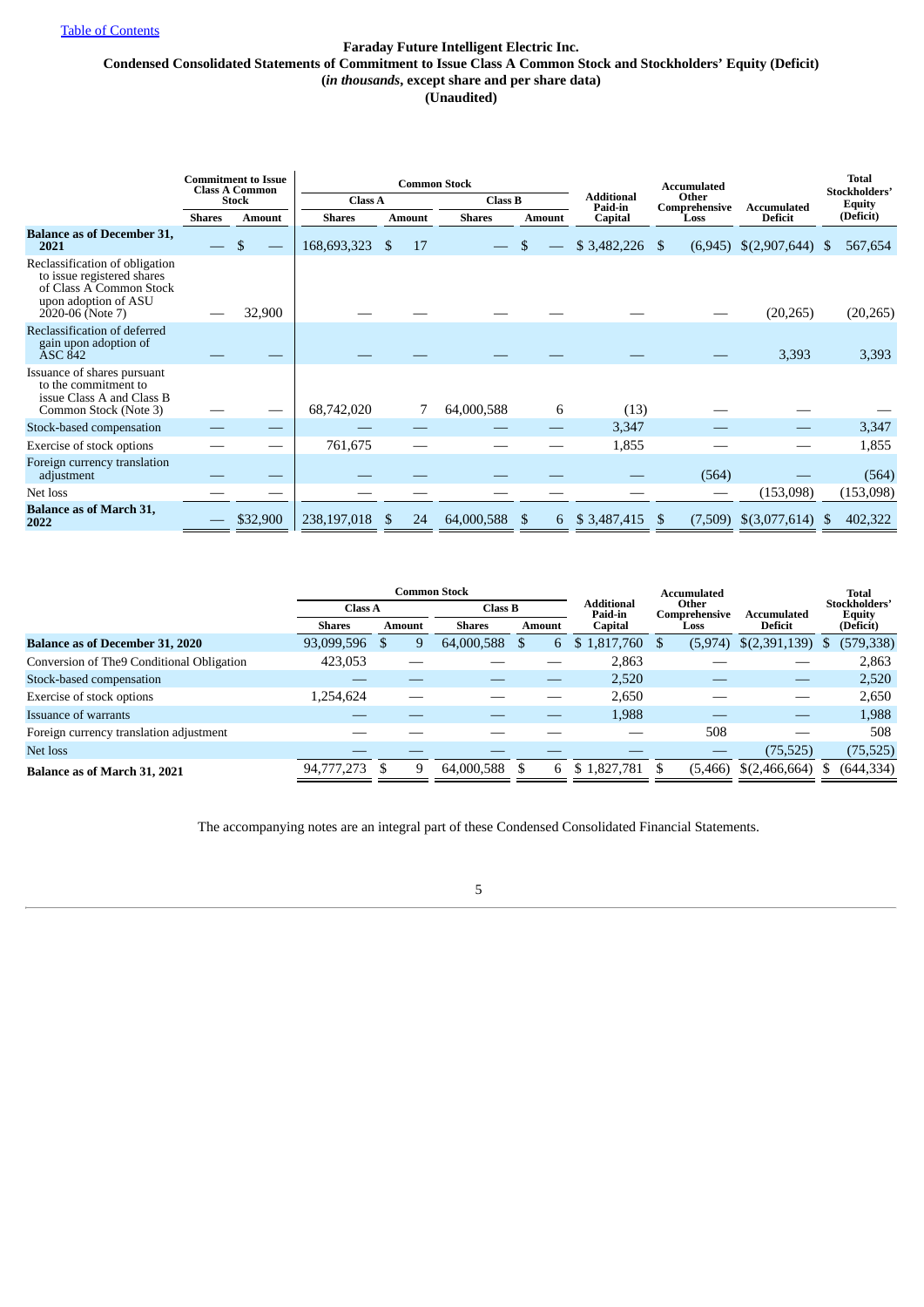## **Faraday Future Intelligent Electric Inc. Condensed Consolidated Statements of Cash Flows (i***n thousands***) (Unaudited)**

|                                                                                                        | Three Months Ended March 31, |                |  |  |
|--------------------------------------------------------------------------------------------------------|------------------------------|----------------|--|--|
|                                                                                                        | 2022                         | 2021           |  |  |
| <b>Cash flows from operating activities</b>                                                            |                              |                |  |  |
| Net loss                                                                                               | \$<br>$(153,098)$ \$         | (75, 525)      |  |  |
| Adjustments to reconcile net loss to net cash used in operating activities                             |                              |                |  |  |
| Depreciation and amortization expense                                                                  | 4,853                        | 988            |  |  |
| Stock-based compensation                                                                               | 3,347                        | 2,520          |  |  |
| Loss on disposal of property and equipment                                                             |                              | 647            |  |  |
| Change in fair value measurements                                                                      | (1, 186)                     | 26,917         |  |  |
| Loss (gain) on foreign exchange                                                                        | 894                          | (831)          |  |  |
| Non-cash interest expense                                                                              | 2,319                        | 25,131         |  |  |
| Loss on extinguishment of related party notes payable, notes payable and vendor payables in trust, net |                              | 1,309          |  |  |
| Other                                                                                                  | 108                          |                |  |  |
| Changes in operating assets and liabilities                                                            |                              |                |  |  |
| <b>Deposits</b>                                                                                        | 6,840                        | (1,025)        |  |  |
| Other current and other non-current assets                                                             | 2,095                        | (480)          |  |  |
| Accounts payable                                                                                       | 5,747                        | (635)          |  |  |
| Accrued expenses and other current liabilities                                                         | 14,527                       | 665            |  |  |
| Operating lease liabilities                                                                            | (882)                        |                |  |  |
| Accrued interest expense                                                                               | (7,928)                      |                |  |  |
| Net cash used in operating activities                                                                  | (122, 364)                   | (20, 319)      |  |  |
| <b>Cash flows from investing activities</b>                                                            |                              |                |  |  |
| Payments for property and equipment                                                                    | (44, 398)                    | (711)          |  |  |
| Net cash used in investing activities                                                                  | (44, 398)                    | (711)          |  |  |
| <b>Cash flows from financing activities</b>                                                            |                              |                |  |  |
| Proceeds from related party notes payable                                                              |                              | 200            |  |  |
| Proceeds from notes payable, net of original issuance discount                                         |                              | 76,140         |  |  |
| Payments of related party notes payable                                                                |                              | (1,528)        |  |  |
| Payments of notes payable, including Payment Premium                                                   | (87,065)                     | (3, 355)       |  |  |
| Payments of finance lease obligations                                                                  | (466)                        | (1,110)        |  |  |
| Proceeds from exercise of stock options                                                                | 1,855                        | 2,650          |  |  |
| Net cash (used in) provided by financing activities                                                    | (85, 676)                    | 72,997         |  |  |
| Effect of exchange rate changes on cash and restricted cash                                            | (653)                        | (548)          |  |  |
| Net (decrease) increase in cash and restricted cash                                                    | (253,091)                    | 51,419         |  |  |
| Cash and restricted cash, beginning of period                                                          | 530,477                      | 1,827          |  |  |
| Cash and restricted cash, end of period                                                                | \$<br>277,386                | - \$<br>53,246 |  |  |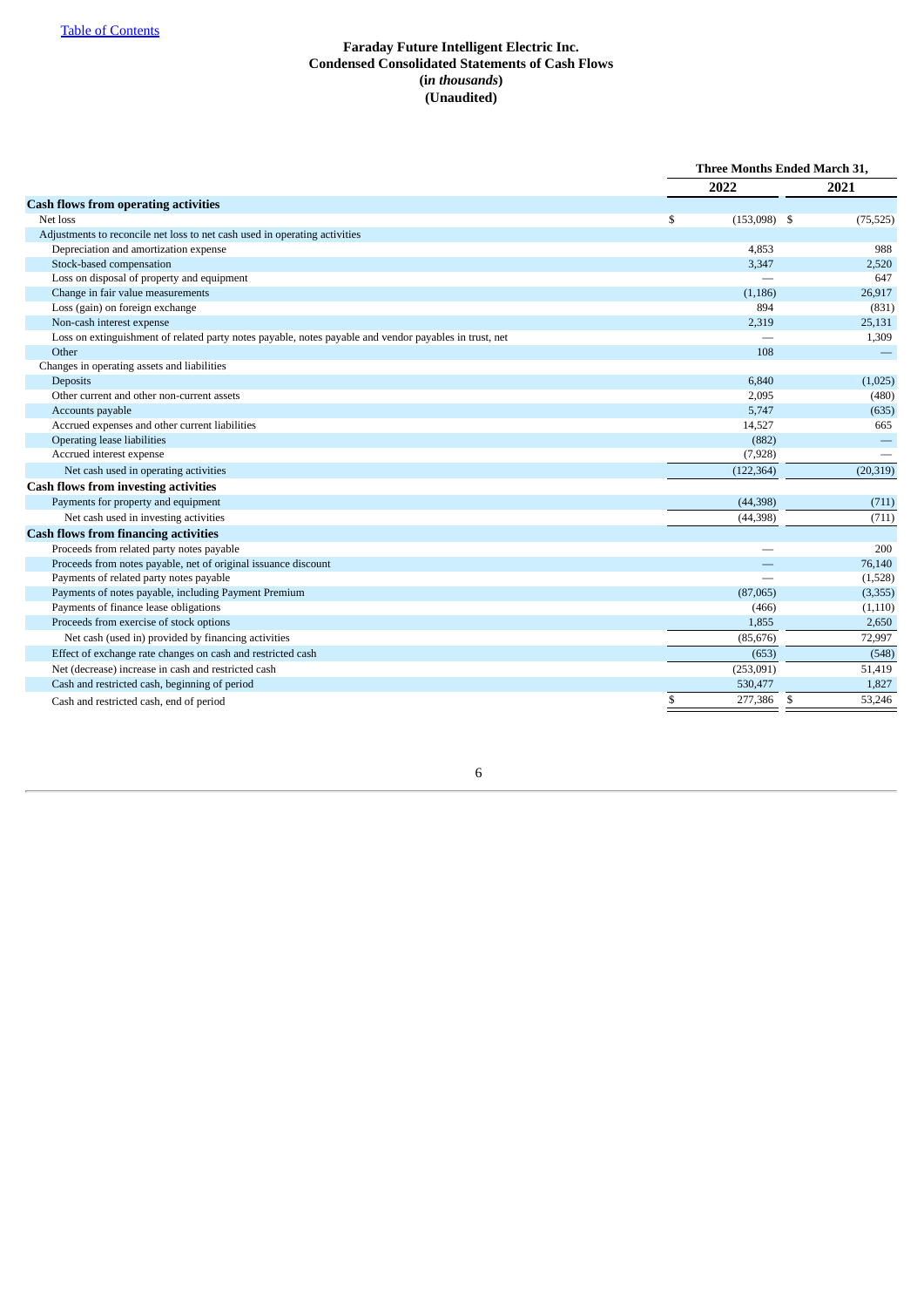## **Faraday Future Intelligent Electric Inc. Condensed Consolidated Statements of Cash Flows (i***n thousands***) (Unaudited)**

The following table provides a reconciliation of cash and restricted cash reported within the Condensed Consolidated Balance Sheets that aggregate to the total of the same such amounts shown in the Condensed Consolidated Statements of Cash Flows:

|                                                                                       |              | Three Months Ended March 31. |      |        |  |  |
|---------------------------------------------------------------------------------------|--------------|------------------------------|------|--------|--|--|
|                                                                                       |              | 2022                         |      | 2021   |  |  |
| Cash                                                                                  |              | 505,091                      | - \$ | 1,124  |  |  |
| Restricted cash                                                                       |              | 25,386                       |      | 703    |  |  |
| Total cash and restricted cash, beginning of period                                   |              | 530,477                      | -S   | 1,827  |  |  |
|                                                                                       |              |                              |      |        |  |  |
| Cash                                                                                  | $\mathbb{S}$ | 276,374 \$                   |      | 47,525 |  |  |
| Restricted cash                                                                       |              | 1,012                        |      | 5,721  |  |  |
| Total cash and restricted cash, end of period                                         |              | 277,386                      | £.   | 53,246 |  |  |
|                                                                                       |              |                              |      |        |  |  |
| Supplemental disclosure of noncash investing and financing activities                 |              |                              |      |        |  |  |
| Recognition of operating right of use assets and lease liabilities for new leases     | \$           | 8,206                        | - \$ |        |  |  |
| Additions of property and equipment included in accounts payable and accrued expenses |              | 1,881                        |      |        |  |  |
| Conversion of The9 Conditional Obligation to equity                                   |              |                              |      | 2,863  |  |  |
|                                                                                       |              |                              |      |        |  |  |
| Supplemental disclosure of cash flow information                                      |              |                              |      |        |  |  |
| Cash paid for interest                                                                | \$           | 10,040                       | - \$ | 772    |  |  |
|                                                                                       |              |                              |      |        |  |  |

<span id="page-7-0"></span>The accompanying notes are an integral part of these Condensed Consolidated Financial Statements.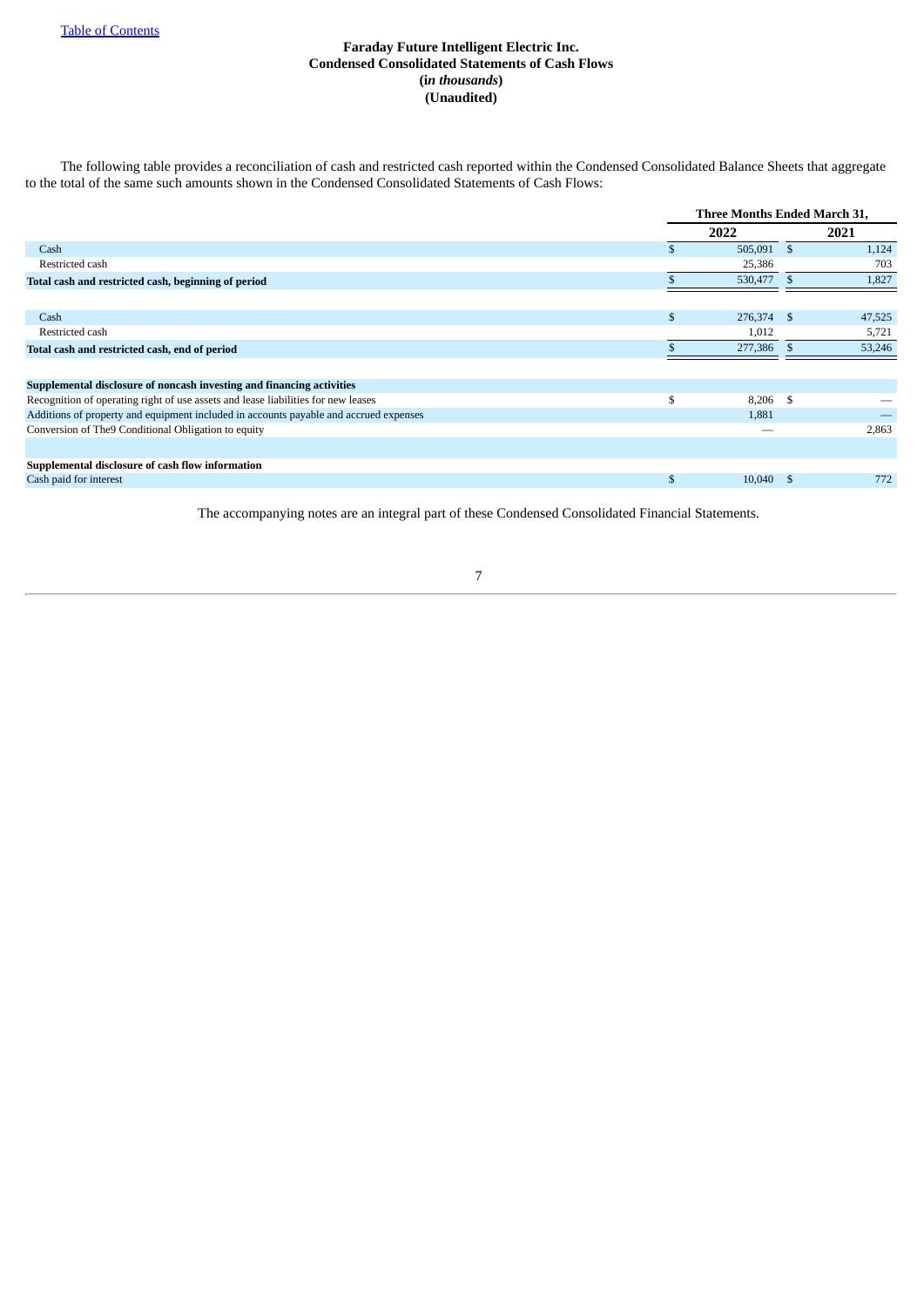### **1. Nature of Business and Organization and Basis of Presentation**

#### *Nature of Business and Organization*

Faraday Future Intelligent Electric Inc. (the "Company" or "FF"), a holding company incorporated in the State of Delaware on February 11, 2020, conducts its operations through the subsidiaries of FF Intelligent Mobility Global Holdings Ltd. ("Legacy FF"), founded in 2014 and headquartered in Los Angeles, California.

On July 21, 2021 (the "Closing"), the Company consummated a business combination pursuant to an Agreement and Plan of Merger dated January 27, 2021, by and among Property Solutions Acquisition Corp ("PSAC"). and Legacy FF (the "Business Combination"). Upon the consummation of the Business Combination (the "Closing"), PSAC changed its name from "Property Solutions Acquisition Corp." to "Faraday Future Intelligent Electric Inc." Concurrently with the Closing of the Business Combination, the Company entered into separate agreements with a number of investors ("PIPE Investors") pursuant to which, on the Closing Date, the PIPE Investors purchased, and the Company issued, an aggregate of 76,140,000 shares of Class A Common Stock, for a purchase price of \$10.00 per share with an aggregate purchase price of \$761,400 ("PIPE Financing"). Shares sold and issued in the PIPE Financing included registration rights.

The Company operates in a single operating segment and designs and engineers next-generation, intelligent, electric vehicles. The Company expects to manufacture vehicles at its production facility in Hanford, California and has additional engineering, sales, and operations capabilities in China. The Company has created innovations in technology, products, and a user-centered business model that are being incorporated into its planned electric vehicle platform.

### *Principles of Consolidation and Basis of Presentation*

The Company consolidates the financial statements of all entities in which it has a controlling financial interest, including the accounts of any Variable Interest Entity ("VIE") in which the Company has a controlling financial interest and for which it is the primary beneficiary. All intercompany transactions and balances have been eliminated upon consolidation.

The unaudited Condensed Consolidated Financial Statements have been prepared in conformity with generally accepted accounting principles in the United States ("GAAP") for interim financial information and are unaudited.

These unaudited Condensed Consolidated Financial Statements do not include all disclosures that are normally included in annual audited financial statements prepared in accordance with GAAP and should be read in conjunction with the Company's audited Consolidated Financial Statements for the year ended December 31, 2021, included in the Company's Form 10-K filed with Securities and Exchange Commission ("SEC") on May 13, 2022 (the "Form 10-K"). Accordingly, the Condensed Consolidated Balance Sheet as of December 31, 2021, has been derived from the Company's annual audited Consolidated Financial Statements but does not contain all of the footnote disclosures from the annual financial statements.

In the opinion of the Company, the unaudited Condensed Consolidated Financial Statements contain all adjustments, consisting of only normal recurring adjustments, necessary for a fair statement of its financial position, its results of operations, and cash flows for the periods presented. The accounting policies used in the preparation of these unaudited Condensed Consolidated Financial Statements are the same as those disclosed in the audited Consolidated Financial Statements for the year ended December 31, 2021, included in the Form 10-K, except as described below.

### *Reclassification*

The Company reclassified certain amounts in the Condensed Consolidated Financial Statements to conform to the current period's presentation.

### *Revision*

As previously disclosed in the Company's annual financial statements for the fiscal year ended December 31, 2021, in connection with the findings of the Special Committee Investigation, the Company found misclassifications in the unaudited Condensed Consolidated Financial Statements for the quarterly period ended March 31, 2021, resulting in an overstatement of interest expense and understatement of related party interest expense of \$682. The misstatements did not affect any subtotals or totals on the Condensed Consolidated Statements of Operations and Comprehensive Loss for the quarterly period ended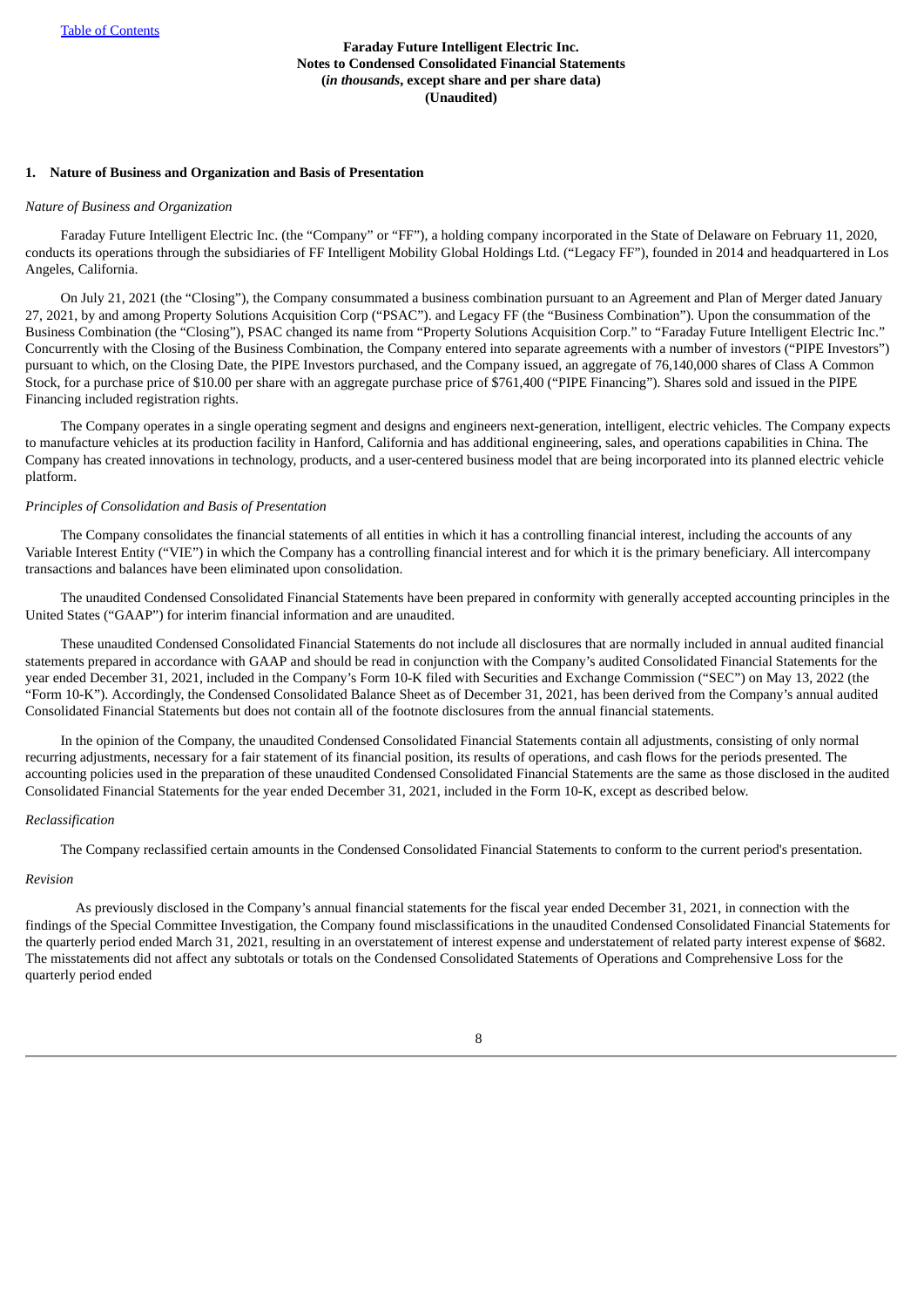March 31, 2021. The Company concluded that such misstatements were not material to the previously issued financial statements, however, the Condensed Consolidated Statements of Operations and Comprehensive Loss for the quarterly period ended March 31, 2021 have been revised to correct for these misstatements.

### *Use of Estimates*

The preparation of the financial statements in conformity with GAAP requires management to make estimates and assumptions, which affect the reported amounts in the financial statements. Estimates are based on historical experience, where applicable, and other assumptions which management believes are reasonable under the circumstances. On an ongoing basis, management evaluates its estimates, including those related to the: (i) realization of tax assets and estimates of tax liabilities; (ii) valuation of equity securities; (iii) recognition and disclosure of contingent liabilities, including litigation reserves; (iv) fair value of related party notes payable and notes payable; (v) estimated useful lives and impairment of long-lived assets; (vi) fair value of options granted to employees and non-employees; (vii) fair value of warrants, and (viii) incremental borrowing rate used to measure operating lease liabilities. Such estimates often require the selection of appropriate valuation methodologies and financial models and may involve significant judgment in evaluating ranges of assumptions and financial inputs. Actual results may differ from those estimates.

As of the date the Company's unaudited Condensed Consolidated Financial Statements were issued, the Company is not aware of any specific event or circumstance that would require it to update its estimates or judgments or to revise the carrying value of its assets or liabilities. However, these estimates and judgments may change as new events occur and additional information is obtained, which may result in changes being recognized in the Company's condensed consolidated financial statements in future periods. While the Company considered the effects of COVID-19 on its estimates and assumptions, due to the level of uncertainty regarding the economic and operational impacts of COVID-19 on the Company's business, there may be other judgments and assumptions that the Company has not considered. Such judgments and assumptions could result in a material impact on the Company's financial statements in future periods. Actual results could differ from these estimates and any such differences may have a material impact on the Company's Condensed Consolidated Financial Statements.

### *Income Tax*

The Company recorded an income tax provision of \$0 and \$3 for the period ended March 31, 2022 and 2021, respectively, on the unaudited Condensed Consolidated Statements of Operations and Comprehensive Loss. The difference in the Company's effective tax rate from the federal statutory rate of 21% is due to the ratio of domestic and international loss before taxes. The Company records a valuation allowance to reflect limited benefits for income taxes in jurisdictions that historically reported losses and a provision for income taxes in jurisdictions that are profitable. The income tax provision for each period was the combined calculated tax expenses/benefits for various jurisdictions.

The Company is subject to taxation and files income tax returns with the U.S. federal government, California and China. As of March 31, 2022, the 2017 through 2021 federal returns and 2017 through 2021 state returns are open to exam. The Company's 2017 and 2018 federal returns are currently under audit by the Internal Revenue Service ("IRS"). The Company is not under any tax audits on its China tax returns. All of the prior year tax returns, from 2016 through 2021, are open under China tax law.

The Company did not accrue any interest or penalties related to the Company's unrecognized tax benefits as of March 31, 2022, as the uncertain tax benefits only reduced the net operating losses. The Company does not expect the uncertain tax benefits to have material impact on its Condenses Consolidated Financial Statements within the next twelve months.

### *Recently Adopted Accounting Pronouncements*

In February 2016, the Financial Accounting Standards Board ("FASB") issued Accounting Standards Update ("ASU") 2016-02, *Leases* (Topic 842) ("Topic 842"), which outlines a comprehensive lease accounting model that supersedes the previous lease guidance. The guidance requires lessees to recognize lease liabilities and corresponding right-of-use assets for all leases with lease terms greater than 12 months. It also changes the definition of a lease and expands the disclosure requirements of lease arrangements. In July 2018, the FASB issued ASU 2018-11, *Leases (Topic 842) - Targeted Improvements*, which provides the option of an additional transition method that allows entities to initially apply the new lease guidance at the adoption date and recognize a cumulative-effect adjustment to the opening balance of retained earnings in the period of adoption. The Company adopted the standard on January 1, 2022 using the modified retrospective basis and recorded operating lease right-of-use assets ("ROU") of \$11,191 and operating lease liabilities of \$11,191 on that date. As part of this adoption, the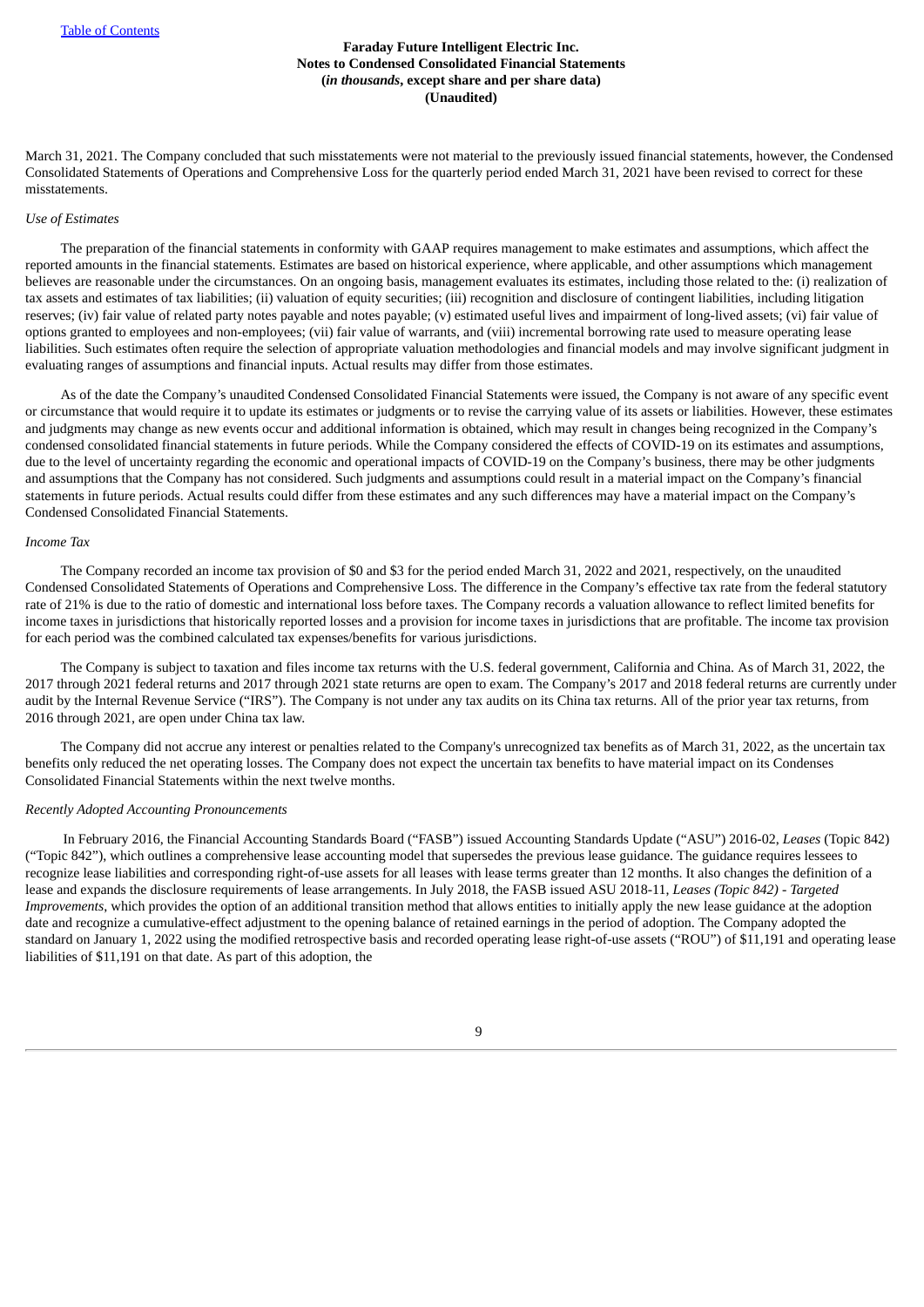Company reclassified the deferred gain related to a previous sale and leaseback of \$3,393 to accumulated deficit. The Company elected to apply the package of practical expedients permitted under the transition guidance within ASC 842 which does not require reassessment of initial direct costs, reassessment of the classification of leases as operating or financing, or reassessment of the definition of a lease (see Note 10, *Leases*). Finance lease liabilities and related property and equipment assets did not change as a result of the adoption of this standard.

In August 2020, the FASB issued ASU 2020-06, *Accounting for Convertible Instruments and Contracts in an Entity's Own Equity* ("ASU 2020-06"). The ASU simplifies the accounting for convertible instruments by removing certain separation models in ASC 470- 20, *Debt — Debt with Conversion and Other Options*, for convertible instruments. The ASU updates the guidance on certain embedded conversion features that are not required to be accounted for as derivatives under Topic 815, *Derivatives and Hedging*, or that do not result in substantial premiums accounted for as paid-in capital, such that those features are no longer required to be separated from the host contract. The convertible debt instruments will be accounted for as a single liability measured at amortized cost. Further, the ASU made amendments to the earnings per share guidance in Topic 260 for convertible instruments, the most significant impact of which is requiring the use of the if-converted method for the diluted EPS calculation, and no longer allowing the net share settlement method. The ASU also made revisions to Topic 815-40, which provides guidance on how an entity must determine whether a contract qualifies for a scope exception from derivative accounting. The amendments to Topic 815-40 change the scope of contracts that are recognized as assets or liabilities. ASU 2020-06 is effective for interim and annual periods beginning after December 15, 2023, with early adoption permitted. Adoption of the ASU can either be on a modified retrospective or full retrospective basis. The Company adopted the standard on January 1, 2022 on a modified retrospective basis and reclassified the Obligation to issue registered shares of Class A Common Stock of \$12,635 from Accrued expenses and other current liabilities and reclassified \$20,265 from Accumulated deficit to Commitment to issue Class A Common Stock on the Condensed Consolidated Balance Sheets.

In May 2021, the FASB issued ASU 2021-04, *Issuer's Accounting for Certain Modifications or Exchanges of Freestanding Equity-Classified Written Call Options* ("ASU 2021-04"). The ASU clarifies and reduces diversity in an issuer's accounting for modifications or exchanges of freestanding equity-classified written call options (for example, warrants) that remain equity classified after modification or exchange. The ASU made amendments to the earnings per share guidance in Topic 260 for an issuer's accounting for modifications or exchanges of freestanding equity-classified written call options. Further, the ASU made amendments to the *Debt—Modifications and Extinguishments* guidance in Topic 470-50. The ASU also added references to revised guidance within Topic 505 and 718. Additionally, the ASU made additions to Topic 815-40 related to the issuer's accounting for modifications or exchanges of freestanding equity-classified written call options. ASU 2021-04 is effective for interim and annual periods beginning after December 15, 2021, with early adoption permitted. Adoption of the amendments in the ASU should be applied prospectively to modifications or exchanges occurring on or after the effective date of the amendments. The Company adopted the standard as of January 1, 2022. There was an immaterial effect on the condensed consolidated financial statements as a result of the adoption of ASU 2021-04.

### **2. Liquidity and Capital Resources**

The Company has evaluated whether there are certain conditions and events, considered in the aggregate, that raise substantial doubt about the Company's ability to continue as a going concern within one year after the date that the unaudited Condensed Consolidated Financial Statements are issued. Based on its recurring losses from operations since inception and continued cash outflows from operating activities (all as described below), the Company has concluded that there is substantial doubt about its ability to continue as a going concern for a period of one year from the date that these unaudited Condensed Consolidated Financial Statements were issued.

The Company's business plan contemplates that it will launch the FF 91 for delivery to customers beginning in the third quarter of 2022, with testing, validation, and certification complete in the third quarter of 2022. Since its formation, the Company has devoted substantial effort and capital resources to strategic planning, engineering, design, and development of its electric vehicle platform, development of initial electric vehicle models, and capital raising. Since inception, the Company has incurred cumulative losses from operations, negative cash flows from operating activities, and has an accumulated deficit of \$3,077,614 as of March 31, 2022. After the closing of the Business Combination and the PIPE Financing on July 21, 2021, the Company received gross proceeds aggregating \$990,983 which it used to settle certain liabilities and the remainder of which management expects to use to finance the ongoing operations of the business.

The Company has funded its operations and capital needs primarily through the net proceeds received from capital contributions, the issuance of related party notes payable and notes payable (see Note 8, *Related Party Notes Payable* and Note

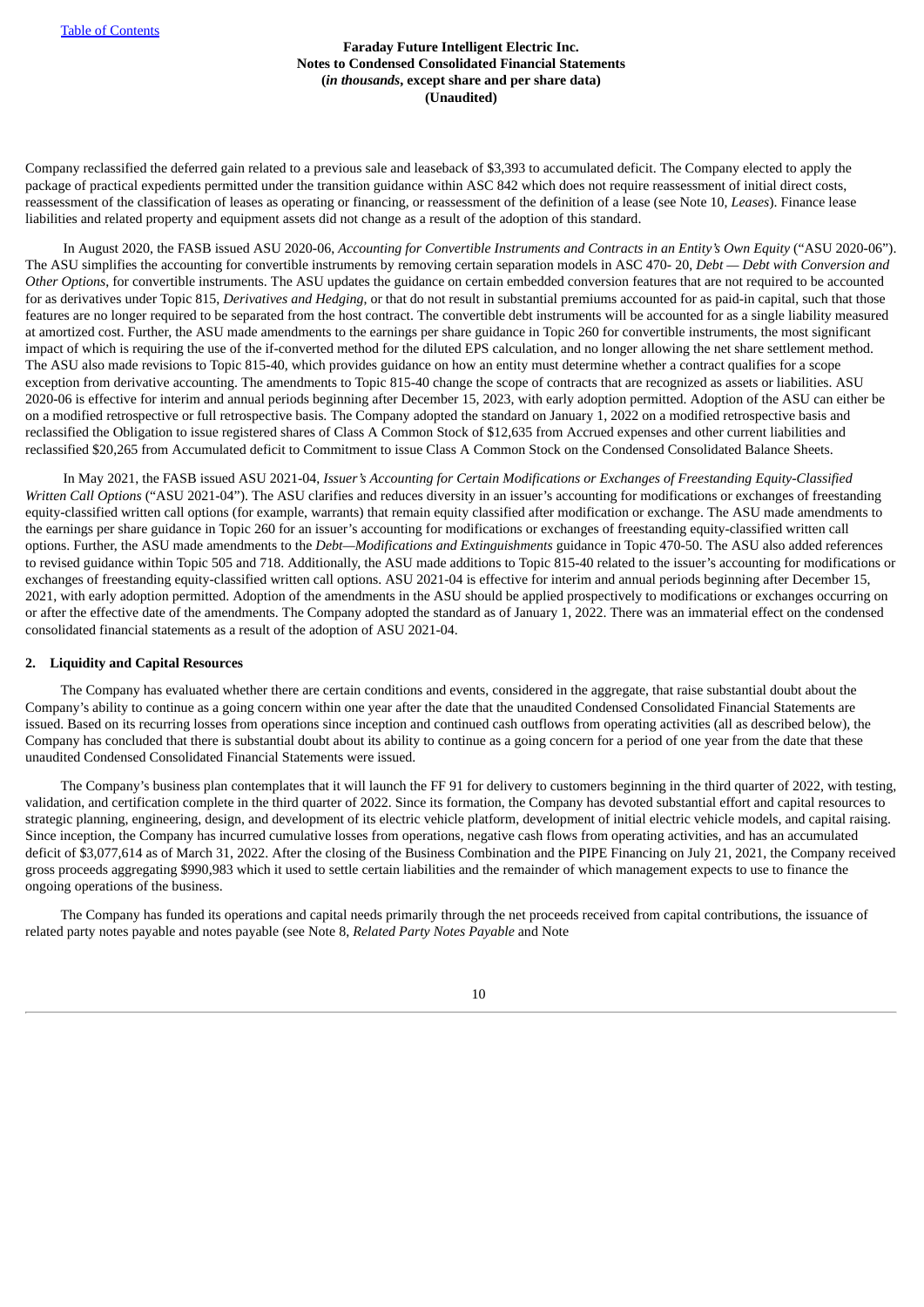9, *Notes Payable*), the sale of Preferred and Common Stock (see Note 12, *Stockholders' Equity*) and the net proceeds received from the Business Combination and the PIPE Financing in the third quarter of 2021 (see Note 3, *Business Combination*).

The Company's ongoing liquidity needs will depend on the extent to which the Company's actual costs vary from the Company's estimates and the Company's ability to control these costs, as well as the Company's ability to raise additional funds. The Company is exploring various funding and financing alternatives to fund its ongoing operations, including equipment leasing, construction financing of the Hanford, California manufacturing facility, secured syndicated debt financing, convertible notes, working capital loans, and equity offerings, among other options. The particular funding mechanisms, terms, timing, and amounts are dependent on the Company's assessment of opportunities available in the marketplace and the circumstances of the business at the relevant time.

The timely achievement of the Company's operating plan as well as its ability to maintain an adequate level of liquidity are subject to various risks associated with the Company's ability to continue to successfully close additional sources of funding, control and effectively manage its costs, as well as factors outside of the Company's control, including those related to global supply chain disruptions, the rising prices of materials and potential impact of the COVID-19 pandemic. Refer to the section titled, "*Risk Factors*" in the 2021 Form 10-K for a full discussion of the risks associated with the COVID-19 pandemic. The Company's forecasts and projections of working capital reflect significant judgment and estimates for which there are inherent risks and uncertainties. The Company expects to continue to generate significant operating losses for the foreseeable future. The plans are dependent on the Company being able to continue to raise significant amounts of capital through the issuance of additional notes payable and equity securities.

There can be no assurance that the Company will be successful in achieving its strategic plans, that the Company's future funding raises will be sufficient to support its ongoing operations, or that any additional financing will be available in a timely manner or on acceptable terms, if at all. If events or circumstances occur such that the Company does not meet its strategic plans, the Company will be required to reduce discretionary spending, alter or scale back vehicle development programs, be unable to develop new or enhanced production methods, or be unable to fund capital expenditures. Any such events would have a material adverse effect on the Company's financial position, results of operations, cash flows, and ability to achieve its intended business objectives.

As of March 31, 2022, the Company was in default on a related party note payable with a principal amount of \$9,451. In January 2022, the Company defaulted on the Optional Notes (see Note 9, *Notes Payable*). The holders of the Optional Notes have waived the default.

The unaudited Condensed Consolidated Financial Statements do not include any adjustments that might result from the outcome of this uncertainty. Accordingly, the unaudited Condensed Consolidated Financial Statements have been prepared on a basis that assumes the Company will continue as a going concern and which contemplates the realization of assets and satisfaction of liabilities and commitments in the ordinary course of business.

### **3. Business Combination**

On July 21, 2021, the Company consummated the Business Combination (the "Closing"). Pursuant to the terms of the Merger Agreement, Merger Sub merged with and into Legacy FF, with Legacy FF surviving the merger as a wholly-owned subsidiary of the Company. Upon the consummation of the Business Combination, the registrant changed its name from Property Solutions Acquisition Corp. to Faraday Future Intelligent Electric Inc.

### *Commitment to Issue Class A and Class B Common Stock*

As part of the Closing of the Business Combination, former stockholders and noteholders of Legacy FF are required to submit a signed Company share letter of transmittal or converting debt letter of transmittal along with a lockup agreement to the Company's transfer agent in order for shares of the Company to be issued in their name in exchange for their shares in, notes from, vendor trust or other supplier agreements with, Legacy FF. As of March 31, 2022, 20,410,111 shares of Class A Common Stock remain unissued. Until the holder of the right to receive shares of the Company's Class A Common Stock is issued shares, that holder does not have any of the rights of a stockholder.

The Company determined that the commitment to issue shares of Class A and Class B Common Stock is indexed to the Company's own equity, within the meaning in ASC 815-10-15-74 and met the scope exception to not be subject to derivative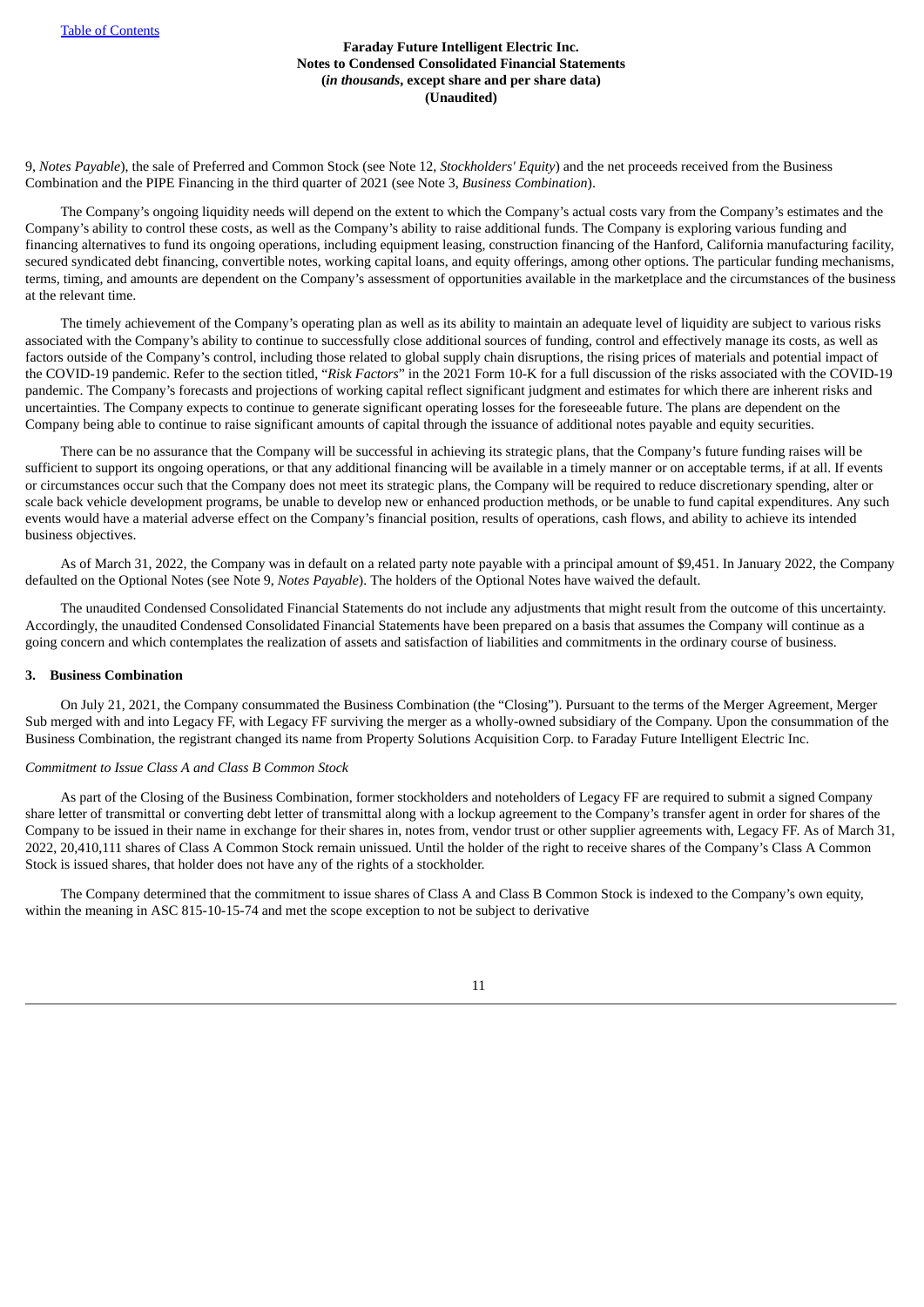accounting under ASC 815-40-25. As such, the Company classified the commitment to issue shares of Class A and Class B Common Stock in equity.

For purposes of presentation of shares outstanding in the Company's financial statements, the unaudited Condensed Consolidated Balance Sheets and unaudited Condensed Consolidated Statements of Commitment to Issue Class A Common Stock and Stockholders' Equity (Deficit) present legally issued and outstanding shares.

For purposes of presentation of basic and diluted net loss per share in the unaudited Condensed Consolidated Statements of Operations and Comprehensive Loss, the Company includes shares to be issued in the denominator in accordance with ASC 710-10-54-4 and ASC 260-10-45-48 as if they had been issued on the date of the merger, as such shares are non-contingent and are issuable for no consideration.

### **4. Deposits and Other Current Assets**

Deposits and other current assets consist of the following:

| <b>Deposits:</b>                                                  | <b>March 31, 2022</b>  |  | <b>December 31, 2021</b> |
|-------------------------------------------------------------------|------------------------|--|--------------------------|
| Deposits for research and development, prototype parts, and other | 47,259 \$              |  | 54,990                   |
| Deposits for "Future Work"                                        | 8,380                  |  | 8,380                    |
| Total deposits                                                    | 55,639 \$              |  | 63,370                   |
|                                                                   |                        |  |                          |
| Other current assets:                                             |                        |  |                          |
| Prepaid expenses                                                  | \$<br>$6.010 \quad$ \$ |  | 11,119                   |
| Other current assets                                              | 2,598                  |  | 2,291                    |
| Total other current assets                                        | 8.608                  |  | 13,410                   |

During the three months ended March 31, 2022, the Company made deposits for research and development ("R&D"), prototype parts, and other with its vendors, which support the Company's ongoing R&D efforts and operations. The Company expenses deposits as the services are provided and prototype parts are received.

Amortization expense related to the Palantir hosting arrangement and other prepaid software subscriptions totaled \$2,870 and \$0 for the three months ended March 31, 2022 and 2021, respectively.

## **5. Property and Equipment, Net**

Property and equipment, net, consists of the following:

| <b>December 31, 2021</b>                                                                                       |
|----------------------------------------------------------------------------------------------------------------|
| 14,180                                                                                                         |
| 3,051                                                                                                          |
| 8,868                                                                                                          |
| 337                                                                                                            |
| 1,032                                                                                                          |
| 297                                                                                                            |
| 275,048                                                                                                        |
| (9,678)                                                                                                        |
| 293,135                                                                                                        |
| <b>March 31, 2022</b><br>14,180 \$<br>3,328<br>8,868<br>337<br>3,621<br>298<br>318,713<br>(10, 468)<br>338,877 |

Depreciation expense related to property and equipment totaled \$790 and \$825 for the three months ended March 31, 2022 and 2021, respectively.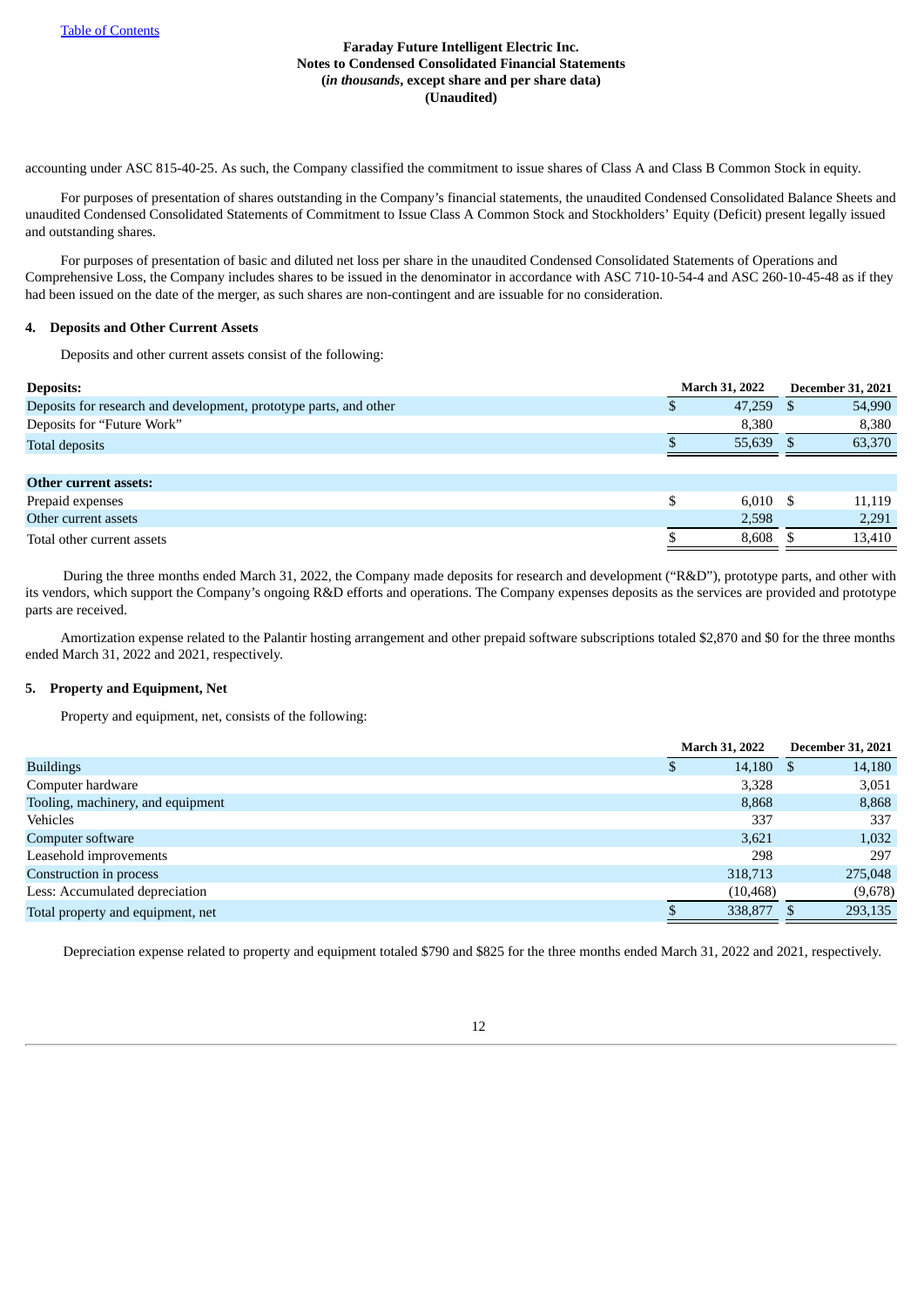## **6. Accrued Expenses and Other Current Liabilities**

Accrued expenses and other current liabilities consist of the following:

| March 31, |                          |
|-----------|--------------------------|
| 2022      | <b>December 31, 2021</b> |
| æ         | 21,752                   |
| 13,600    | 16,881                   |
|           | 7,243                    |
| 20,750    | 6,620                    |
| 4,226     | 4,354                    |
| 7.075     | 6.673                    |
|           | 12,635                   |
| 15,250    | 14,354                   |
|           | 90,512                   |
|           | $25,865$ \$<br>86,766 \$ |

(1) The obligation to issue registered shares of Class A Common Stock was reclassified to Commitment to issue Class A Common Stock upon the adoption of ASU 2020-06 (see Note 7, *Fair Value of Financial Instruments).*

### **7. Fair Value of Financial Instruments**

### *Fair Value Measurements*

The Company applies the provisions of ASC 820, *Fair Value Measurement*, which defines a single authoritative definition of fair value, sets out a framework for measuring fair value and expands on required disclosures about fair value measurements. The provisions of ASC 820 relate to financial assets and liabilities as well as other assets and liabilities carried at fair value on a recurring and nonrecurring basis. The standard clarifies that fair value is an exit price representing the amount that would be received to sell an asset or paid to transfer a liability in an orderly transaction between market participants. As such, fair value is a market-based measurement that should be determined based on assumptions that market participants would use in pricing an asset or liability. As a basis for considering such assumptions, the standard establishes a three-tier value hierarchy, which prioritizes the inputs used in measuring fair value as follows:

- Level 1 Valuations for assets and liabilities traded in active exchange markets, or interest in open-end mutual funds that allow a company to sell its ownership interest back at net asset value on a daily basis. Valuations are obtained from readily available pricing sources for market transactions involving identical assets, liabilities, or funds.
- Level 2 Valuations for assets and liabilities traded in less active dealer, or broker markets, such as quoted prices for similar assets or liabilities or quoted prices in markets that are not active. Level 2 instruments typically include U.S. Government and agency debt securities and corporate obligations. Valuations are usually obtained through market data of the investment itself as well as market transactions involving comparable assets, liabilities or funds.
- Level 3 Valuations for assets and liabilities that are derived from other valuation methodologies, such as option pricing models, discounted cash flow models or similar techniques, and not based on market exchange, dealer, or broker-traded transactions. Level 3 valuations incorporate certain assumptions and projections in determining the fair value assigned to such assets or liabilities.

Fair value estimates are made at a specific point in time based on relevant market information and information about the financial or nonfinancial asset or liability.

The Company has elected to apply the fair value option to certain notes payable with conversion features as discussed in Note 9, *Notes Payable*. Fair value measurements associated with the warrant liabilities, and notes payable represent Level 3 valuations under the fair value hierarchy.

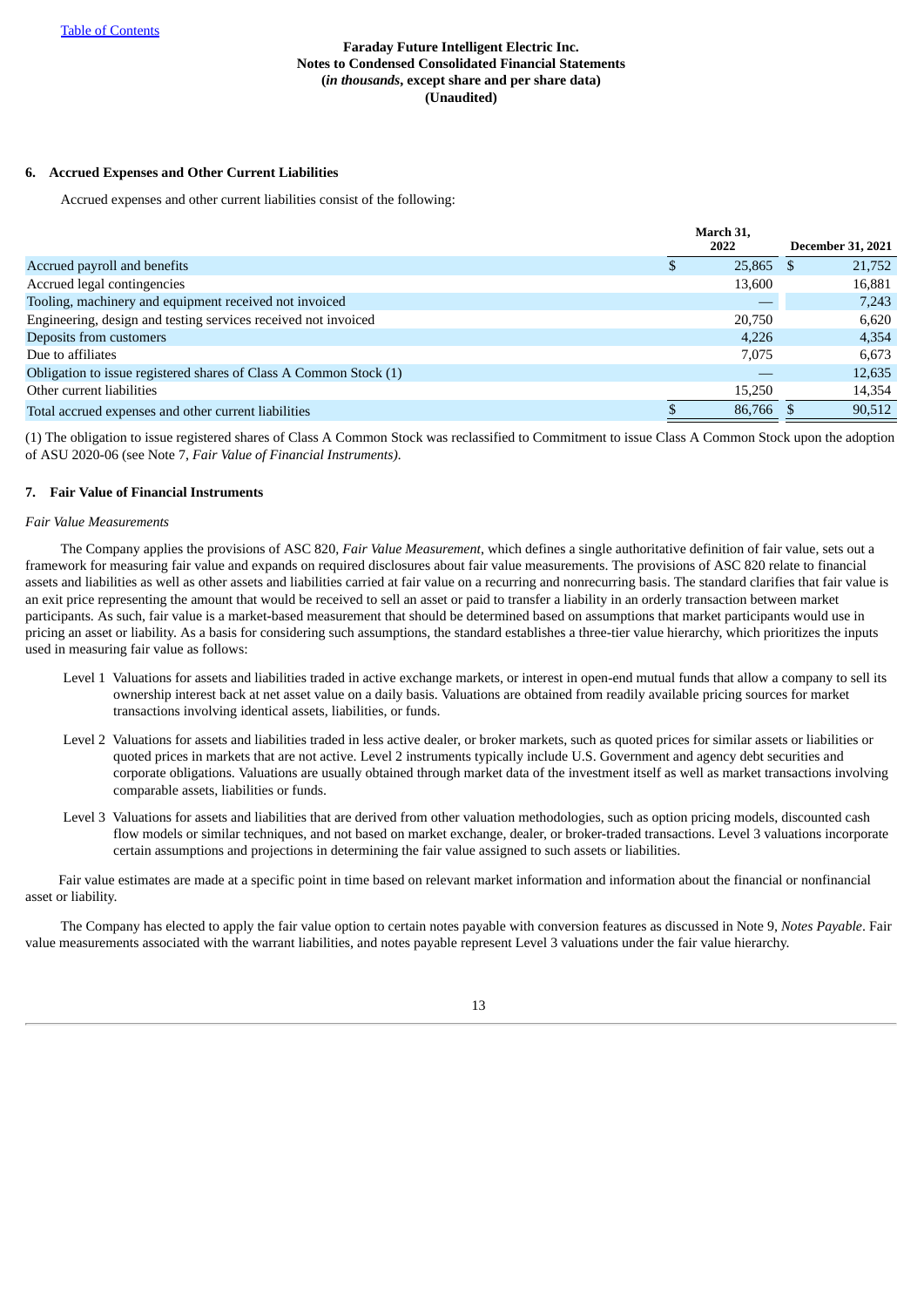### *Notes Payable at Fair Value*

The Company has elected to measure certain notes payable at fair value issued under the Notes Purchase Agreement, as amended ("NPA") as they contain embedded liquidation premiums with conversion rights that represent embedded derivatives (see Note 9, *Notes Payable*). The Company used a binomial lattice model to value the notes payable issued on June 9, 2021 and August 10, 2021 to a US-based investment firm. A binomial lattice model is widely used for valuing convertible notes. The significant assumptions used in the binomial lattice model include the risk-free rate, annual dividend yield, expected life, and volatility of the Company's stock.

The fair value adjustments related to warrant liabilities and notes payables were recorded in Change in Fair Value Measurements on the unaudited Condensed Consolidated Statements of Operations and Comprehensive Loss.

### *Commitment to Issue Class A Common Stock*

Upon the Closing of the Business Combination, the Company assumed an obligation of PSAC to deliver 2,387,500 registered shares of Class A Common Stock to an entity that provided consulting and advisory services in connection with the Business Combination to PSAC for no consideration. As of March 31, 2022, the Company's registration statement is not effective.

Prior to the adoption of ASU 2020-06, the agreement with the service provider specified that the shares to be delivered are required to be registered, which is considered to be outside of the control of the Company, and therefore this obligation failed to qualify for equity treatment under ASC 815-40-25- 10, and net cash settlement was assumed.

As a result, in conjunction with recording the assets and liabilities of PSAC on the Closing of the Business Combination, the Company recorded a liability of \$32,900 for the Obligation to issue registered shares of Class A Common Stock in the Consolidated Balance Sheets during the year ended December 31, 2021. As of December 31, 2021, the fair value of the liability was \$12,635 resulting in a gain of \$20,265 recorded in the Change in Fair value measurements in the Consolidated Statements of Operations and Comprehensive Loss for the year ended December 31, 2021.

On January 1, 2022, upon the adoption of ASU 2020-06, the requirement to consider whether settlement is required to be in registered shares is no longer required to be considered in an entity's evaluation of net cash settlement, however ASC 480-10-S99-3a was not amended in a similar fashion and therefore the Company, as part of the adjustments due to the adoption of ASU 2020-06, reclassified the Obligation to issue registered shares of Class A Common Stock from liabilities to the Commitment to issue Class A Common Stock within temporary equity in the Condensed Consolidated Balance Sheets as of March 31, 2022.

### *Recurring Fair Value Measurements*

Financial assets and financial liabilities are classified in their entirety based on the lowest level of input that is significant to the fair value measurement. The following tables present financial assets and liabilities remeasured on a recurring basis by level within the fair value hierarchy:

|                                                               | <b>March 31, 2022</b> |                |                          |                               |      |                |
|---------------------------------------------------------------|-----------------------|----------------|--------------------------|-------------------------------|------|----------------|
|                                                               |                       | <b>Level 1</b> | <b>Level 2</b>           |                               |      | <b>Level 3</b> |
| <b>Liabilities:</b>                                           |                       |                |                          |                               |      |                |
| Notes payable                                                 | \$                    |                | -\$                      | $\overline{\phantom{0}}$      | - \$ | 73,073         |
| <b>Private Warrants</b>                                       |                       | _              |                          |                               |      | 600            |
|                                                               |                       |                |                          |                               |      |                |
|                                                               |                       |                | <b>December 31, 2021</b> |                               |      |                |
|                                                               |                       | <b>Level 1</b> | <b>Level 2</b>           |                               |      | <b>Level 3</b> |
| <b>Liabilities:</b>                                           |                       |                |                          |                               |      |                |
| Notes payable                                                 | \$                    |                | -\$                      | $\overbrace{\phantom{12333}}$ | - \$ | 161,282        |
| <b>Private Warrants</b>                                       |                       | _              |                          |                               |      | 642            |
| Obligation to issue registered shares of Class A Common Stock |                       |                |                          |                               |      | 12,635         |

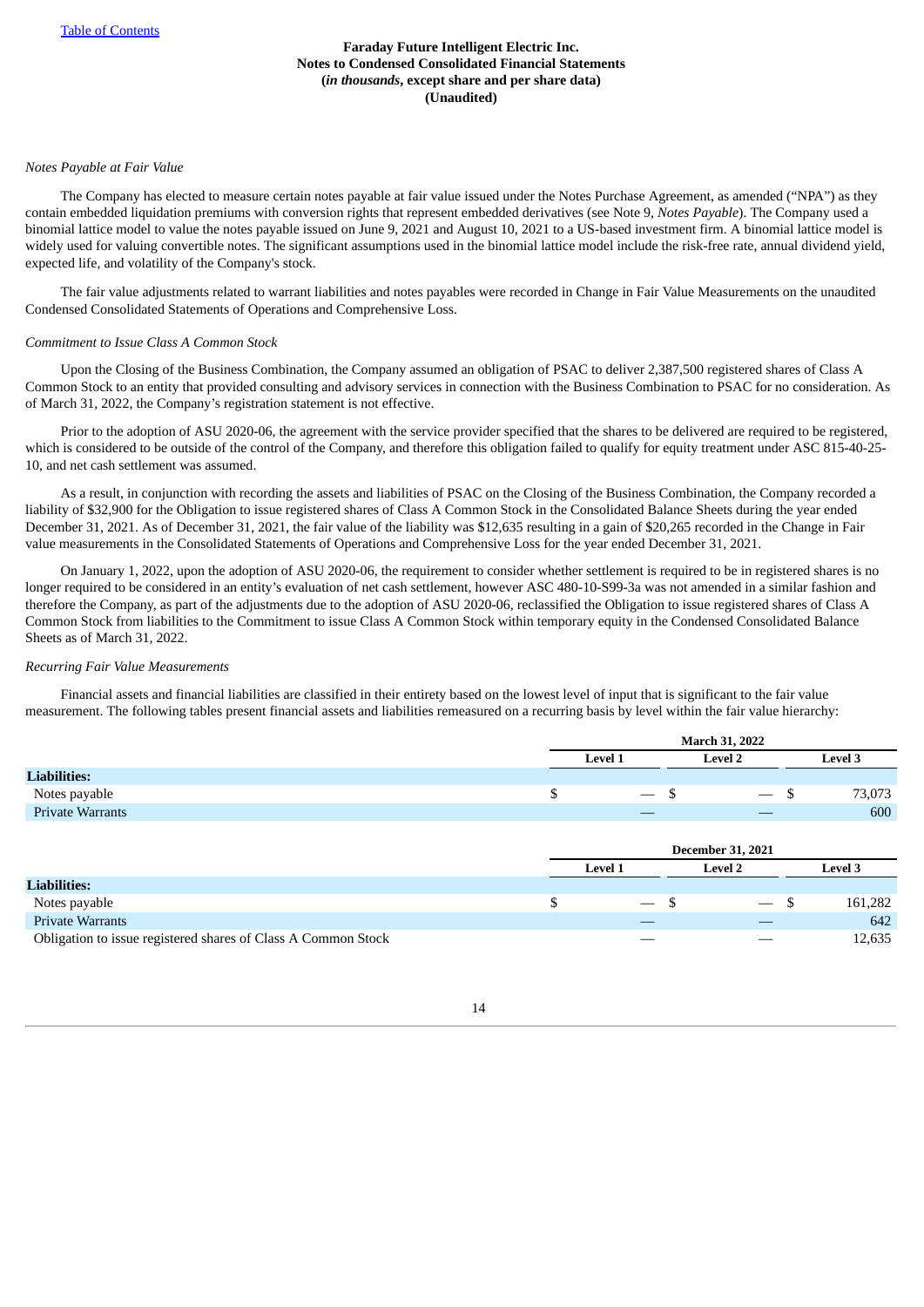The carrying amounts of the Company's financial assets and liabilities, including cash, restricted cash, deposits, and accounts payable approximate fair value because of their short-term nature or contractually defined value.

The following table summarizes the activity of Level 3 fair value measurements:

|                                                                                                                   | <b>Notes</b><br>Payable at<br><b>Fair Value</b> | <b>Private Warrants</b> | <b>Obligation to Issue</b><br><b>Registered Shares</b> |
|-------------------------------------------------------------------------------------------------------------------|-------------------------------------------------|-------------------------|--------------------------------------------------------|
| Balance as of December 31, 2021                                                                                   | 161,282                                         | 642 \$                  | 12,635                                                 |
| Changes in fair value measurements                                                                                | (1,144)                                         | (42)                    |                                                        |
| Cash payments                                                                                                     | (87,065)                                        |                         |                                                        |
| Reclassification of obligation to issue registered shares of Class A Common Stock upon<br>adoption of ASU 2020-06 |                                                 |                         | (12, 635)                                              |
| Balance as of March 31, 2022                                                                                      | 73,073                                          | 600                     |                                                        |

### **8. Related Party Notes Payable**

The Company has been significantly funded by notes payable from related parties. These related parties include employees as well as affiliates of employees, affiliates, and other companies controlled or previously controlled by the Company's founder and former CEO.

Related party notes payable consists of the following as of March 31, 2022:

| <b>Note Name</b>                          | Contractual<br><b>Maturity</b><br>Date | Contractual<br>Interest<br>Rates | <b>Balance as of</b><br><b>March 31, 2022</b> |  | <b>Interest Expense</b><br>for the Three<br>Months Ended<br><b>March 31, 2022</b> |
|-------------------------------------------|----------------------------------------|----------------------------------|-----------------------------------------------|--|-----------------------------------------------------------------------------------|
| Related party notes – China $^{(1)}$      | Due on Demand                          | 18.00%                           | 9.451                                         |  | 622                                                                               |
| Related party notes – China various other | Due on Demand                          | $0.00\%$                         | 4.185                                         |  |                                                                                   |
|                                           |                                        |                                  | 13,636                                        |  | 622                                                                               |

(1) As of March 31, 2022, the Company was in default on a related party note with a principal value of \$9,451.

The estimated fair value of the related party notes payable, which are not carried at fair value, using inputs from Level 3 under the fair value hierarchy, was \$12,999 and \$13,337 as of March 31, 2022 and December 31, 2021, respectively.

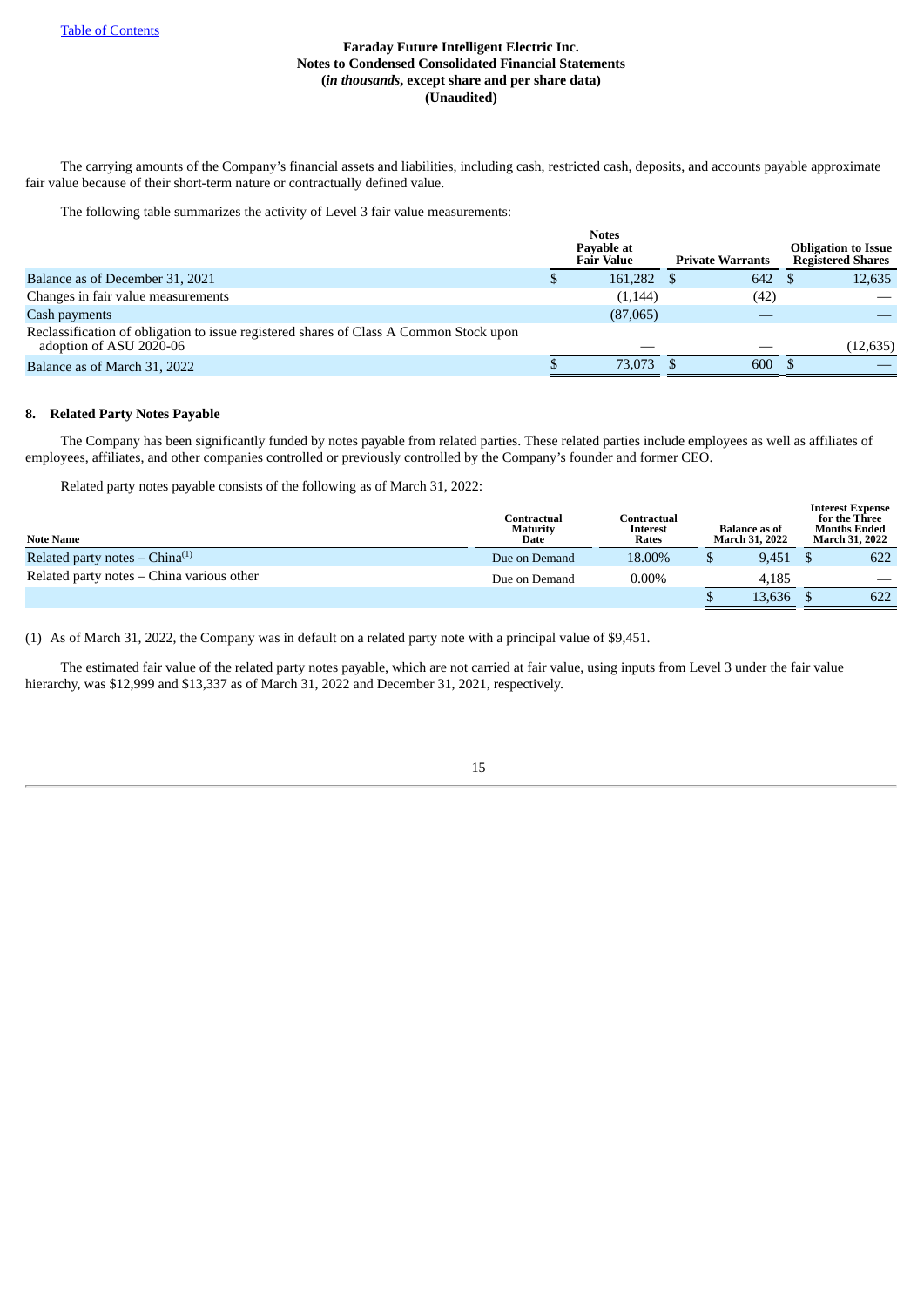## **9. Notes Payable**

The Company has entered into notes payable agreements with third parties, which consists of the following as of March 31, 2022:

|                                        |                                     |                                  |                                              | March 31, 2022 |        |     |              |  |                                                        |    |                                                                                                    |  |  |                                                                                   |
|----------------------------------------|-------------------------------------|----------------------------------|----------------------------------------------|----------------|--------|-----|--------------|--|--------------------------------------------------------|----|----------------------------------------------------------------------------------------------------|--|--|-----------------------------------------------------------------------------------|
| <b>Note Name</b>                       | Contractual<br><b>Maturity Date</b> | Contractual<br>Interest<br>Rates | <b>Unpaid</b><br>Principal<br><b>Balance</b> |                |        |     |              |  | <b>Fair Value</b><br>Measurement<br><b>Adiustments</b> |    | Original issue<br>discount and<br>Net<br>proceeds<br>Carrying<br>allocated to<br>Value<br>warrants |  |  | <b>Interest Expense for</b><br>the Three Months<br><b>Ended March 31,</b><br>2022 |
| June 9, 2021 Note 1 and Note 2         | December 9, 2022                    | $0.00\%$                         | \$                                           | 40,000         | 8,697  | \$. | $(9,522)$ \$ |  | 39,175                                                 | -S |                                                                                                    |  |  |                                                                                   |
| August 10, 2021 Optional Notes         | February 10, 2023                   | 15.00%                           |                                              | 33,917         | 11,499 |     | (11,518)     |  | 33,898                                                 |    | 1,272                                                                                              |  |  |                                                                                   |
| Notes payable – China various<br>other | Due on Demand                       | $0.00\%$                         |                                              | 5,483          |        |     |              |  | 5,483                                                  |    |                                                                                                    |  |  |                                                                                   |
| PPP Loan                               | April 17, 2022                      | 1.00%                            |                                              | 193            |        |     |              |  | 193                                                    |    |                                                                                                    |  |  |                                                                                   |
| Auto loans                             | <b>Various</b>                      | <b>Various</b>                   |                                              | 116            |        |     |              |  | 116                                                    |    |                                                                                                    |  |  |                                                                                   |
|                                        |                                     |                                  |                                              | 79,709         | 20,196 |     | (21,040)     |  | 78,865                                                 |    | 1,272                                                                                              |  |  |                                                                                   |

The Company settled certain notes payable during the three months ended March 31, 2022 as follows:

|                             | Three months ending March 31, 2022  |                                  |  |                                        |  |                                                 |  |                          |  |              |
|-----------------------------|-------------------------------------|----------------------------------|--|----------------------------------------|--|-------------------------------------------------|--|--------------------------|--|--------------|
| <b>Note Name</b>            | Contractual<br><b>Maturity Date</b> | Contractual<br>Interest<br>Rates |  | Net carrying<br>value at<br>12/31/2021 |  | <b>Fair Value</b><br>Measurement<br>Adiustments |  | Payment<br>Premium       |  | Cash Pavment |
| March 1, 2021 Notes $(1)$   | March 1, 2022                       | 14.00%                           |  | 56,695                                 |  | (1,695)                                         |  | $\overline{\phantom{0}}$ |  | (55,000)     |
| August 26, 2021 Notes $(1)$ | March 1, 2022                       | 14.00%                           |  | 30.924                                 |  | (924)                                           |  | 2,065                    |  | (32,065)     |
|                             |                                     |                                  |  | 87.619                                 |  | (2,619)                                         |  | 2,065                    |  | (87,065)     |

(1) On March 1, 2021, the Company amended the NPA to permit the issuance of additional notes payable with principal amounts up to \$85,000. On the same day, the Company entered into notes payable agreements with Ares for an aggregate principal of \$55,000. The notes payable were collateralized by a first lien on virtually all tangible and intangible assets of the Company, bore interest at 14.0% per annum and matured on March 1, 2022. On February 25, 2022, the Company repaid the \$55,000 principal amount of the March 1, 2021 Notes with accrued interest of \$7,721.

On August 26, 2021, the Company exercised its option under the March 1, 2021 notes payable agreement with Ares to draw an additional principal amount of \$30,000 which matured on March 1, 2022. As the August 26, 2021 Notes mature in less than one year, according to the terms of the amended NPA, the Company expected to repay them with payment premium of 14.0% ("Payment Premium"). On February 25, 2022, the Company repaid the \$30,000 principal amount of the August 26, 2021 Notes, with accrued interest of \$2,135 and Payment Premium of \$2,065.

|                                                            |   | March 31,<br>2022 |  | December 31,<br>2021 |
|------------------------------------------------------------|---|-------------------|--|----------------------|
| March 1, 2021 Notes                                        |   |                   |  |                      |
| Outstanding principal                                      | ъ | $-$ S             |  | 55,000               |
| Accrued interest                                           |   |                   |  | 6,455                |
| Interest expense for the three months ended March 31, 2022 |   | 1,266             |  |                      |
| Principal payments                                         |   | 55,000            |  |                      |
| Interest payments                                          |   | 7,721             |  |                      |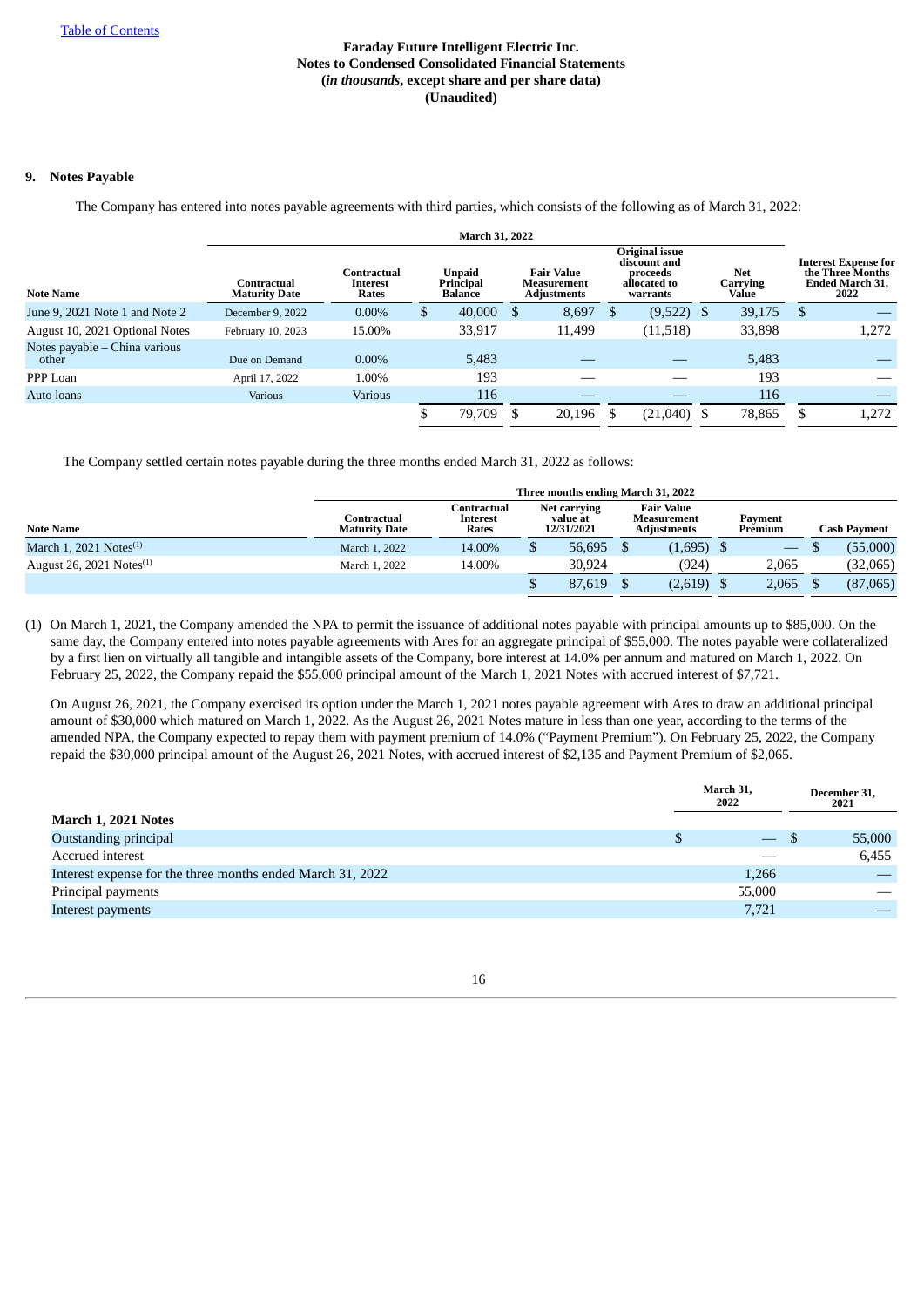|                                                            | March 31,<br>2022              | December 31,<br>2021 |
|------------------------------------------------------------|--------------------------------|----------------------|
| August 26, 2021 Notes                                      |                                |                      |
| Outstanding principal                                      | \$<br>$\overline{\phantom{0}}$ | 30,000               |
| Accrued interest                                           |                                | 1,473                |
| Interest expense for the three months ended March 31, 2022 | 662                            |                      |
| Principal payments                                         | 30,000                         |                      |
| Interest payments                                          | 2,135                          |                      |
| Payment Premium payments                                   | 2,065                          |                      |

### *Fair Value of Notes Payable Not Carried at Fair Value*

The estimated fair value of the Company's notes payable not carried at fair value, using inputs from Level 3 under the fair value hierarchy, was \$5,472 and \$5,350 as of March 31, 2022 and December 31, 2021, respectively.

#### *Schedule of Principal Maturities of Notes Payable*

The future scheduled principal maturities of notes payable as of March 31, 2022 are as follows:

| Due on demand | Ψ    | 5,483                |
|---------------|------|----------------------|
| 2022          |      | 40.309               |
| 2023          |      | 017<br><u>JJ,JI,</u> |
|               | - 12 | 79,709               |
|               |      |                      |

## **10. Leases**

The Company determines if an arrangement is a lease at its commencement if the Company is both able to identify an asset and conclude the Company has the right to control the identified asset. Leases are classified as finance or operating based on the principle of whether or not the lease is effectively a financed purchase by the lessee. An ROU asset represents the Company's right to use an underlying asset for the lease term and a lease liability represents the Company's obligation to make lease payments related to the lease. The Company recognizes operating and finance lease ROU assets and liabilities at the commencement date based on the present value of lease payments over the lease term. The lease term includes renewal options when it is reasonably certain that the option will be exercised, and excludes termination options. The Company's leases do not provide an implicit rate therefore, the Company uses its incremental borrowing rate based on information available at the commencement date to determine the present value of lease payments. The incremental borrowing rate used is estimated based on what the Company would be required to pay for a collateralized loan for a similar asset over a similar term. The Company's leases do not include any residual value guarantees, bargain purchase options, or asset retirement obligations.

To the extent that the Company's agreements have variable lease payments, the Company includes variable lease payments that depend on an index or a rate and excludes those that depend on facts or circumstances occurring after the commencement date, other than the passage of time. Lease expense for both operating and finance leases is recognized on a straight-line basis over the lease term and is recorded in operating expenses on the Condensed Consolidated Statements of Operations and Comprehensive Loss. Interest expense incurred on the finance lease liabilities is recorded in Interest expense on the Condensed Consolidated Statements of Operations and Comprehensive Loss. The Company has elected not to recognize ROU assets and lease liabilities that arise from short-term (12 months or less) leases for any class of underlying asset. Additionally, the Company does not separate lease and non-lease components. Operating leases are included in Right of use assets, Operating leases liabilities, current portion and Operating lease liabilities, less current portion in the Company's Condensed Consolidated Balance Sheets. Finance leases are included in Property and equipment, net, Finance lease liabilities, current portion, and Finance lease liabilities, less current portion in the Company's Condensed Consolidated Balance Sheets.

The Company's lease arrangements consist primarily of corporate office, store, equipment, and vehicle lease agreements. The leases expire at various dates through 2032, some of which include options to extend the lease term for additional 5 years periods.

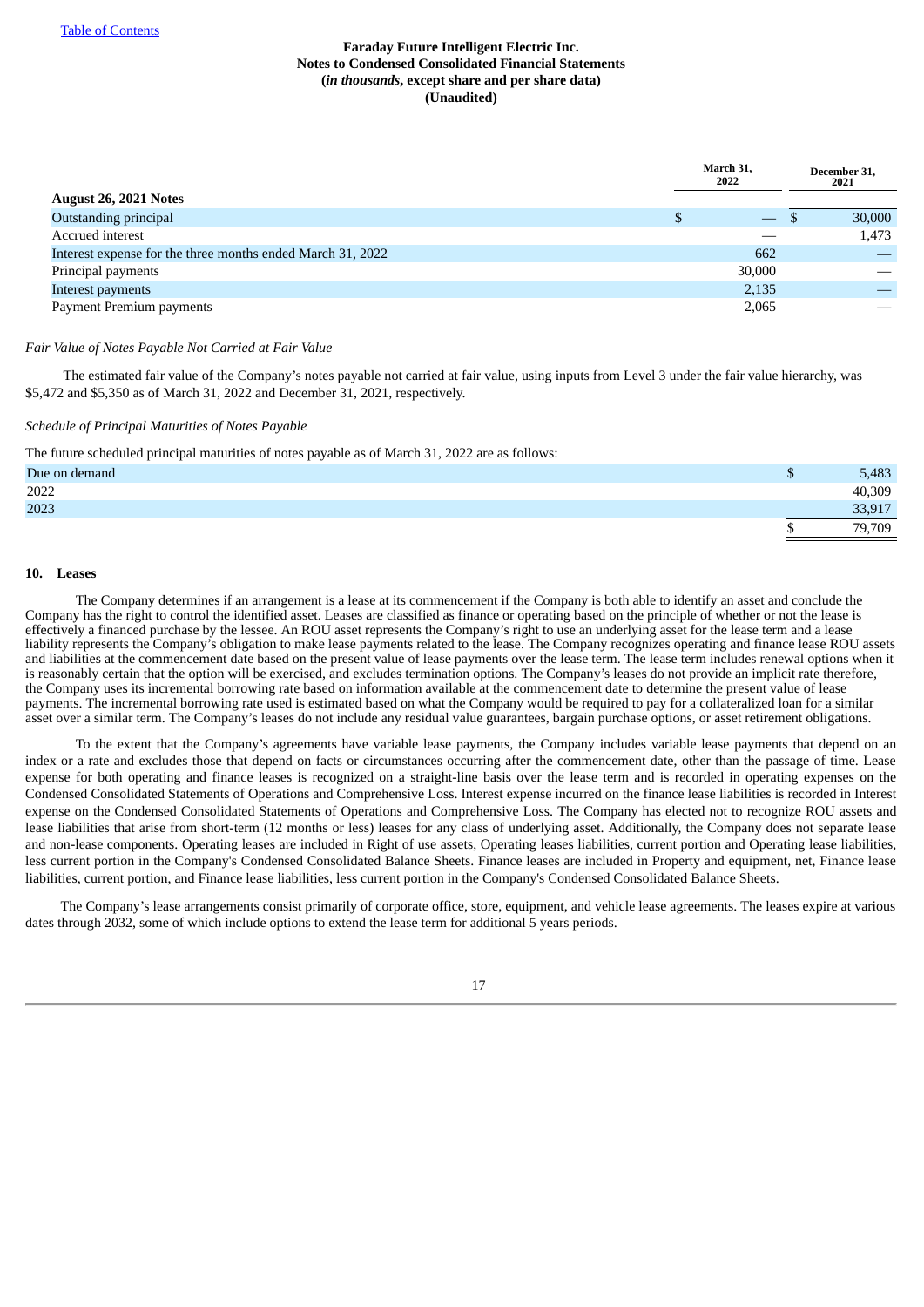Total lease costs for the three months ended March 31, 2022 were:

| Finance lease cost                  |   |       |
|-------------------------------------|---|-------|
| Amortization of right-of-use assets | ъ | 500   |
| Interest on lease liabilities       |   | 177   |
| Total finance lease cost            |   | 677   |
|                                     |   |       |
| Operating lease cost                |   | 882   |
| Variable lease cost                 |   | 134   |
| Total lease cost                    |   | 1,693 |

The following table summarizes future lease payments as of March 31, 2022:

| <b>Fiscal year</b>                      | <b>Operating Leases</b>     | <b>Finance Leases</b> |
|-----------------------------------------|-----------------------------|-----------------------|
| 2022                                    | $3,833$ \$<br><sup>\$</sup> | 1,940                 |
| 2023                                    | 4,300                       | 2,166                 |
| 2024                                    | 4,257                       | 1,757                 |
| 2025                                    | 4,383                       | 1,792                 |
| 2026                                    | 4,514                       | 1,828                 |
| Thereafter                              | 11,744                      | 1,863                 |
| Total                                   | 33,031                      | 11,346                |
| Less: Imputed Interest                  | (14,033)                    | (1,669)               |
| Present value of net lease payments     | 18,998 \$                   | 9,677                 |
|                                         |                             |                       |
| Lease liability, current portion        | $\mathbb{S}$<br>$2,113$ \$  | 2,287                 |
| Lease liability, net of current portion | 16,885                      | 7,390                 |
| Total lease liability                   | \$<br>18,998 \$             | 9,677                 |

Supplemental information and non-cash activities related to operating and finance leases are as follows:

Cash paid for amounts included in the measurement of lease liabilities

| Cash paid for amounts included in the includitement of rease habilities |             |
|-------------------------------------------------------------------------|-------------|
| Operating cash flows from operating leases                              | \$<br>833   |
| Operating cash flows from finance leases                                | 177         |
| Financing cash flows from finance leases                                | 466         |
|                                                                         | \$<br>1,476 |
| Lease liabilities arising from new right-of-use assets                  |             |
| <b>Operating leases</b>                                                 | \$<br>8,206 |
| Finance leases                                                          |             |
| Weighted average remaining lease term (in years)                        |             |
| <b>Operating leases</b>                                                 | 7.2         |
| Finance leases                                                          | 5.4         |
|                                                                         |             |
| Weighted average discount rate                                          |             |
| <b>Operating leases</b>                                                 | 15.5 %      |
| Finance leases                                                          | 6.0 $%$     |
|                                                                         |             |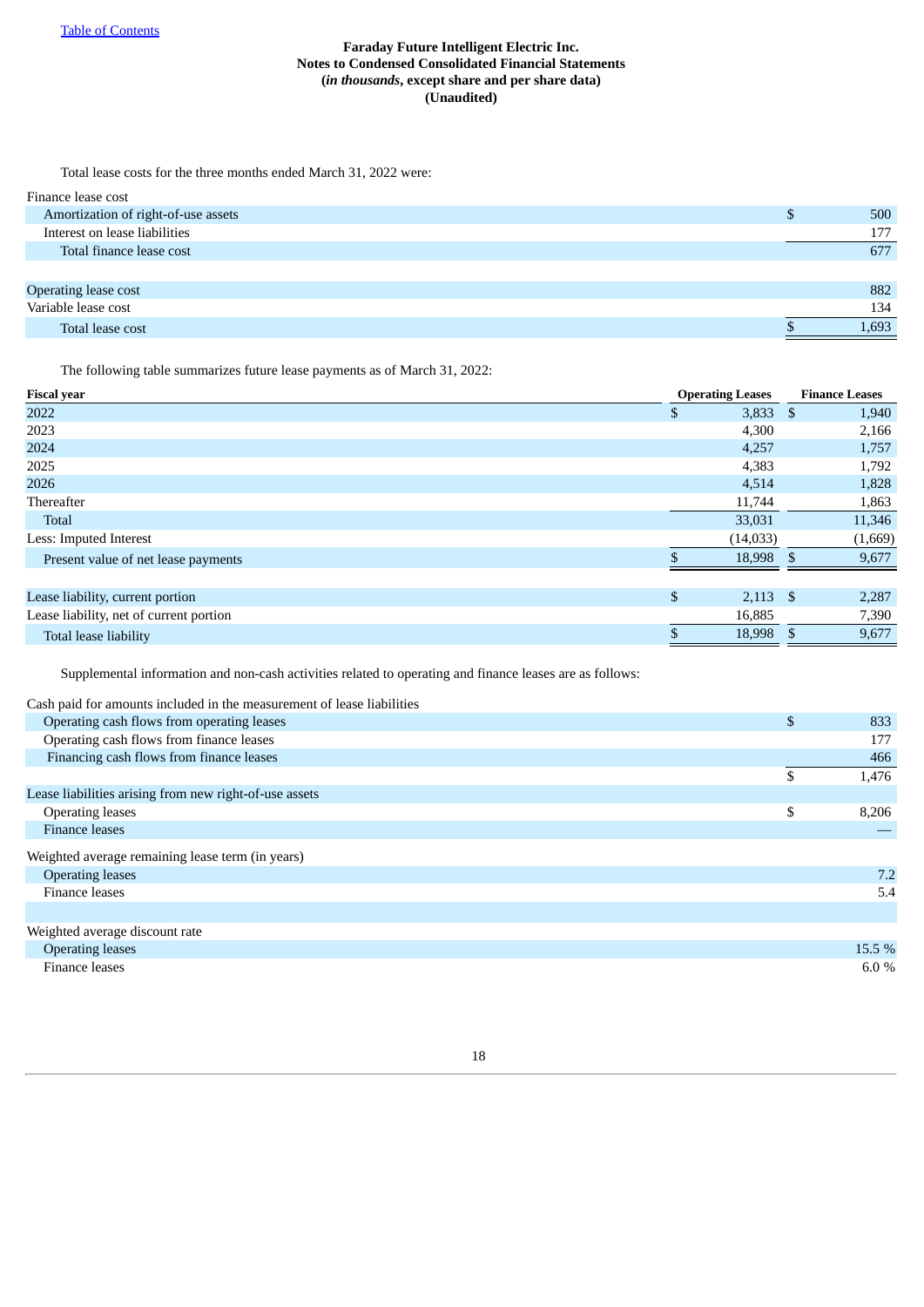### *Disclosures Related to Periods Prior to Adoption of the New Lease Standard:*

The Company recorded rent expense of \$790 for the three months ended March 31, 2021.

### The minimum aggregate future obligations under noncancelable operating leases as of December 31, 2021 were as follows:

| Year ended December 31, |        |
|-------------------------|--------|
| 2022                    | 2,384  |
| 2023                    | 2,695  |
| 2024                    | 2,775  |
| 2025                    | 2,859  |
| 2026                    | 2,944  |
| Thereafter              | 991    |
|                         | 14,648 |

The Company has three capital leases, one in Hanford, California for its main production facility, and two equipment leases.

The minimum aggregate future minimum lease payments under capital leases as of December 31, 2021 were as follows:

| Year ended December 31, |   |        |
|-------------------------|---|--------|
| 2022                    | Ψ | 2,574  |
| 2023                    |   | 2,166  |
| 2024                    |   | 1,757  |
| 2025                    |   | 1,792  |
| 2026                    |   | 1,840  |
| Thereafter              |   | 1,864  |
|                         |   | 11,993 |

## **11. Commitments and Contingencies**

### *Legal Matters*

The Company is, from time to time, subject to claims and disputes arising in the normal course of business. In the opinion of management, the outcome of any such claims and disputes cannot be predicted with certainty.

On December 23, 2021, a putative class action lawsuit alleging violations of the Securities Exchange Act of 1934 was filed in the United States District Court, Central District of California, against the Company and its current Chief Executive Officer, its current Chief Product and User Ecosystem Officer, as well as the two former CFOs of the Company (one of which is also the former CFO of Legacy FF), and the Co-CEOs of PSAC. On March 7, 2022, the court appointed co-lead plaintiffs and co-lead counsel. Co-lead plaintiffs filed an amended complaint on May 6, 2022. Defendants' currently scheduled deadline to respond to the amended complaint is July 5, 2022. The Company believes the suit is without merit and intends to vigorously defend the suit. Given the early stages of the legal proceedings, it is not possible to predict the outcome of the claims.

On March 8, 2022 and March 21, 2022, putative derivative lawsuits alleging violations of the Securities Exchange Act of 1934 and various common law claims were filed in the United States District Court, Central District of California. On April 8, 2022, these two derivative lawsuits were consolidated. Additionally, on April 11 and 25, 2022, putative derivative lawsuits alleging violations of the Securities Exchange Act of 1934 and various common law claims were filed in the United States District Court, District of Delaware. These lawsuits purport to assert claims on behalf of the Company against numerous current and former officers and directors of the Company. Given the early stages of the legal proceedings, it is not possible to predict the outcome of the claims.

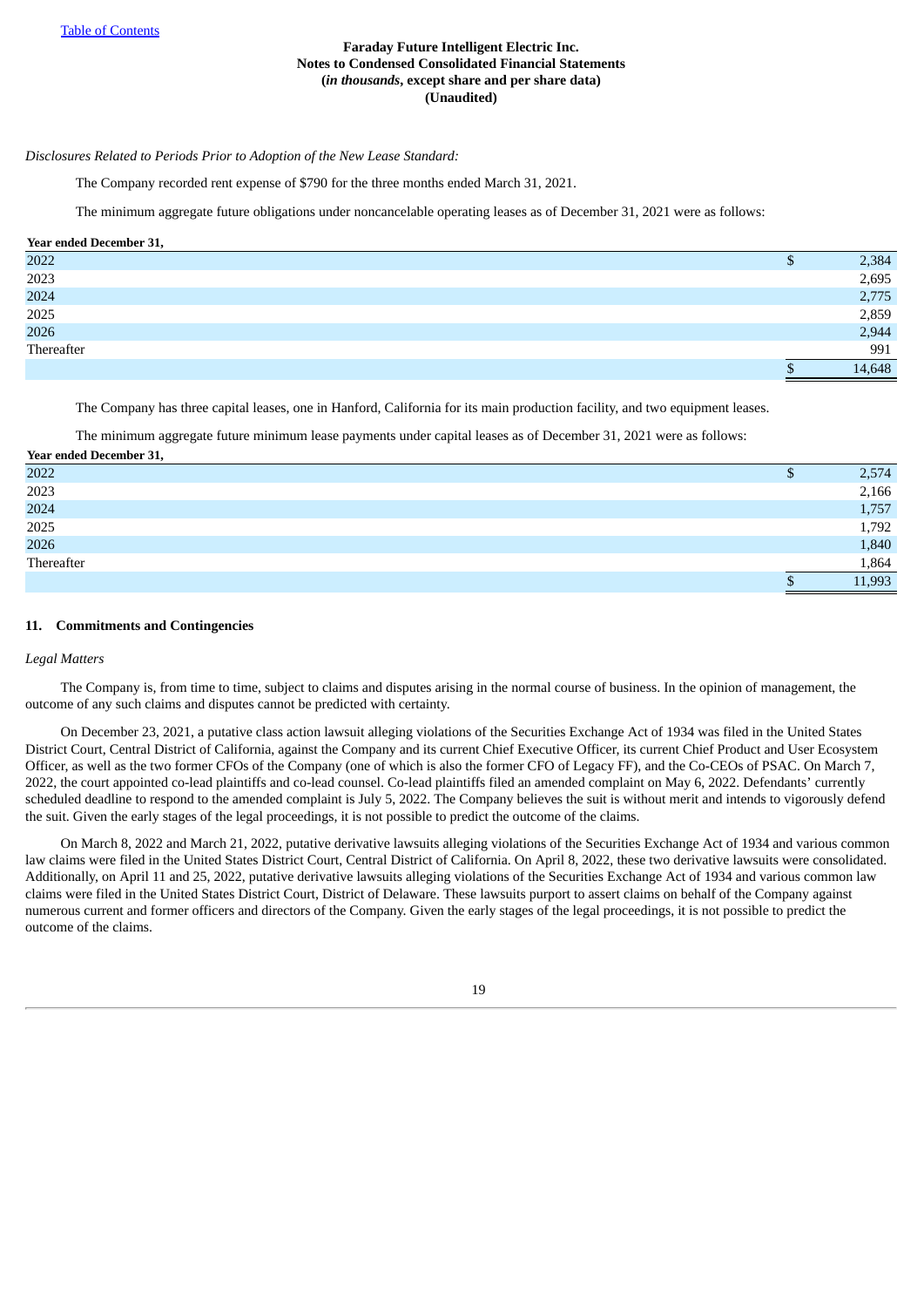As of March 31, 2022 and December 31, 2021, the Company had accrued contingent liabilities of \$13,600 and \$16,881, respectively, within Accrued expenses and other current liabilities on the unaudited Condensed Consolidated Balance Sheets for potential financial exposure related to ongoing legal matters primarily related to breach of contracts and employment matters which are deemed both probable of loss and reasonably estimable.

During the three months ending March 31, 2022, the Company settled a legal dispute for breach of lease under which the Company was named a codefendant, in a civil action case with the plaintiff seeking damages including unpaid rent, future unpaid rent, unpaid expenses, and unpaid taxes related to the lease for a total of \$6,400. Pursuant to the settlement agreement, the Company agreed to pay \$1,800 in cash in January 2022 and an additional \$3,400 plus 5% interest in October 2022 and was liable for the remainder of the settlement, in the amount of \$1,200, in the event the Co-defendants failed to make the payment in January 2022. In January 2022, the Company made the initial settlement payment of \$1,800 and was relieved of the liability of \$1,200.

#### *Special Committee Investigation*

As previously disclosed, on November 15, 2021, the Company's Board of Directors (the "Board") established a special committee of independent directors ("Special Committee") to investigate allegations of inaccurate Company disclosures, including those made in an October 2021 short seller report and whistleblower allegations, which resulted in the Company being unable to timely file its third quarterly report on Form 10-Q for the quarter ended September 30, 2021, its Annual Report on Form 10-K for the year ended December 31, 2021, and amended Registration Statement on Form S-1 (File No. 333-258993). The Special Committee engaged outside independent legal counsel and a forensic accounting firm to assist with its review. On February 1, 2022, the Company announced that the Special Committee completed its review. On April 14, 2022, the Company announced the completion of additional investigative work based on the Special Committee's findings, which were performed under the direction of the Executive Chairperson, reporting to the Audit Committee. In connection with the Special Committee's review and subsequent investigative work, the following findings were made:

- In connection with the Business Combination, statements made by certain Company employees to certain investors describing the role of Yueting ("YT") Jia, the Company's founder and former CEO, within the Company were inaccurate, and his involvement in the management of the Company post-Business Combination was more significant than what had been represented to certain investors.
- The Company's statements leading up to the Business Combination that it had received more than 14,000 reservations for the FF 91 vehicle were potentially misleading because only several hundred of those reservations were paid, while the others (totaling 14,000) were unpaid indications of interest.
- Consistent with the Company's previous public disclosures regarding identified material weaknesses in its internal control over financial reporting, the Company's internal control over financial reporting requires an upgrade in personnel and systems.
- The Company's corporate culture failed to sufficiently prioritize compliance.
- Mr. Jia's role as an intermediary in leasing certain properties which were subsequently leased to the Company was not disclosed in the Company's corporate housing disclosures.
- In preparing the Company's related party transaction disclosures, the Company failed to investigate and identify the sources of loans received from individuals and entities associated with Company employees.

In addition, certain individuals failed to fully disclose to individuals involved in the preparation of the Company's SEC filings their relationships with certain related parties and affiliated entities in connection with, and following, the Business Combination, and failed to fully disclose relevant information, including but not limited to, information in connection with related parties and corporate governance to the Company's independent registered public accounting firm PricewaterhouseCoopers LLP. Further, certain individuals failed to cooperate and withheld potentially relevant information in connection with the Special Committee investigation.

Based on the results of the investigation, the Special Committee concluded that, except as described above, other substantive allegations of inaccurate FF disclosures that it evaluated, were not supported by the evidence reviewed.

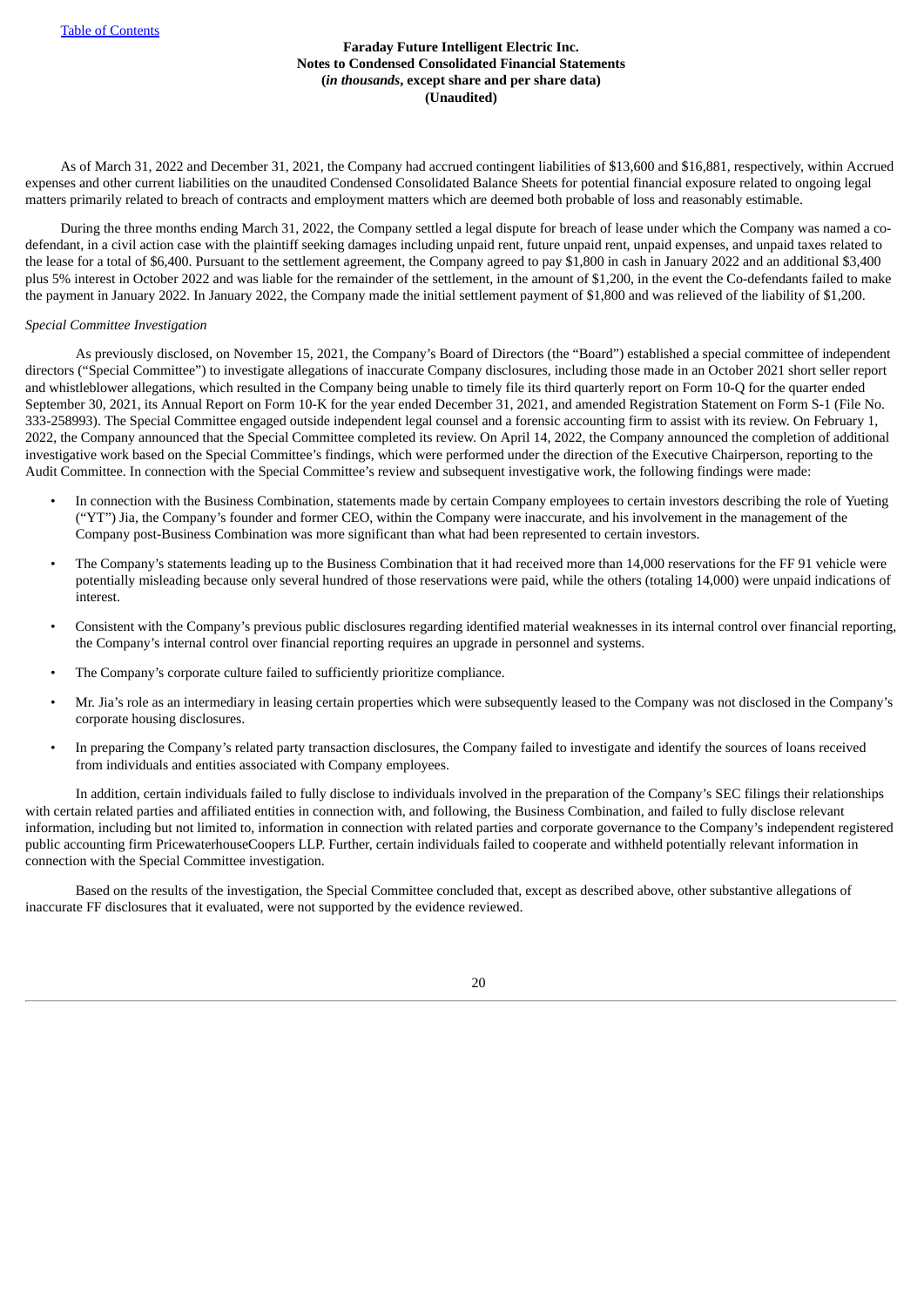Based on the results of the Special Committee investigation and subsequent investigative work described above, the Board approved the following remedial actions:

- certain remedial actions designed to enhance oversight and corporate governance of the Company, namely the following:
	- the appointment of Susan Swenson, a member of the Board, to the newly created position of Executive Chairperson of FF;
	- Carsten Breitfield, FF's Chief Executive Officer, reporting directly to Ms. Swenson and receiving a 25% annual base salary reduction;
	- the removal of Mr. Jia as an executive officer, although continuing in his position as Chief Product & User Ecosystem Officer of the Company and reporting directly to Ms. Swenson, receiving a 25% annual base salary reduction, and his role limited to focusing on (a) Product and Mobility Ecosystem and (b) Internet, Artificial Intelligence, and Advanced R&D technology;
	- Matthias Aydt, Senior Vice President, Business Development and Product Definition and a director of the Company, being placed on probation as an executive officer for a six-month period, during which period he will remain as a non-independent member of the Board;
	- the appointment of Jordan Vogel as Lead Independent Director; certain changes to the composition of Board committees, including Brian Krolicki stepping down from his role as Chairman of the Board and Chair of the Nominating and Corporate Governance Committee and becoming a member of the Audit and Compensation Committees of the Board; Jordan Vogel stepping down from the Nominating and Corporate Governance Committee; and Scott Vogel becoming the Chair of the Audit Committee and the Nominating and Corporate Governance Committee of the Board; and
	- the suspension without pay of Jiawei ("Jerry") Wang, the Company's former Vice President, Global Capital Markets, who subsequently notified the Board of his decision to resign from FF on April 10, 2022;
- the assessment and enhancement of FF's policies and procedures regarding financial accounting and reporting and the upgrading of FF's internal control over financial accounting and reporting, including by hiring additional financial reporting and accounting support, in each case at the direction of the Audit Committee;
- the implementation of enhanced controls around FF's contracting and related party transactions, including regular attestations by FF's employees with authority to bind FF to contracts and related party transactions, for purposes of enabling FF to make complete and accurate disclosures regarding related party transactions;
- the hiring of a Chief Compliance Officer, who reports on a dotted line to the Chair of the Audit Committee, and assessing and enhancing FF's compliance policies and procedures;
- the implementation of a comprehensive training program for all directors and officers regarding, among other things, internal FF policies;
- the separation of Jarret Johnson, FF's Vice President, General Counsel and Secretary; and
- certain other disciplinary actions and terminations of employment with respect to other FF employees (none of whom is an executive officer).

### *SEC Investigation*

Subsequent to the Company announcing the completion of the Special Committee investigation on February 1, 2022, the Company, certain members of the management team and employees of the Company received a notice of preservation and subpoena from the staff of the SEC stating that the SEC had commenced a formal investigation relating to the matters that were the subject of the Special Committee investigation. The Company, which had previously voluntarily contacted the SEC in connection with the Special Committee investigation in October 2021, is cooperating fully with the SEC's investigation. The outcome of such an investigation is difficult to predict. The Company has incurred, and may continue to incur, significant

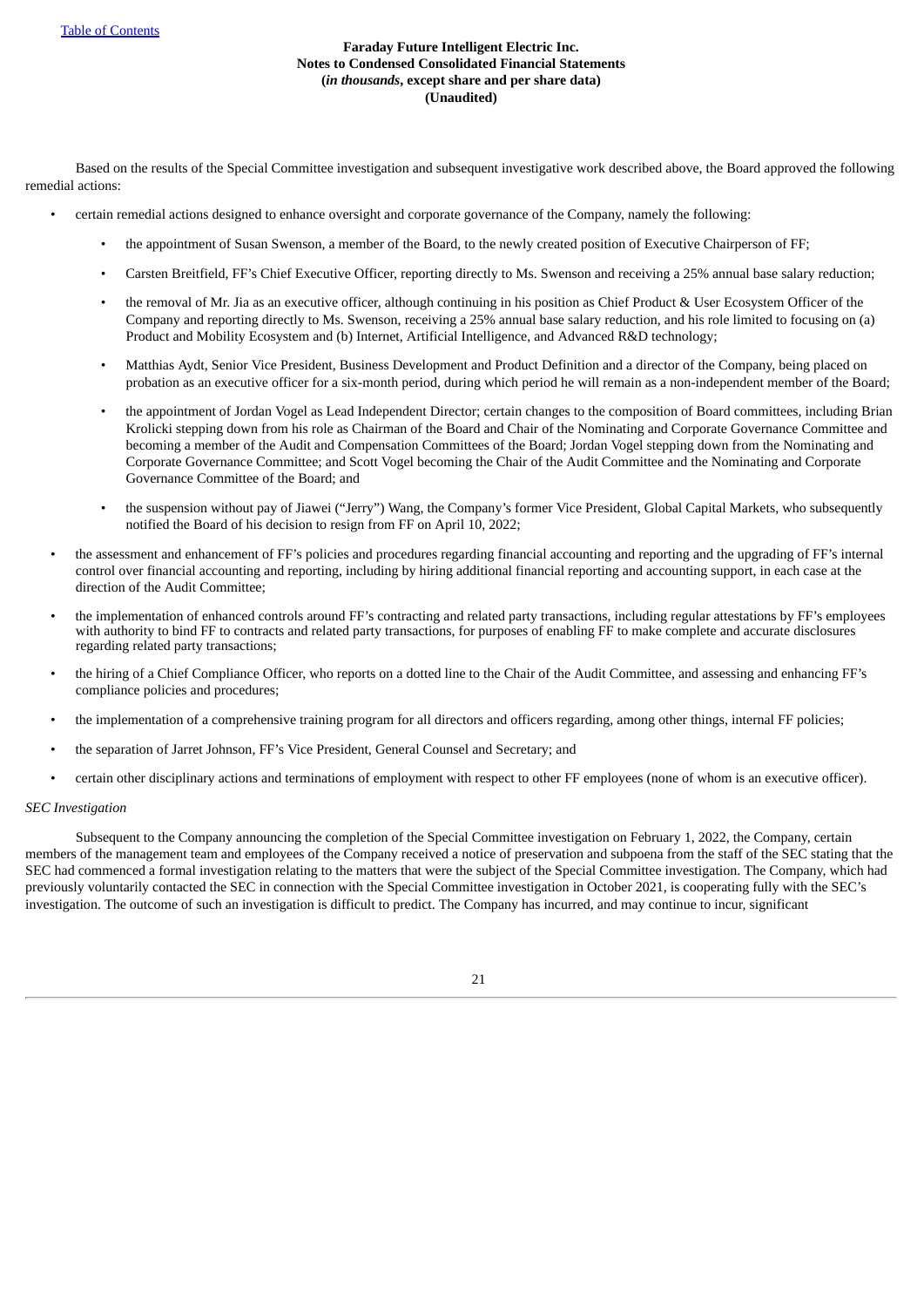expenses related to legal and other professional services in connection with the SEC investigation. At this stage, the Company is unable to assess whether any material loss or adverse effect is reasonably possible as a result of the SEC's investigation or estimate the range of any potential loss.

### **12. Stockholders' Equity**

The number of authorized, issued and outstanding stock, were as follows:

|                      |                      | <b>March 31, 2022</b> |                            |                                         |  |  |
|----------------------|----------------------|-----------------------|----------------------------|-----------------------------------------|--|--|
|                      | Authorized<br>Shares | <b>Issued Shares</b>  | <b>Shares to be Issued</b> | Total Issued and to<br>be Issued Shares |  |  |
| Preferred Stock      | 10,000,000           |                       |                            |                                         |  |  |
| Class A Common Stock | 750,000,000          | 238,197,018           | 20.410.111                 | 258,607,129                             |  |  |
| Class B Common Stock | 75,000,000           | 64,000,588            |                            | 64,000,588                              |  |  |
|                      | 835,000,000          | 302,197,606           | 20,410,111                 | 322,607,717                             |  |  |

|                        |                      | <b>December 31, 2021</b> |                            |                                                |  |  |
|------------------------|----------------------|--------------------------|----------------------------|------------------------------------------------|--|--|
|                        | Authorized<br>Shares | <b>Issued Shares</b>     | <b>Shares to be Issued</b> | <b>Total Issued and to</b><br>be Issued Shares |  |  |
| <b>Preferred Stock</b> | 10,000,000           |                          |                            |                                                |  |  |
| Class A Common Stock   | 750,000,000          | 168,693,323              | 89,152,130                 | 257,845,453                                    |  |  |
| Class B Common Stock   | 75,000,000           |                          | 64,000,588                 | 64,000,588                                     |  |  |
|                        | 835,000,000          | 168,693,323              | 153,152,718                | 321,846,041                                    |  |  |

## *Warrants*

The number of outstanding warrants to purchase the Company's Class A Common Stock as of March 31, 2022 and December 31, 2021 were as follows:

|                                 | <b>Number of Warrants</b> |  | <b>Exercise Price</b> | <b>Expiration Date</b>             |
|---------------------------------|---------------------------|--|-----------------------|------------------------------------|
| <b>Public Warrants</b>          | 22,977,568 \$             |  | 11.50                 | July 21, 2026                      |
| Private Warrants <sup>(1)</sup> | 674.551 \$                |  | 11.50                 | July 21, 2026                      |
| Other warrants                  | 4,544,258 \$              |  | 10.00                 | Various through August<br>10, 2028 |
| Total                           | 28,196,377                |  |                       |                                    |

 $<sup>(1)</sup>$  The Private Warrants are recorded in Other liabilities, less current portion in the unaudited Condensed Consolidated Balance Sheets as of</sup> March 31, 2022 and December 31, 2021.

#### **13. Stock-Based Compensation**

### *2021 SI Plan*

In July 2021, the Company adopted the 2021 Stock Incentive Plan ("2021 SI Plan"). The 2021 SI Plan allows the Board of Directors to grant up to 49,573,570 incentive and nonqualified stock options, restricted shares, unrestricted shares, restricted share units, and other stock-based awards for the Company's Class A Common Stock to employees, directors, and non-employees. The number of shares of Class A Common Stock available under the 2021 SI Plan will increase annually on the first day of each calendar year, beginning with the calendar year ending December 31, 2022, and continuing until (and including) the calendar year ending December 31, 2031. Annual increases are equal to the lesser of (i) 5 percent of the number of shares of Class A Common Stock issued and outstanding on December 31 of the immediately preceding fiscal year and (ii) an amount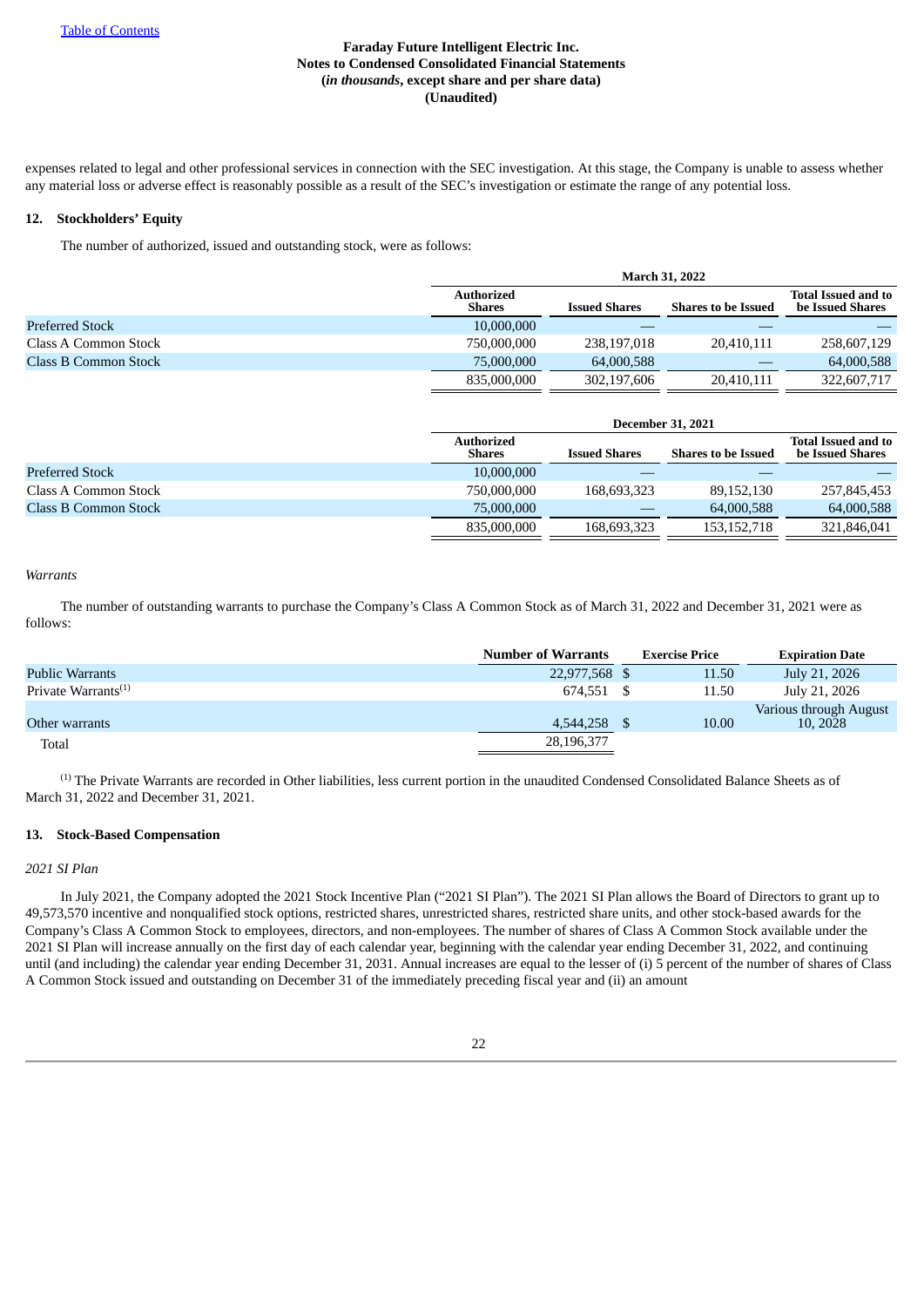determined by the Board of Directors. As of the effective date of the 2021 SI Plan, no further stock awards have been or will be granted under the EI Plan or STI Plan.

As of March 31, 2022, the Company had 45,226,078 shares of Class A Common Stock available for future issuance under its 2021 SI Plan.

A summary of the Company's stock option activity under the SI Plan is as follows:

|                                            | Number of<br><b>Options</b> | Weighted<br>Average<br><b>Exercise</b><br>Price | Weighted<br>Average<br>Remaining<br><b>Contractual Life</b><br>(Years) | Aggregate<br>Intrinsic<br>Value |
|--------------------------------------------|-----------------------------|-------------------------------------------------|------------------------------------------------------------------------|---------------------------------|
| <b>Outstanding as of December 31, 2021</b> |                             |                                                 |                                                                        |                                 |
| Granted                                    | 4,347,492                   | 5.15                                            |                                                                        |                                 |
| Exercised                                  |                             |                                                 |                                                                        |                                 |
| Cancelled/forfeited                        |                             |                                                 |                                                                        |                                 |
| <b>Outstanding as of March 31, 2022</b>    | 4,347,492                   | 5.15                                            | 9.79 <sup>5</sup>                                                      | 498                             |

The weighted-average assumptions used in the Black-Scholes option pricing model for awards granted during the three months ended March 31, 2022 are as follows:

| Risk-free interest rate:    | 1.61 %    |
|-----------------------------|-----------|
| Expected term (in years):   | 7.01      |
| <b>Expected volatility:</b> | 43.50 %   |
| Dividend yield:             | $0.00 \%$ |

As of March 31, 2022, the total remaining stock-based compensation expense for unvested stock options was \$6,287, which is expected to be recognized over a weighted average period of 2.6 years.

## *EI Plan*

On February 1, 2018, the Board of Directors adopted the Equity Incentive Plan ("EI Plan"), under which the Board of Directors authorized the grant of up to 42,390,000 incentive and nonqualified stock options, restricted stock, unrestricted stock, restricted stock units, and other stock-based awards for Legacy FF's Class A Ordinary Stock to employees, directors, and non-employees.

A summary of the Company's stock option activity under the EI Plan is as follows:

|                                            | Number of<br><b>Options</b> |      | Weighted<br>Average<br>Exercise<br>Price | Weighted<br>Average<br><b>Remaining</b><br>Contractual Life<br>(Years) | Aggregate<br><b>Intrinsic</b><br>Value |
|--------------------------------------------|-----------------------------|------|------------------------------------------|------------------------------------------------------------------------|----------------------------------------|
| <b>Outstanding as of December 31, 2021</b> | 31,962,921                  | - \$ | 2.81                                     | 7.77S                                                                  | 86,075                                 |
| Granted                                    |                             |      |                                          |                                                                        |                                        |
| Exercised                                  | (268, 702)                  |      | 2.50                                     |                                                                        | 729                                    |
| Cancelled/forfeited                        | (1,049,835)                 |      | 3.40                                     |                                                                        |                                        |
| <b>Outstanding as of March 31, 2022</b>    | 30,644,384                  |      | 2.79                                     | $7.34 \text{ } $s$                                                     | 73,051                                 |

As of March 31, 2022, the total remaining stock-based compensation expense for unvested stock options was \$10,813, which is expected to be recognized over a weighted average period of 2.83 years.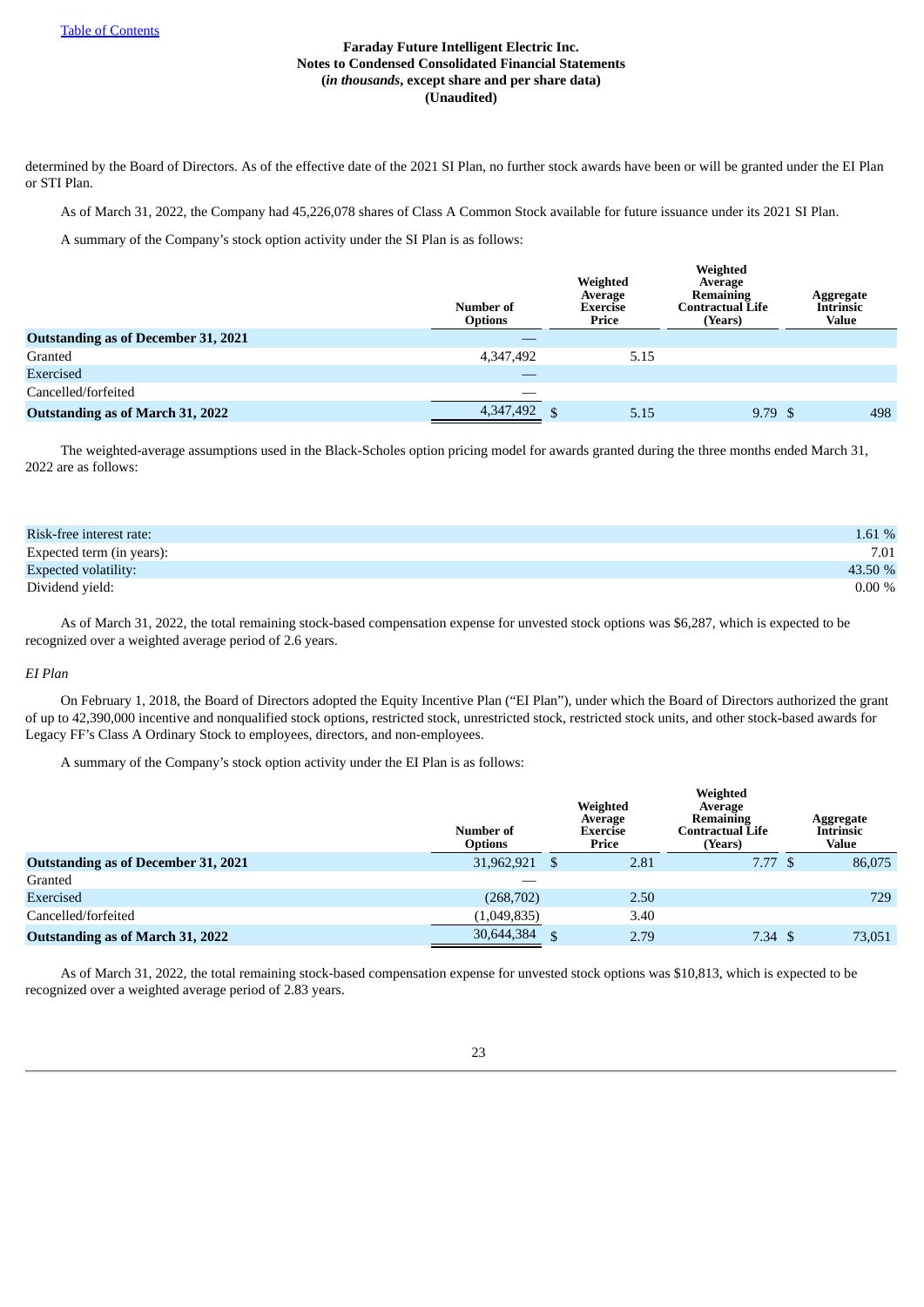### *STI Plan*

The Special Talent Incentive Plan ("STI Plan") allows the Board of Directors to grant up to 14,130,000 incentive and nonqualified stock options, restricted shares, unrestricted shares, restricted share units, and other stock-based awards for Legacy FF's Class A Ordinary Stock to employees, directors, and non-employees.

The STI Plan does not specify a limit on the number of stock options that can be issued under the plan. Per the terms of the STI Plan, the Company must reserve and keep available a sufficient number of shares to satisfy the requirements of the STI Plan.

A summary of the Company's stock option activity under the STI Plan is as follows:

|                                            | Number of<br><b>Options</b> | Weighted<br>Average<br><b>Exercise</b><br>Price | Weighted<br>Average<br><b>Remaining</b><br>Contractual Life<br>(Years) | <b>Aggregate</b><br><b>Intrinsic</b><br>Value |
|--------------------------------------------|-----------------------------|-------------------------------------------------|------------------------------------------------------------------------|-----------------------------------------------|
| <b>Outstanding as of December 31, 2021</b> | 9,526,727                   | 5.55                                            | 8.0 \$                                                                 | 13,905                                        |
| Granted                                    |                             |                                                 |                                                                        |                                               |
| Exercised                                  | (492, 973)                  | 2.41                                            |                                                                        | 1,037                                         |
| Cancelled/forfeited                        | (243, 815)                  | 8.02                                            |                                                                        |                                               |
| <b>Outstanding as of March 31, 2022</b>    | 8,789,939                   | 5.74                                            | 8.4 \$                                                                 | 10.759                                        |

As of March 31, 2022, the total remaining stock-based compensation expense for unvested stock options was \$6,669, which is expected to be recognized over a weighted average period of approximately 3.76 years.

The following table presents stock-based compensation expense included in each respective expense category in the unaudited Condensed Consolidated Statements of Operations and Other Comprehensive Loss:

|                            |      | Three Months Ended March 31, |  |       |  |
|----------------------------|------|------------------------------|--|-------|--|
|                            | 2022 |                              |  | 2021  |  |
| Research and development   |      | 1,622                        |  | 591   |  |
| Sales and marketing        |      | 374                          |  | 199   |  |
| General and administrative |      | 1,350                        |  | 1,730 |  |
|                            |      | 3,347                        |  | 2,520 |  |

## **14. Net Loss per Share**

#### *Net Loss Per Share Attributable to Common Stockholders*

Basic net loss per share attributable to common stockholders is calculated by dividing net loss attributable to common stockholders by the weightedaverage number of shares issued and shares to be issued under the commitment to issue shares, as these shares are issuable for no consideration.

Diluted net loss per share attributable to common stockholders adjusts the basic net loss per share attributable to common stockholders and the weighted-average number of shares issued and shares to be issued under the commitment to issue shares for potentially dilutive instruments.

For purposes of presentation of basic and diluted net loss per share, the Company includes shares to be issued in the denominator in accordance with ASC 710-10-54-4 and ASC 260-10-45-48 as if they had been issued on the date of the merger, as such shares are non-contingent and are issuable for no consideration (see Note 3, *Business Combination*).

The net loss per common share was the same for the Class A and Class B Common Stock because they are entitled to the same liquidation and dividend rights and are therefore, combined on the unaudited Condensed Consolidated Statements of Operations and Comprehensive Loss for the three months ended March 31, 2022 and 2021.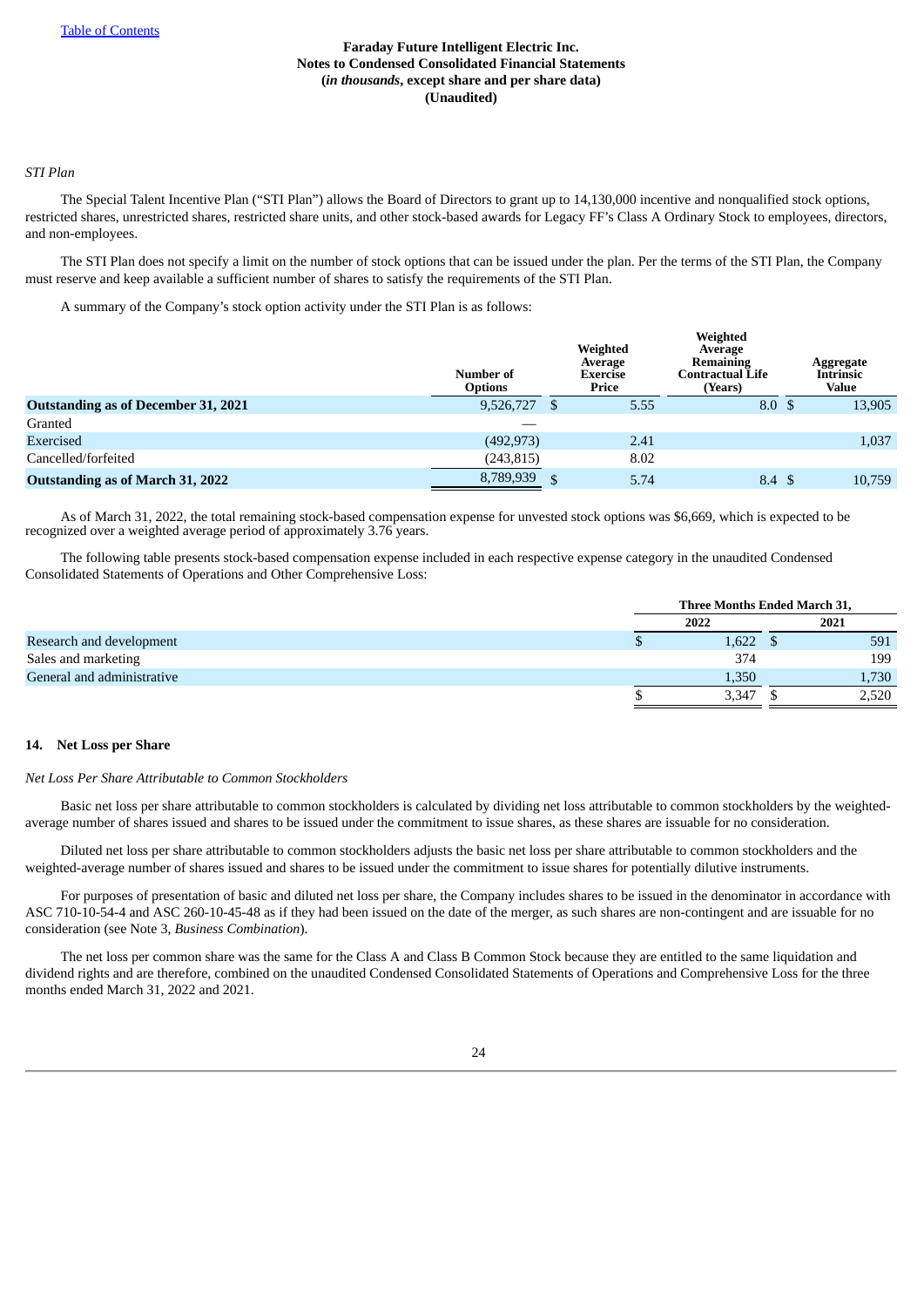Because the Company reported net losses for all periods presented, all potentially dilutive Common Stock equivalents were determined to be antidilutive for those periods and have been excluded from the calculation of net loss per share.

The following table presents the number of anti-dilutive shares excluded from the calculation of diluted net loss per share as of the following dates:

|                                            | March 31, 2022 | March 31, 2021 |
|--------------------------------------------|----------------|----------------|
| Stock-based compensation awards - SI Plan  | 4,347,492      |                |
| Stock-based compensation awards - EI Plan  | 30,644,384     | 31,762,113     |
| Stock-based compensation awards - STI Plan | 8,789,939      | 6,854,436      |
| Public Warrants                            | 22,977,568     |                |
| <b>Private Warrants</b>                    | 674,551        |                |
| Other warrants                             | 4,544,258      | 1,857,175      |
| Convertible notes payable                  | 9,009,210      | 4,409,167      |
| Total                                      | 80,987,402     | 44,882,891     |

### **15. Subsequent Events**

<span id="page-25-0"></span>The Company did not identify any subsequent events that would have required adjustment or disclosure in the unaudited Condensed Consolidated Financial Statements.

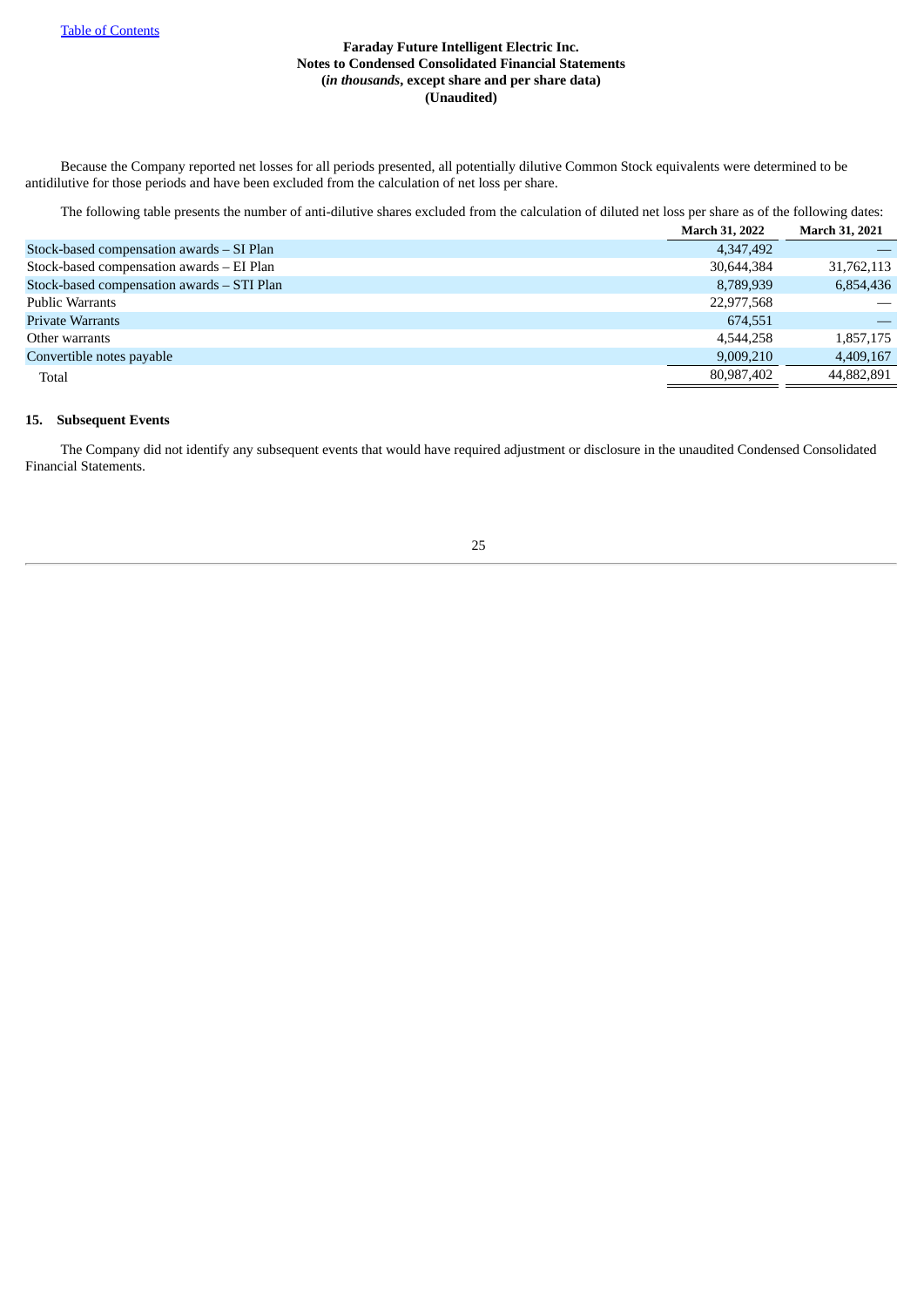## **ITEM 2. MANAGEMENT'S DISCUSSION AND ANALYSIS OF FINANCIAL CONDITION AND RESULTS OF OPERATIONS**

The following discussion and analysis is intended to help the reader understand FF's results of operations and financial condition. This discussion and analysis is provided as a supplement to, and should be read in conjunction with FF's unaudited Condensed Consolidated Financial Statements and Notes thereto included elsewhere in this quarterly report on Form 10-Q (this "Report"). Some of the information contained in this discussion and analysis or set forth elsewhere in this Report, including information with respect to FF's plans and strategy for FF's business, includes forward-looking statements that involve risks and uncertainties. FF's actual results may differ materially from management's expectations as a result of various factors, including but not limited to those discussed in the section entitled "Risk Factors" in our Annual Report Form 10-K for the year ended December 31, 2021 (the "Form 10-K") and "Cautionary Note Regarding Forward Looking Statements" below. The objective of this section is to provide investors an understanding of the *financial drivers and levers in FF's business and describe the financial performance of the business.*

Unless context otherwise requires, all references in this section to the "Company," "FF," "we," "us," "our" and similar terms refer to Faraday Future Intelligent Electric Inc., a Delaware corporation, and its consolidated subsidiaries. References to "PSAC" refer to Property Solutions Acquisition Corp., a Delaware corporation, our predecessor company prior to the consummation of the Business Combination (as defined herein), and "Leaacy FF" refers to FF Intelligent Mobility Global Holdings Ltd., an exempted company with limited liability incorporated under the laws of the Cayman Islands, *together with its consolidated subsidiaries, prior to the Business Combination.*

### **Cautionary Note Regarding Forward-Looking Statements**

This Report includes forward-looking statements within the meaning of Section 27A of the Securities Act of 1933, as amended (the "Securities Act"), and Section 21E of the Securities Exchange Act of 1934, as amended (the "Exchange Act"). These forward-looking statements can be identified by the use of forward-looking terminology, including the words "believes," "estimates," "anticipates," "expects," "intends," "plans," "may," "will," "potential," "projects," "predicts," "continue," or "should," or, in each case, their negative or other variations or comparable terminology. There can be no assurance that actual results will not materially differ from expectations. Such statements include, but are not limited to, any statements relating to our financial and business performance, market acceptance and success of our business model, our ability to expand the scope of our offerings, and our ability to comply with the extensive, complex, and evolving regulatory requirements. These statements are based on management's current expectations, but actual results may differ materially due to various factors.

The forward-looking statements contained in this Report are based on our current expectations and beliefs concerning future developments and their potential effects on us. Future developments affecting us may not be those that we have anticipated. These forward-looking statements involve a number of risks, uncertainties (some of which are beyond our control), and other assumptions that may cause actual results or performance to be materially different from those expressed or implied by these forward-looking statements. These risks and uncertainties include, but are not limited to, those factors described under the section titled "*Risk Factors*" in the Form 10-K. Should one or more of these risks or uncertainties materialize, or should any of our assumptions prove incorrect, actual results may vary in material respects from those projected in these forward-looking statements. We undertake no obligation (and expressly disclaim any obligation) to update or revise any forward-looking statements, whether as a result of new information, future events or otherwise, except as may be required under applicable securities laws. These risks and others described under the section titled "*Risk Factors"* in the Form 10-K may not be exhaustive.

By their nature, forward-looking statements involve risks and uncertainties because they relate to events and depend on circumstances that may or may not occur in the future. We caution you that forward-looking statements are not guarantees of future performance and that our actual results of operations, financial condition and liquidity, and developments in the industry in which we operate may differ materially from those made in or suggested by the forward-looking statements contained in this Report. In addition, even if our results or operations, financial condition and liquidity, and developments in the industry in which we operate are consistent with the forward-looking statements contained in this Report, those results or developments may not be indicative of results or developments in subsequent periods.

### **Overview**

FF is a California-based, global, shared, intelligent, mobility ecosystem company founded in 2014 with a vision to disrupt the automotive industry.

On July 21, 2021 (the "Closing Date"), Faraday Future Intelligent Electric Inc. (f/k/a Property Solutions Acquisition Corp. ("PSAC")), a Delaware corporation, consummated the previously announced business combination pursuant to that certain Agreement and Plan of Merger, dated as of January 27, 2021 (as amended, the "Merger Agreement"), by and among PSAC, PSAC Merger Sub Ltd., an exempted company with limited liability incorporated under the laws of the Cayman Islands

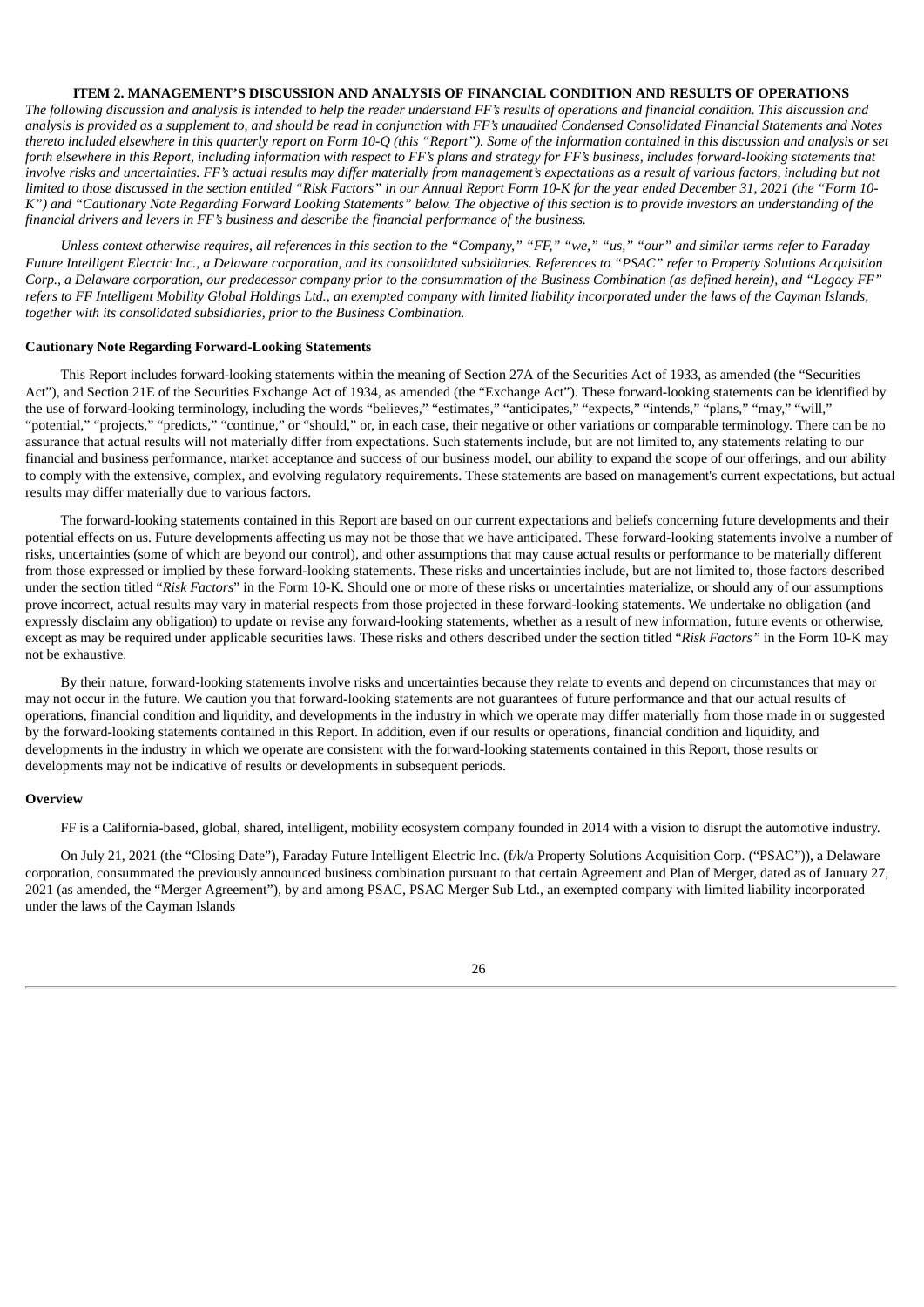and wholly-owned subsidiary of PSAC ("Merger Sub"), and Legacy FF. Pursuant to the terms of the Merger Agreement, Merger Sub merged with and into Legacy FF, with Legacy FF surviving the merger as a wholly-owned subsidiary of the Company (the "Business Combination").

Upon the consummation of the Business Combination (the "Closing"), PSAC changed its name from Property Solutions Acquisition Corp. to Faraday Future Intelligent Electric Inc. ("FF") and FF's Class A Common Stock and warrants ("Public Warrants") originally issued in the initial public offering of PSAC began trading on The Nasdaq Global Select Market ("NASDAQ") under the ticker symbols FFIE and FFIEW, respectively.

With headquarters in Los Angeles, California, FF designs and engineers next-generation, intelligent, connected, electric vehicles. FF intends to manufacture vehicles at its production facility in Hanford, California, with additional future production capacity needs addressed through a contract manufacturing agreement with Myoung Shin Co., Ltd., an automotive manufacturer headquartered in South Korea. FF has additional engineering, sales, and operational capabilities in China and plans to develop its manufacturing capability in China through a joint venture or other arrangement.

Since its founding, FF has created major innovations in technology, products, and a user-centered business model. FF believes these innovations will enable FF to set new standards in luxury and performance that will redefine the future of intelligent mobility.

FF's innovations in technology include its proprietary Variable Platform Architecture ("VPA"), propulsion system, and Internet Artificial Intelligence ("I.A.I.") system. We believe the following combination of capabilities of FF's products, technology, team, and business model distinguish FF from its competitors:

- FF has designed and developed a breakthrough mobility platform its proprietary VPA.
- FF's propulsion system provides a leading competitive edge in acceleration and range, enabled by an industry-leading inverter design, and propulsion system.
- FF's advanced I.A.I. technology offers high-performance computing, high speed internet connectivity, Over the Air ("OTA") updating, an open ecosystem for third party application integration, and a Level 3 autonomous driving-ready system, in addition to several other proprietary innovations that enable FF to build an advanced, highly-personalized user experience.
- Since inception, FF has developed a portfolio of intellectual property, established its proposed supply chain, and assembled a global team of automotive and technology experts and innovators to achieve its goal of redefining the future of the automotive industry. As of March 31, 2022, FF has been granted more than 667 patents globally.
- FF's B2C (business-to-customer) passenger vehicle launch pipeline over the next five years includes the FF 91 series, the FF 81 series, and the FF 71 series.
- FF intends to commercially launch the FF 91 in the third quarter of 2022. FF believes that the FF 91 will be the first ultra-luxury EV to offer a highly personalized, fully connected user experience for driver and passengers.
- FF plans to commercially launch its second passenger vehicle, the FF 81, in 2024, which will be a premium, mass-market electric vehicle positioned to compete against the Tesla Model S, Tesla Model X, the BMW 5-series, and the Nio ES8.
- FF plans to develop a mass-market passenger vehicle, the FF 71. FF expects to launch the FF 71 in 2025. The FF 71 will integrate full connectivity and advanced technology into a smaller vehicle size and is positioned to compete against the Tesla Model 3, Tesla Model Y, and the BMW 3-series.
- FF plans to develop a Smart Last Mile Delivery ("SLMD") vehicle to address the high-growth, last-mile delivery opportunity, particularly in Europe, China and the U.S. FF's modular VPA facilitates entry into the last-mile delivery segment, allowing FF to expand its total addressable market and avenues of growth. FF plans to launch the FF SLMD vehicles in 2024.

FF has adopted a hybrid manufacturing strategy consisting of its refurbished manufacturing facility in Hanford, California as well as its collaboration with Myoung Shin Co., Ltd. FF has established a framework agreement to explore the possibility of additional manufacturing capacity in China through a joint venture. All passenger vehicles as well as the SLMD vehicle are expected to be available for sale in the U.S., China, and Europe.

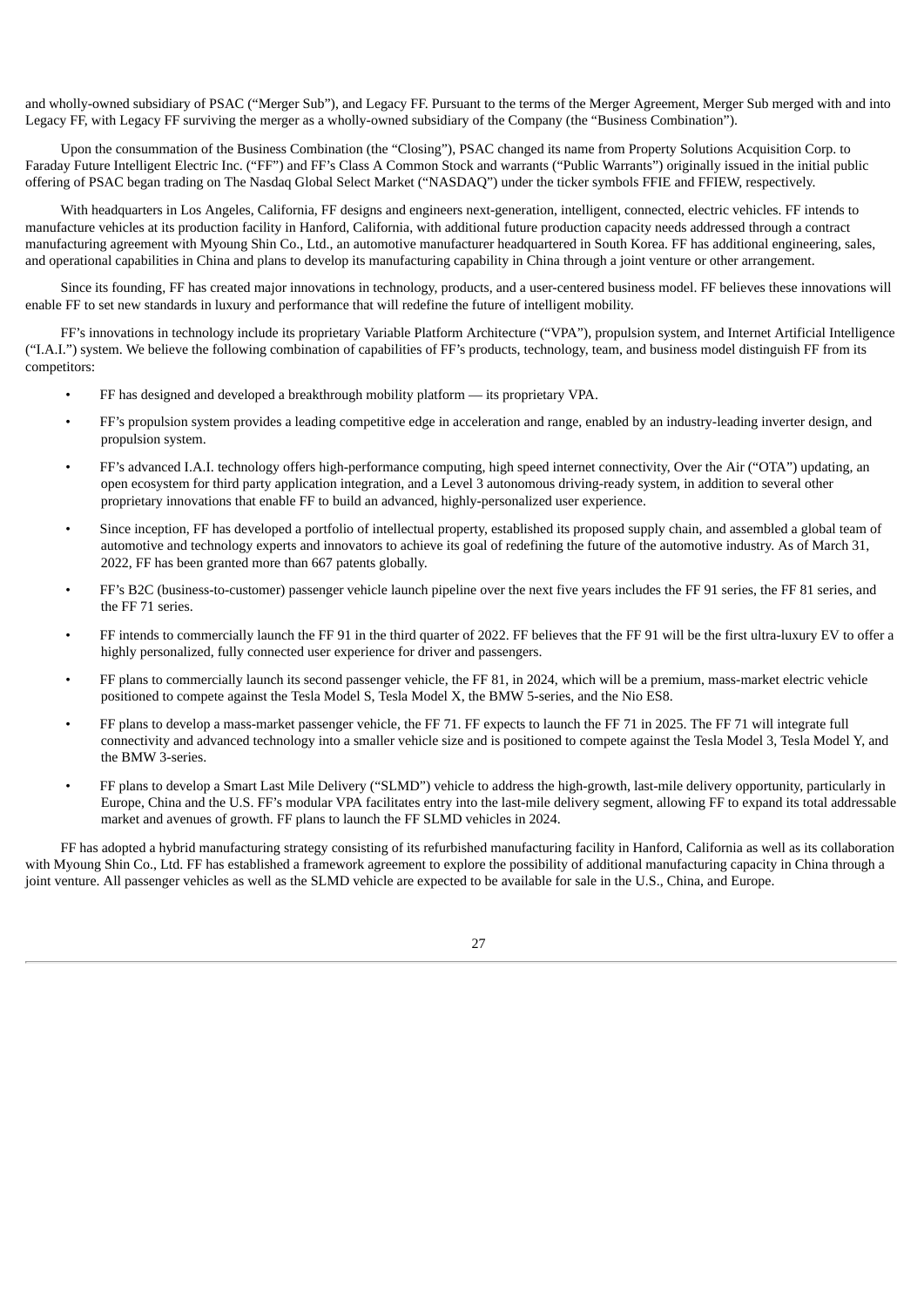### **Emerging Growth Company Status**

Section 102(b)(1) of the JOBS Act exempts emerging growth companies from being required to comply with new or revised financial accounting standards until private companies are required to comply with the new or revised financial accounting standards. The JOBS Act provides that a company can choose not to take advantage of the extended transition period and comply with the requirements that apply to non-emerging growth companies. Any such election to not take advantage of the extended transition period is irrevocable.

FF is an "emerging growth company" as defined in Section 2(a) of the Securities Act of 1933, as amended, and has elected to take advantage of the benefits of the extended transition period for new or revised financial accounting standards. FF expects to continue to take advantage of the benefits of the extended transition period, although it may decide to early adopt such new or revised accounting standards to the extent permitted by such standards. This may make it difficult or impossible to compare our financial results with the financial results of another public company that is either not an emerging growth company or is an emerging growth company that has chosen not to take advantage of the extended transition period exemptions because of the potential differences in accounting standards used.

#### **Segment Information**

FF has determined that FF operates as one reportable segment, which is the design, development, manufacture, engineering, sale, and distribution of electric vehicles and related products in the global market.

#### **Impact of COVID-19 on FF's Business (in thousands)**

There continues to be worldwide impact from the COVID-19 pandemic. The impact of COVID-19 includes changes in consumer and business behavior, pandemic fears, market downturns, restrictions on business, and individual activities have created significant volatility in the global economy and have led to reduced economic activity. The spread of COVID-19 has also created a disruption in the manufacture, delivery, and overall supply chain of vehicle manufacturers and suppliers and has led to a global decrease in vehicle sales in markets around the world.

The pandemic has resulted in government authorities implementing numerous measures to try to contain the virus, such as travel bans, restrictions, quarantines, stay-at-home or shelter-in-place orders, and business shutdowns. For example, FF's employees based in California have been subject to stayat-home orders from state and local governments. While the stay-at-home orders were lifted on June 15, 2021, FF continues to operate under various return-to-work protocols and must continue to follow certain safety and COVID-19 protocols. These measures may adversely impact FF's employees and operations, the operations of FF's suppliers and business partners, and could negatively impact the construction schedule of FF's manufacturing facility and the production schedule of the FF 91. In addition, various aspects of FF's business and manufacturing facility cannot be conducted remotely. These measures by government authorities may remain in place for a significant period of time and could adversely affect FF's construction and manufacturing plans, sales and marketing activities, and business operations. The extent of the continuing impact of the COVID-19 pandemic on FF's operational and financial performance is uncertain and will depend on many factors outside FF's control, including, without limitation, the timing, extent, trajectory and duration of the pandemic; the availability, distribution and effectiveness of vaccines; the imposition of protective public safety measures; and the impact of the pandemic on the global economy, including FF's supply chain, and on the demand for consumer products. Future measures taken by government authorities in response the COVID-19 pandemic could adversely affect FF's construction and manufacturing plans, sales and marketing activities, and business operations.

In response to the pandemic, Congress passed the Coronavirus Aid, Relief, and Economic Security Act (the "CARES Act") administered by the United States Small Business Administration ("SBA"). In 2020, Legacy FF received a Paycheck Protection Program ("PPP") loan in the amount of \$9,168. The Company was notified by East West Bank that a principal amount of \$8,975 as well as accrued interest of \$155 relating to the PPP Loan had been forgiven as of December 31, 2021. The Company paid the remaining principal and accrued interest of \$195 in aggregate in April 2022.

The COVID-19 vaccine is currently being administered. Any resurgence may slow down FF's ability to ramp-up FF's production program on time to satisfy investors and potential customers. Any delay to production will delay FF's ability to launch the FF 91 and begin generating revenue. The COVID-19 pandemic could limit the ability of FF's suppliers and business partners to perform, including third party suppliers' ability to provide components and materials used in the FF 91. FF may also experience an increase in the cost of raw materials. FF does not anticipate any material impairments as a result of COVID-19; however, FF will continue to evaluate conditions on an ongoing basis. Even after the COVID-19 pandemic has subsided, FF may continue to experience an adverse impact to its business as a result of the global economic impact and any lasting effects on the global economy, including any recession that has occurred or may occur in the future. Refer to the section titled "*Risk Factors*" in the Form 10-K for a full discussion of the risks associated with the COVID-19 pandemic.

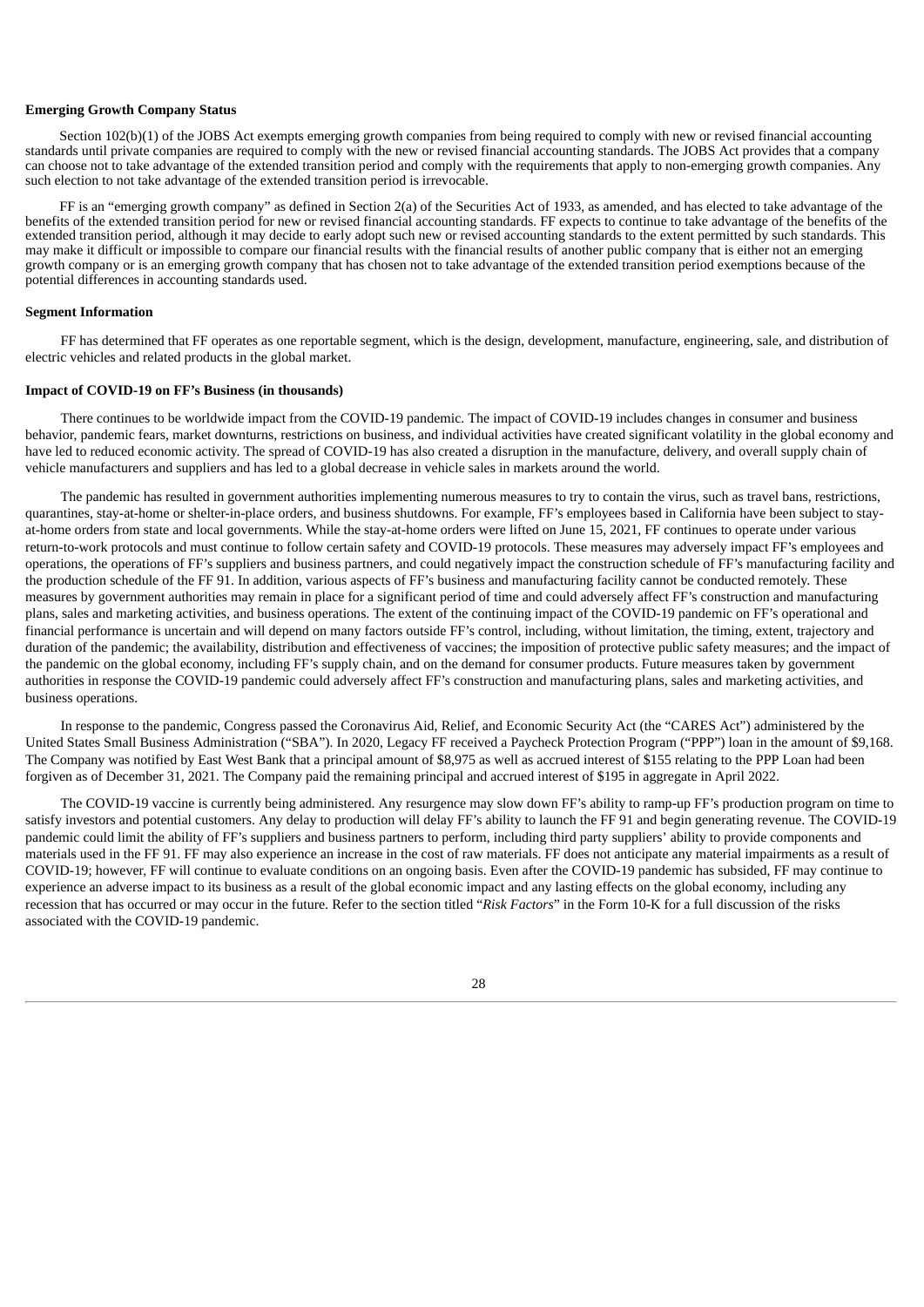### **Business Combination**

On June 24, 2021, the registration statement on Form S-4 (File No. 333-255027), initially filed with the U.S. Securities and Exchange Commission ("SEC") on April 5, 2021 (as amended, the "Registration Statement"), relating to the Business Combination was declared effective by the SEC, and (ii) PSAC established a record date of June 24, 2021 (the "Record Date") and a meeting date of July 21, 2021 for its special meeting of stockholders (the "Special Meeting"), where the Business Combination was approved. For purposes of the discussions in this section related to conversion on the Closing Date of all issued and outstanding Legacy FF Ordinary Stock into shares of Common Stock of FF in accordance with the terms and conditions of the Merger Agreement and the settlement of liabilities in conjunction with the closing of the Business Combination, we refer to that parties' right to receive Class A and Class B Common Stock.

## **Recent Developments**

FF accomplished the following major milestones during the three months ended March 31, 2022:

- *•* Announced that Myoung Shin Co., Ltd., an automotive manufacturer headquartered in South Korea, has been contracted to manufacture Faraday Future's second vehicle, the FF 81, with Start of Production ("SOP") scheduled for 2024.
- Unveiled the first production-intent FF 91 ultra-luxury EV. This marks Faraday Future's manufacturing Milestone #4, pre-production builds for final engineering validation and certification, now referred to as production-intent vehicles.
- Received dealer and distributor license from the State of California facilitating direct sales in the State of California and online sales nationally.
- Signed the lease for FF's flagship store in Beverly Hills, California and confirmed the design firm for the store. The initial term of the lease shall be 126 months, with two five-year tenant extension options. Further, FF announced the active search for a second flagship store for the U.S.
- Appointed Susan Swenson as Executive Chairperson and Jordan Vogel as Lead Independent Director of the Board of Directors. FF's Board of Directors consists of nine directors, five of whom are independent under applicable rules.
- Announced that Mathias Hofmann became the new Head of Global Supply Chain after the retirement of Benedikt Hartmann effective February 25, 2022. Mathias comes to FF after a nearly 30-year career with BMW, where he served as a Vice President with global responsibilities in purchasing and plant management. He has worked on four continents, including China, and was most recently Plant Director in Brazil. He has extensive experience in both plant operations and direct and indirect purchasing.
- Appointed Becky Roof as Interim Chief Financial Officer (CFO) and engaged an affiliate of AlixPartners to accelerate implementation of Special Committee recommendations, including, but not limited to financial controls and material weakness remediation. Ms. Roof is a seasoned financial executive who has served in an interim CFO capacity at numerous public and private companies.
- Announced 401 preorders as of March 31, 2022. Preorders are fully refundable, non-binding, paid deposits for the FF 91 Futurist Alliance Edition and/or the FF 91 Futurist vehicles available initially for sale to customers in the U.S. and China. FF 91 Futurist Alliance Edition preorders require a \$5,000 deposit for customers in the U.S. and an CNY 50,000 deposit for customers in China. FF 91 Futurist preorders require a \$1,500 deposit for customers in the U.S. and an CNY 20,000 deposit for customers in China.

Subsequent to March 31, 2022, FF accomplished the following major milestones:

- Marked Production Milestone #5 at FF's Hanford, California manufacturing facility, with the start of installation of all mechanical, electrical and plumbing systems to support equipment installation.
- Signed a sourcing agreement for battery packs for the FF 91 with a leading global battery supplier and innovator in lithium-ion technology. The FF 91 battery pack will feature state-of-the-art technology designed to deliver superior power, energy, and charging speeds.

*Special Committee Investigation*

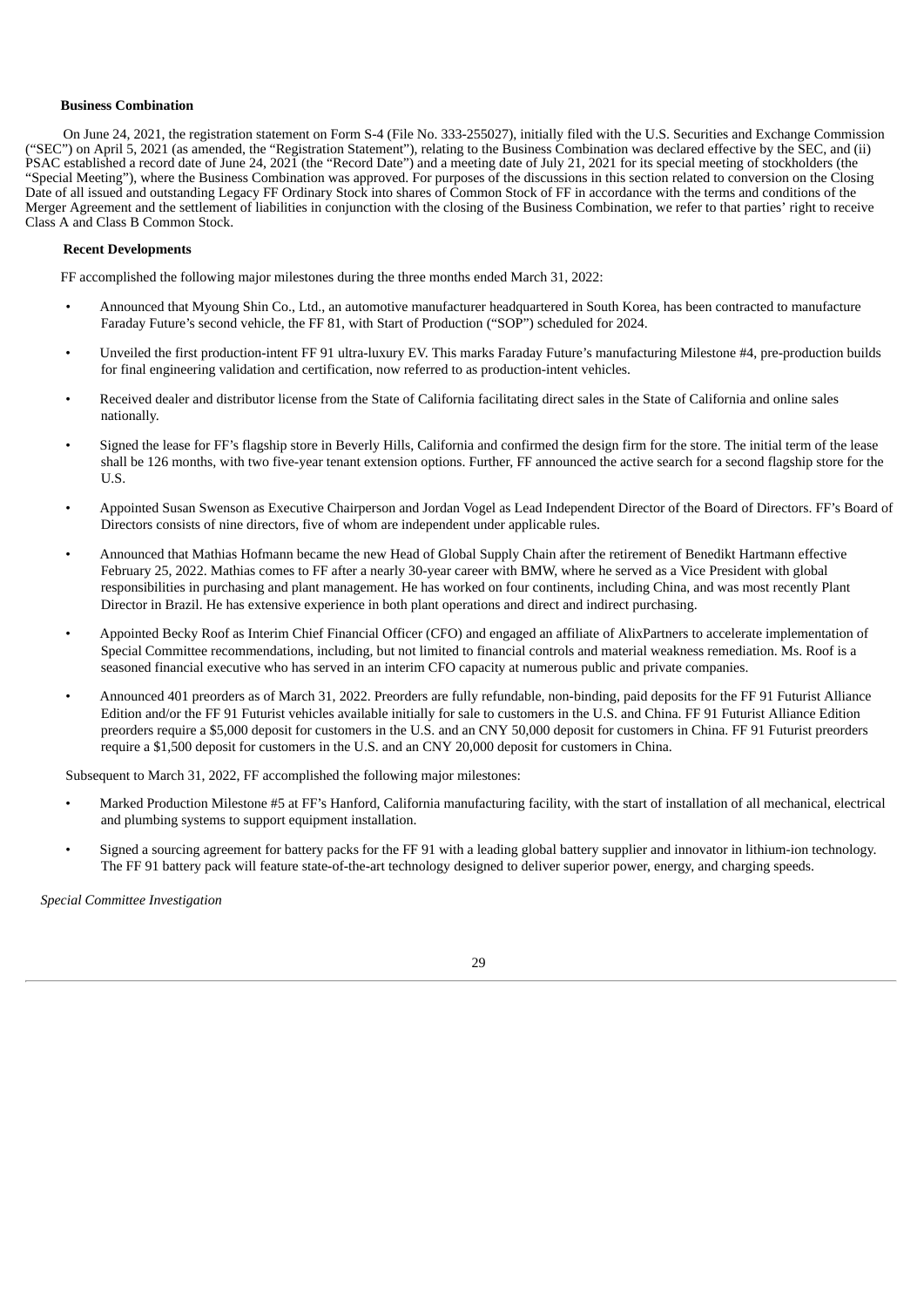As previously disclosed, on November 15, 2021, the Company's Board of Directors (the "Board") established a special committee of independent directors ("Special Committee") to investigate allegations of inaccurate Company disclosures, including those made in an October 2021 short seller report and whistleblower allegations, which resulted in the Company being unable to timely file its third quarter 2021 Quarterly Report on Form 10-Q, Annual Report on Form 10-K for the year ended December 31, 2021 and amended Registration Statement on Form S-1 (File No. 333-258993). The Special Committee engaged outside independent legal counsel and a forensic accounting firm to assist with its review. On February 1, 2022, the Company announced that the Special Committee completed its review. On April 14, 2022, the Company announced the completion of additional investigative work based on the Special Committee's findings which were performed under the direction of the Executive Chairperson, reporting to the Audit Committee. In connection with the Special Committee's review and subsequent investigative work, the following findings were made:

- In connection with the Business Combination, statements made by certain Company employees to certain investors describing the role of Yueting ("YT") Jia, the Company's founder and former CEO, within the Company were inaccurate and his involvement in the management of the Company post-Business Combination was more significant than what had been represented to certain investors.
- The Company's statements leading up to the Business Combination that it had received more than 14,000 reservations for the FF 91 vehicle were potentially misleading because only several hundred of those reservations were paid, while the others (totaling 14,000) were unpaid indications of interest.
- Consistent with the Company's previous public disclosures regarding identified material weaknesses in its internal control over financial reporting, the Company's internal control over financial reporting requires an upgrade in personnel and systems.
- The Company's corporate culture failed to sufficiently prioritize compliance.
- Mr. Jia's role as an intermediary in leasing certain properties which were subsequently leased to the Company was not disclosed in the Company's corporate housing disclosures.
- In preparing the Company's related party transaction disclosures, the Company failed to investigate and identify the sources of loans received from individuals and entities associated with Company employees.

In addition, certain individuals failed to fully disclose to individuals involved in the preparation of the Company's SEC filings their relationships with certain related parties and affiliated entities in connection with, and following, the Business Combination, and failed to fully disclose relevant information, including but not limited to, information in connection with related parties and corporate governance to the Company's independent registered public accounting firm PricewaterhouseCoopers LLP. Further, certain individuals failed to cooperate and withheld potentially relevant information in connection with the Special Committee investigation.

Based on the results of the investigation, the Special Committee concluded that, except as described above, other substantive allegations of inaccurate FF disclosures that it evaluated, were not supported by the evidence reviewed.

Based on the results of the Special Committee investigation and subsequent investigative work described above, the Board approved the following remedial actions:

- certain remedial actions designed to enhance oversight and corporate governance of the Company, namely the following:
- the appointment of Susan Swenson, a member of the Board, to the newly created position of Executive Chairperson of FF.
- Carsten Breitfeld, FF's Chief Executive Officer, reporting directly to Ms. Swenson and receiving a 25% annual base salary reduction;
- the removal of Mr. Jia as an executive officer, although continuing in his position as Chief Product & User Ecosystem Officer of the Company, and reporting directly to Ms. Swenson, receiving a 25% annual base salary reduction, and his role limited to focusing on (a) Product and Mobility Ecosystem and (b) Internet, Artificial Intelligence, and Advanced R&D technology;
- Matthias Aydt, Senior Vice President, Business Development and Product Definition and a director of the Company, being placed on probation as an executive officer for a six-month period, during which period he will remain as a non-independent member of the Board;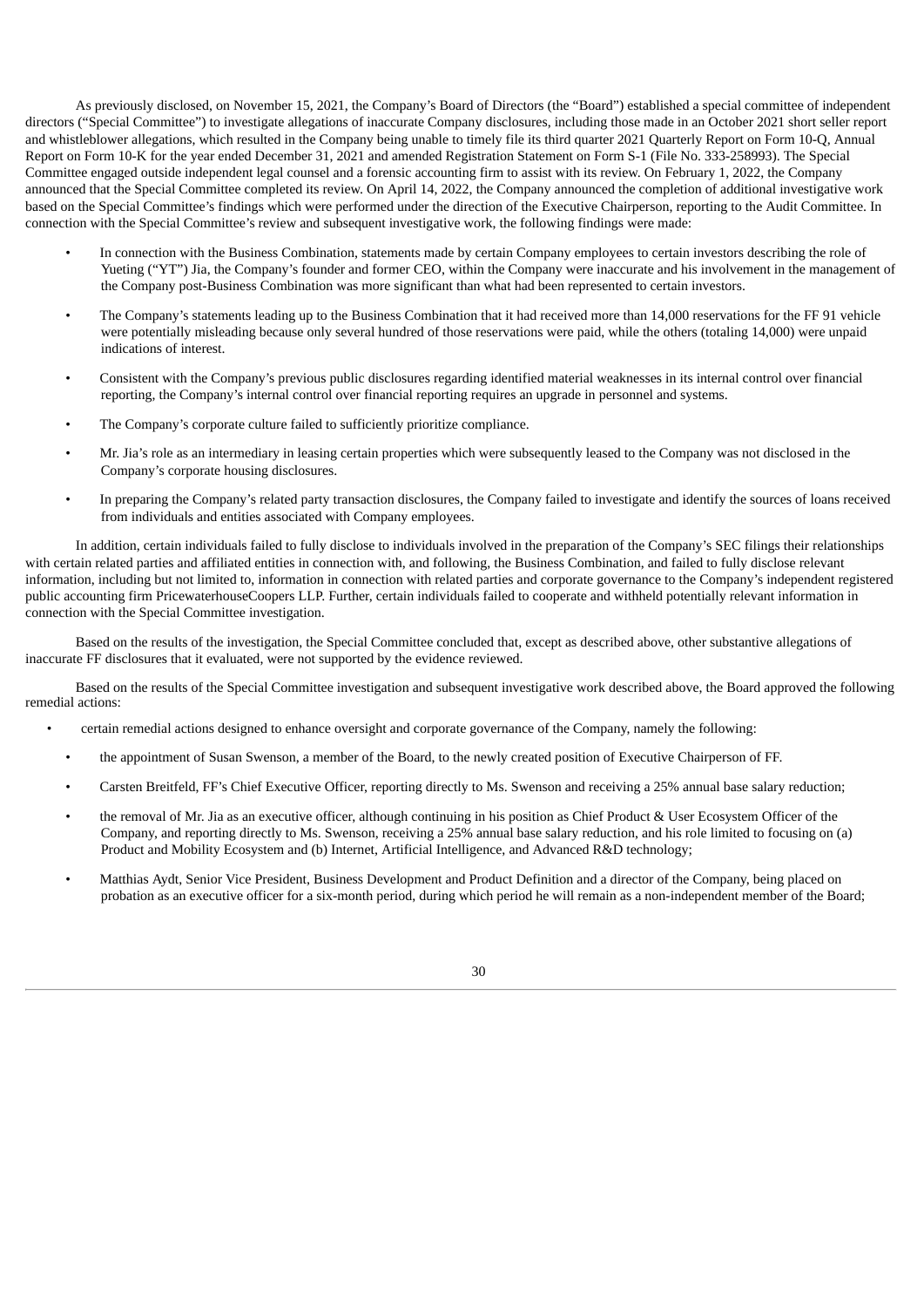- the appointment of Jordan Vogel as Lead Independent Director; certain changes to the composition of Board committees, including Brian Krolicki stepping down from his role as Chairman of the Board and Chair of the Nominating and Corporate Governance Committee and becoming a member of the Audit and Compensation Committees of the Board; Jordan Vogel stepping down from the Nominating and Corporate Governance Committee; and Scott Vogel becoming the Chair of the Audit Committee and the Nominating and Corporate Governance Committee of the Board; and
- the suspension without pay of Jiawei ("Jerry") Wang, the Company's former Vice President, Global Capital Markets, who subsequently notified the Board of his decision to resign from FF on April 10, 2022;
- the assessment and enhancement of FF's policies and procedures regarding financial accounting and reporting and the upgrading of FF's internal control over financial accounting and reporting, including by hiring additional financial reporting and accounting support, in each case at the direction of the Audit Committee;
- the implementation of enhanced controls around FF's contracting and related party transactions, including regular attestations by FF's employees with authority to bind FF to contracts and related party transactions, for purposes of enabling FF to make complete and accurate disclosures regarding related party transactions;
- the hiring of a Chief Compliance Officer, who reports on a dotted line to the Chair of the Audit Committee, and assessing and enhancing FF's compliance policies and procedures;
- the implementation of a comprehensive training program for all directors and officers regarding, among other things, internal FF policies;
- the separation of Jarret Johnson, FF's Vice President, General Counsel and Secretary; and
- certain other disciplinary actions and terminations of employment with respect to other FF employees (none of whom is an executive officer).

Subsequent to the Company announcing the completion of the Special Committee investigation on February 1, 2022, the Company, certain members of the management team and employees of the Company received a notice of preservation and subpoena from the staff of the SEC stating that the SEC had commenced a formal investigation relating to the matters that were the subject of the Special Committee investigation. The Company, which had previously voluntarily contacted the SEC in connection with the Special Committee investigation in October 2021, is cooperating fully with the SEC's investigation. The outcome of such an investigation is difficult to predict. FF has incurred, and may continue to incur, significant expenses related to legal and other professional services in connection with the SEC investigation. At this stage, FF is unable to assess whether any material loss or adverse effect is reasonably possible as a result of the SEC's investigation or estimate the range of any potential loss.

### *South Korea Contract Manufacturing Agreement*

In February 2022, the Company entered into a definitive contract manufacturing and supply agreement with Myoung Shin Co., Ltd. ("Myoung Shin"), a South Korea-based automotive manufacturer and parts supplier, to manufacture the Company's second vehicle, the FF 81. The agreement has an initial term of nine years from the start of production of the FF 81, which is scheduled for 2024. Pursuant to the agreement, Myoung Shin shall maintain sufficient manufacturing capabilities and capacity to supply FF 81 vehicles to the Company in accordance with the Company's forecasts and purchase orders. The Company and Myoung Shin will each manufacture and supply certain FF 81 parts that Myoung Shin will use in the manufacture and assembly of FF 81 vehicles.

### **Components of FF's Results of Operations**

### **Key Factors Affecting Operating Results (in thousands)**

FF's performance and future success depend on several factors that present significant opportunities but also pose risks and challenges including those discussed below and in the section titled "*Risk Factors*" in the Form 10-K.

### *Faraday Future Vehicle Launch*

FF expects to derive revenue from the sale of the FF 91, which FF anticipates to launch during the third quarter of 2022. FF plans to manufacture the FF 91 in its own manufacturing facility in Hanford, California. The FF 81, FF 71, and SLMD electric vehicle models are in various stages of development and are planned to be released after the FF 91.

*Production and Operations*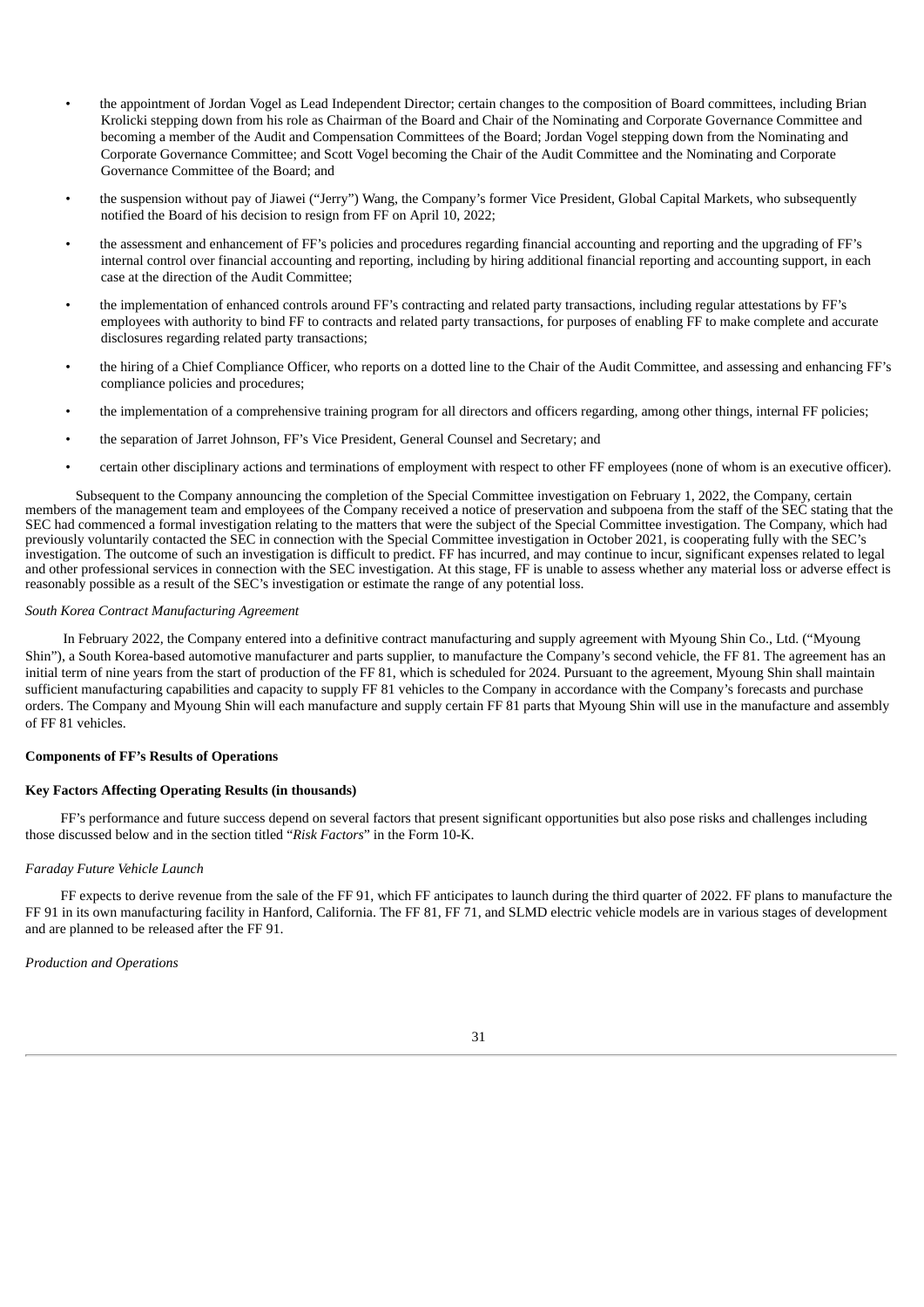FF expects to incur significant operating costs that will impact its future profitability, including research and development expenses as it introduces new models and improves existing models; capital expenditures for the expansion of its manufacturing capacities; additional operating costs and expenses for production ramp-up; raw material procurement costs; general and administrative expenses as it scales its operations; interest expense from debt financing activities; and selling and distribution expenses as it builds its brand and markets its vehicles. FF may incur significant costs in connection with its services once it delivers the FF 91, including servicing and warranty costs. FF's ability to become profitable in the future will depend on its ability to successfully market its vehicles and control its costs.

To date, FF has not yet sold any electric vehicles. As a result, FF will require substantial additional capital to develop products and fund operations for the foreseeable future. Until FF can generate sufficient revenue from product sales, FF will fund its ongoing operations through a combination of various funding and financing alternatives, including equipment leasing and construction financing of the Hanford, California manufacturing facility, secured syndicated debt financing, convertible notes, working capital loans, and equity offerings, among other options. The particular funding mechanisms, terms, timing, and amounts are dependent on the Company's assessment of opportunities available in the marketplace and the circumstances of the business at the relevant time. Any delays in the successful completion of manufacturing facilities will impact FF's ability to generate revenue. For additional discussion of the substantial doubt about FF's ability to continue as a going concern, see Note 2, *Liquidity and Capital Resources* in the notes to the unaudited Condensed Consolidated Financial Statements and for further details on liquidity, please see the "Liquidity and Capital Resources" section below.

### **Revenues**

FF is a development stage company and has not generated any revenue to date. FF's anticipated introduction of the FF 91, its first vehicle launch, is expected to generate the majority of FF's future revenue while other vehicles are in development.

#### **Operating Expenses**

#### *Research and Development*

Research and development activities represent a significant part of FF's business. FF's research and development efforts focus on the design and development of FF's electric vehicles and continuing to prepare its prototype electric vehicles to exceed industry standards for compliance, innovation, and performance. Research and development expenses consist of personnel-related costs (including salaries, bonuses, benefits, and stock-based compensation) for FF's employees focused on research and development activities, other related costs, depreciation, and an allocation of overhead. FF expects research and development expenses to increase as FF continues to develop its vehicles. FF anticipates an increase in activities in the U.S. and China, where FF's research and development operations are primarily located.

### *Sales and Marketing*

Sales and marketing expenses consist primarily of personnel-related costs (including salaries, bonuses, benefits, and stock-based compensation) for FF's employees focused on sales and marketing, costs associated with sales and marketing activities, and an allocation of overhead. Marketing activities are those related to introducing FF's brand and its electric vehicle prototypes to the market. FF expects selling and marketing expenses to continue to increase as FF brings its electric vehicles to market and seeks to generate sales.

#### *General and Administrative*

General and administrative expenses consist primarily of personnel-related costs, (including salaries, bonuses, benefits, and stock-based compensation) for employees associated with administrative services such as legal, human resources, information technology, accounting and finance, other related costs, and legal loss contingency expenses, which are FF's estimates of future legal settlements. These expenses also include certain thirdparty consulting services, certain facilities costs, and any corporate overhead costs not allocated to other expense categories. FF expects its general and administrative expenses to increase as FF continues to grow its business. FF also anticipates that it will incur additional costs for employees and third-party consulting services now that it operates as a public company.

### *Change in Fair Value Measurements*

Change in fair value measurements consists of the losses and gains as a result of fair value measurements of certain financial instruments which FF records at fair value. Changes in fair value measurement of related party notes payable and notes payable have decreased following the Business Combination as the majority of the liabilities converted to equity or were paid in cash.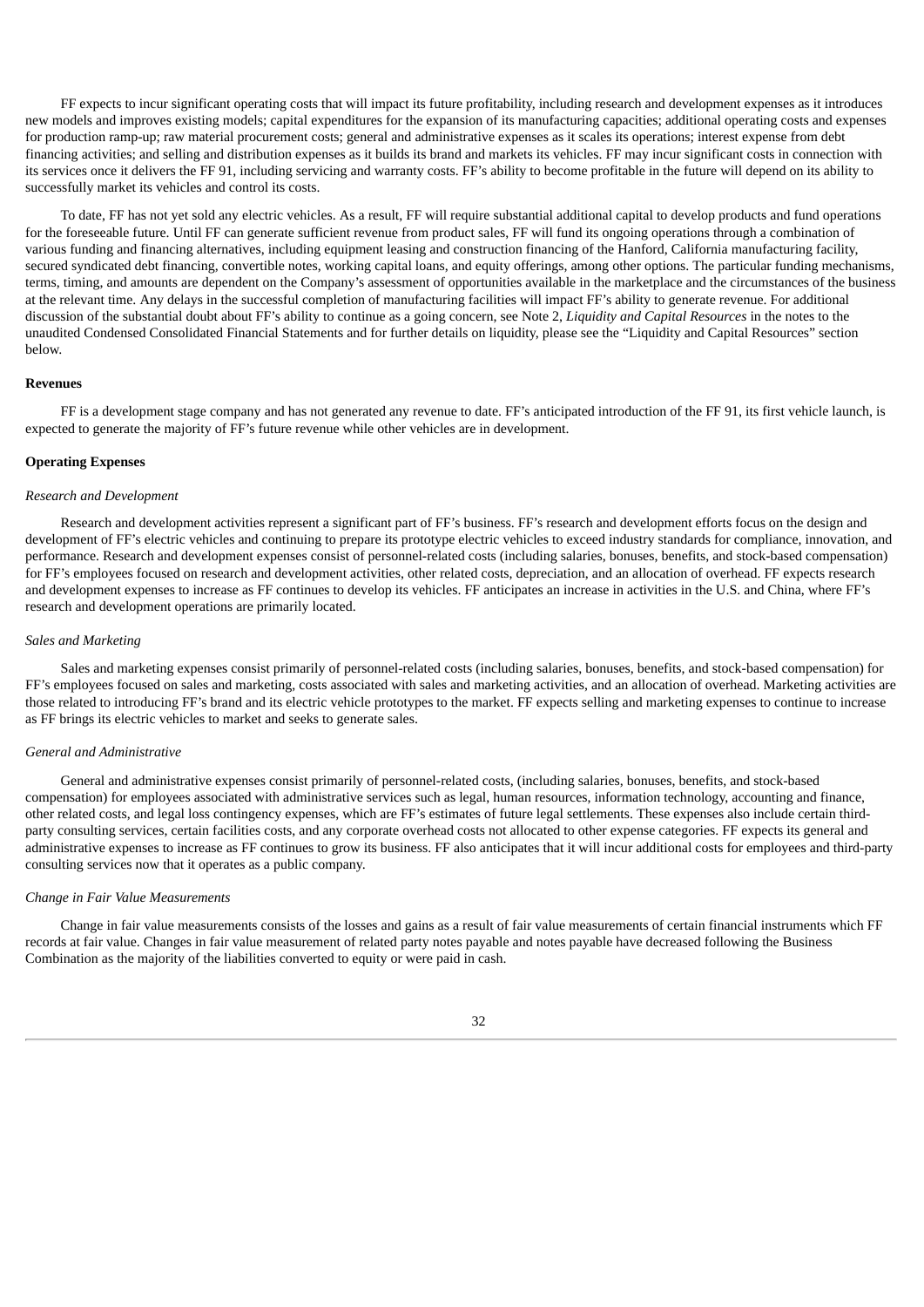## *Related Party Interest Expense*

Related party interest expense consists of interest expense on notes payable with related parties. Related party interest expense has decreased relative to prior periods, as the majority of related party notes payable converted to equity upon completion of the Business Combination.

### *Interest Expense*

Interest expense primarily consists of interest on outstanding notes payable, capital leases, certain supplier payables, and vendor payables in trust. Interest expense decreased as the majority of notes payable and vendor payables in trust were either settled in cash or converted to equity upon completion of the Business Combination.

## *Other Expense, net*

Other expense, net consists of foreign currency transaction gains and losses and other expenses such as bank fees and late charges. Foreign currency transaction gains and losses are generated by revaluation of debt and the settlements of invoices denominated in currencies other than the functional currency. FF expects other expense to fluctuate as FF continues to transact internationally.

#### **Results of Operations (***in thousands***) (Unaudited)**

FF has not generated any revenue from the design, development, manufacturing, engineering, sale, or distribution of its electric vehicles. Please refer to the section "*Risk Factors*" in the Form 10-K for a full discussion on the risks and uncertainties related to costs.

### **Comparison of the Three Months Ended March 31, 2022 and 2021**

|                                              |                | Three Months Ended March 31, |  |           |
|----------------------------------------------|----------------|------------------------------|--|-----------|
|                                              |                | 2022                         |  | 2021      |
| <b>Consolidated Statements of Operations</b> |                |                              |  |           |
| <b>Operating expenses</b>                    |                |                              |  |           |
| Research and development                     | $\mathfrak{S}$ | 114,935 \$                   |  | 6,721     |
| Sales and marketing                          |                | 6,186                        |  | 1,682     |
| General and administrative                   |                | 27,880                       |  | 10,993    |
| Total operating expenses                     |                | 149,001                      |  | 19,396    |
|                                              |                |                              |  |           |
| Loss from operations                         |                | (149,001)                    |  | (19,396)  |
| Change in fair value measurements            |                | 1,186                        |  | (26, 917) |
| Interest expense                             |                | (3,746)                      |  | (19, 174) |
| Related party interest expense               |                | (622)                        |  | (9,752)   |
| Other expense, net                           |                | (915)                        |  | (283)     |
| Loss before income taxes                     |                | (153,098)                    |  | (75, 522) |
| Income tax provision                         |                |                              |  | (3)       |
| Net loss                                     |                | $(153,098)$ \$               |  | (75, 525) |
|                                              |                |                              |  |           |

#### *Research and Development*

|                          | Three Months Ended March 31. |  |                     | hange   |       |  |
|--------------------------|------------------------------|--|---------------------|---------|-------|--|
|                          | 2022                         |  | 2021                | ^ mount | $\%$  |  |
| Research and development | ורח<br>エエー・プレー               |  | $\mathbf{m}$<br>v., | 108,7   | $1\%$ |  |

The increase in research and development expense for the three months ended March 31, 2022 was primarily due to the increase in engineering, design, and testing ("ED&T") services of \$82,745 as the Company re-engaged suppliers and made significant purchases for ED&T services to progress the development of the FF 91; the increase in personnel and compensation related expenses of \$15,198 and employee benefits expense of \$1,895 both due to increased headcount; the increase in information technology expense of \$3,017 due to increases in business activities and headcount, and amortization of prepaid hosting costs incurred for the three months ended March 31, 2022 with no such charges occurring in the same period in 2021;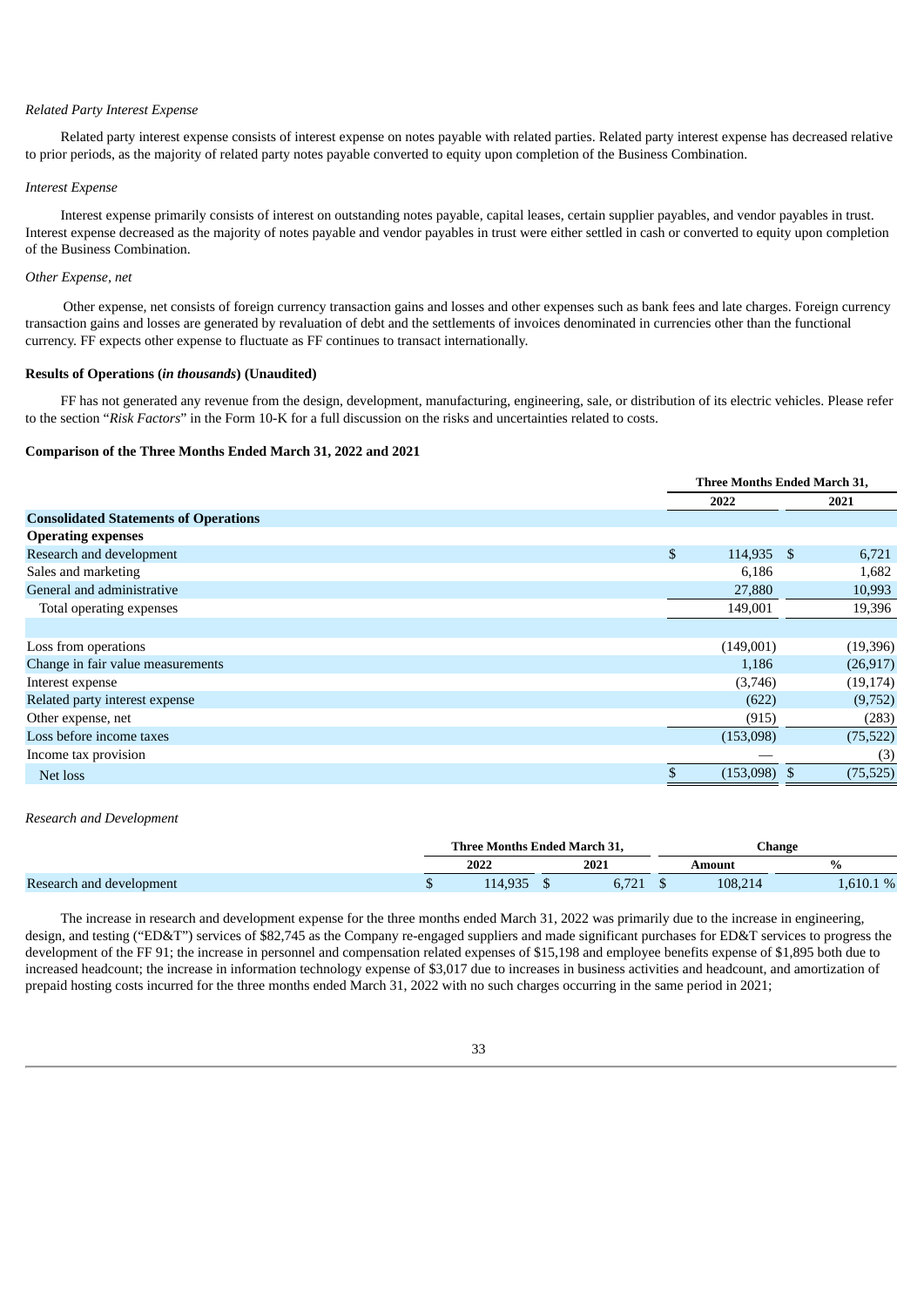and increase in stock-based compensation expense of \$879 because performance conditions associated with certain stock options were met or became probable.

### *Sales and Marketing*

|                     | Three Months Ended March 31. |  |       |      | . hange |         |  |
|---------------------|------------------------------|--|-------|------|---------|---------|--|
|                     | 2022                         |  | 2021  |      | Amount  | %       |  |
| Sales and marketing | 6.186                        |  | 1.682 | - 12 | .504    | 267.8 % |  |

The increase in sales and marketing expense for the three months ended March 31, 2022 was primarily due to the increase in personnel and compensation related expenses of \$3,078 and employee benefits expense of \$249 both due to an increase in headcount; and an increase in marketing expenses of \$746 due to an increase in marketing efforts.

#### *General and Administrative*

|                                               | <b>Three Months Ended March 31.</b> |                    |  | . hange       |         |  |
|-----------------------------------------------|-------------------------------------|--------------------|--|---------------|---------|--|
|                                               | 2022                                | 2021               |  | <b>\mount</b> | $\%$    |  |
| $\sqrt{2}$<br>General and<br>l administrative | 27,880                              | $\Omega$<br>$\sim$ |  | 16.887        | 153.6 % |  |

The increase in general and administrative expense for the three months ended March 31, 2022 was primarily due to the increase in professional services primarily related to assist the Special Committee Investigation in the amount of \$14,862; the increase in personnel and compensation related expenses of \$985 and employee benefits expense of \$411 both due to increases in headcount.

#### *Change in Fair Value Measurements*

|                                   | <b>Three Months Ended March 31.</b> |  |      | . hange |         |  |
|-----------------------------------|-------------------------------------|--|------|---------|---------|--|
|                                   | 2022                                |  | 2021 | Amount  | $\%$    |  |
| Change in fair value measurements | .186                                |  |      | 28,103  | 104.4 % |  |

The change in the change in fair value measurements for the three months ended March 31, 2022, as compared to the same period in 2021, primarily related to the remeasurement of notes payable issued during the first quarter of 2021, which contained significant original issue discounts and favorable conversion features, resulting in a charge to fair value measurement expense during the first quarter of 2021.

### *Interest Expense*

|                  | Three Months Ended March 31. |             |  | Change  |  |        |        |  |
|------------------|------------------------------|-------------|--|---------|--|--------|--------|--|
|                  |                              | 2022        |  | 2021    |  | Amount | $\%$   |  |
| Interest expense |                              | ,746)<br>U. |  | 1, 1, 1 |  | 15,428 | 80.5 % |  |

The decrease in interest expense for the three months ended March 31, 2022, was due to the Company's settlement of \$85,202 principal of notes payable upon Closing of the Business Combination, repayment of \$85,000 principal amount of notes payable in the three months ended March 31, 2022 and certain debt issuance costs and warrant valuations charged to interest expense in the three months ended March 31, 2021.

### *Related Party Interest Expense*

|                                |              | Three Months Ended March 31. |     |    | . hange        |        |  |
|--------------------------------|--------------|------------------------------|-----|----|----------------|--------|--|
|                                | 2021<br>2022 |                              |     |    | $\%$<br>Amount |        |  |
| Related party interest expense |              | (622)                        | (9, | ےں | 9,130          | 93.6 % |  |

The decrease in related party interest expense for the three months ended March 31, 2022 as compared to the same period in 2021 was primarily due to the related parties notes payable balance outstanding decreasing period over period, \$13,636 as of March 31, 2022 and \$298,667 as of March 31, 2021

*Other Expense, Net*

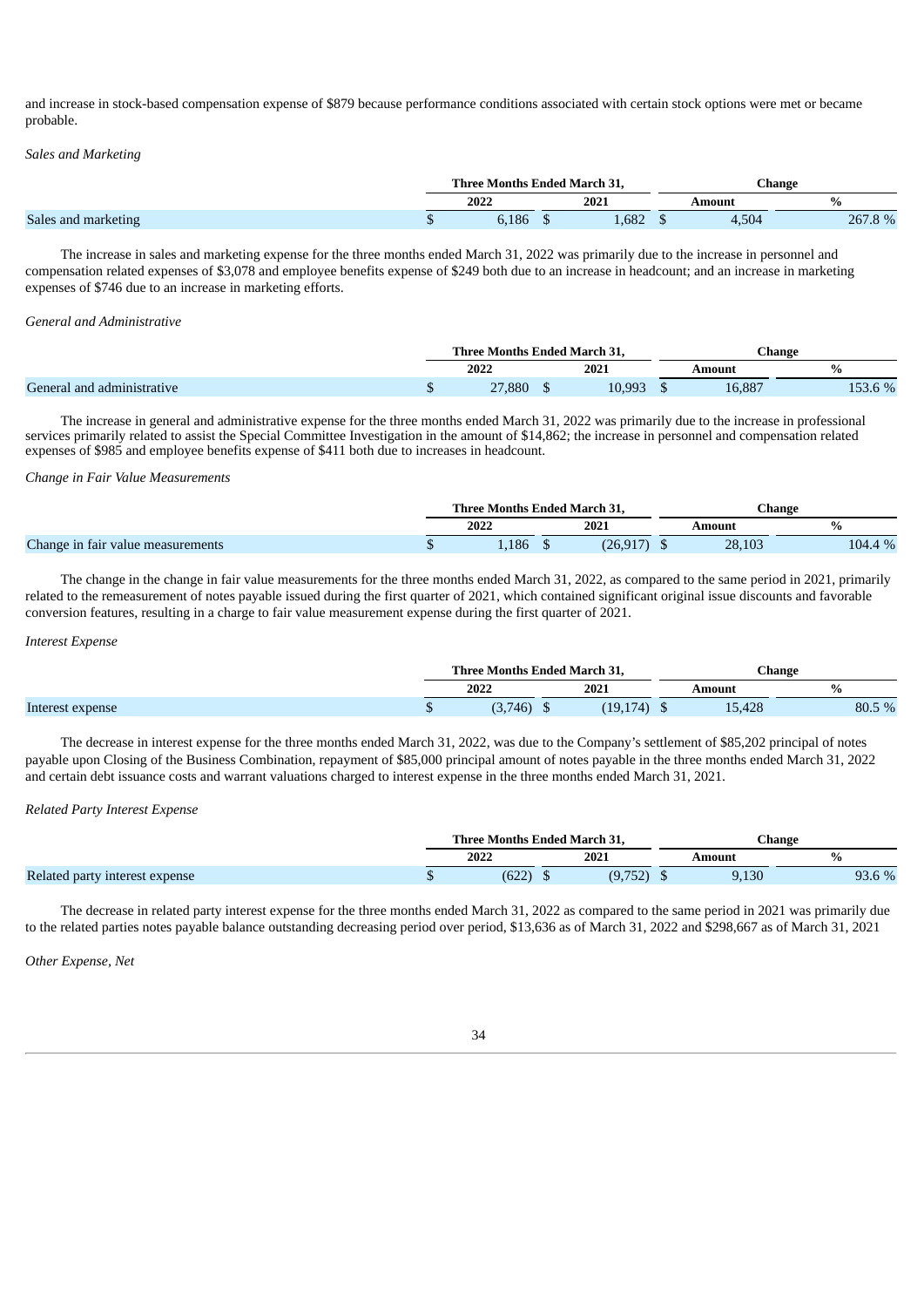|                    |      | Three Months Ended March 31. |       | ∑hange |             |  |
|--------------------|------|------------------------------|-------|--------|-------------|--|
|                    | 2022 |                              | 2021  | Amount | 7ο          |  |
| Other expense, net |      | 7015<br>باب ال               | (283) | (632   | $(223.3)\%$ |  |

The increase in other expense, net for the three months ended March 31, 2022 as compared to the same period in 2021 was primarily due to \$894 increase in foreign exchange loss primarily related to deposits held in other currencies than the U.S. Dollar that are remeasured at the end of each period.

### **Liquidity and Capital Resources (***in thousands***)**

As described in the "Overview" section of this MD&A, the COVID-19 pandemic impacted FF's ability to raise funds and may have a material adverse impact on future periods as FF prepares to bring its vehicles to market, including its cash flows from financing activities, which fund its operations. The extent of COVID-19's impact on FF's liquidity will depend upon, among other things, the duration and severity of the outbreak or subsequent outbreaks and related government responses, such as required physical distancing, restrictions on business operations and travel, the pace of recovery of economic activity and the impact to consumers, all of which are uncertain and difficult to predict. Refer to the section titled, "*Risk Factors*" in the Form 10- K for a full discussion of the risks associated with the COVID-19 pandemic.

As of March 31, 2022, the Company's principal sources of liquidity was cash totaling \$276,374, which was held for working capital and general corporate purposes.

The Company's business plan contemplates that it will launch the FF 91 for delivery to customers beginning in the third quarter of 2022, with testing, validation, and certification complete in the third quarter of 2022.

The Company has evaluated whether there are certain conditions and events, when considered in the aggregate, that raise substantial doubt about the Company's ability to continue as a going concern within one year after the date that the unaudited Condensed Consolidated Financial Statements were issued. Based on its recurring losses from operations since inception and continued cash outflows from operating activities, the Company has concluded that there is substantial doubt about its ability to continue as a going concern for a period of one year from the date that these unaudited Condensed Consolidated Financial Statements were issued.

Since its formation, the Company has devoted substantial effort and capital resources to strategic planning, engineering, design, and development of its electric vehicle platform, development of initial electric vehicle models, and capital raising. Since inception, the Company has incurred cumulative losses from operations, negative cash flows from operating activities, and has an accumulated deficit of \$3,077,614 as of March 31, 2022. After the closing of the Business Combination and the PIPE Financing on July 21, 2021, the Company received gross proceeds aggregating \$990,983, which it used to settle certain liabilities and the remainder of which management expects to use to finance the ongoing operations of the business.

The Company has funded its operations and capital needs primarily through the net proceeds received from capital contributions, the issuance of related party notes payable and notes payable (see Note 8, *Related Party Notes Payable* and Note 9, *Notes Payable*), the sale of Preferred and Common Stock (see Note 12, *Stockholders' Equity*) and the net proceeds received from the Business Combination and the PIPE Financing (see Note 3, *Business Combination*).

The Company's ongoing liquidity needs will depend on the extent to which the Company's actual costs vary from the Company's estimates and the Company's ability to control these costs, as well as the Company's ability to raise additional funds. The Company is exploring various funding and financing alternatives to fund its ongoing operations, including equipment leasing, construction financing of the Hanford, California manufacturing facility, secured syndicated debt financing, convertible notes, working capital loans, and equity offerings, among other options. The particular funding mechanisms, terms, timing, and amounts are dependent on the Company's assessment of opportunities available in the marketplace and the circumstances of the business at the relevant time.

The timely achievement of the Company's operating plan as well as its ability to maintain an adequate level of liquidity are subject to various risks associated with the Company's ability to continue to successfully close additional sources of funding, control and effectively manage its costs, as well as factors outside of the Company's control, including those related to global supply chain disruptions, the rising prices of materials and potential impact of the COVID-19 pandemic. Refer to the section titled, "*Risk Factors*" in the Form 10-K for a full discussion of the risks. The Company's forecasts and projections of working capital reflect significant judgment and estimates for which there are inherent risks and uncertainties. The Company expects to continue to generate significant operating losses for the foreseeable future. The plans are dependent on the Company being able to continue to raise significant amounts of capital through the issuance of additional notes payable and equity securities.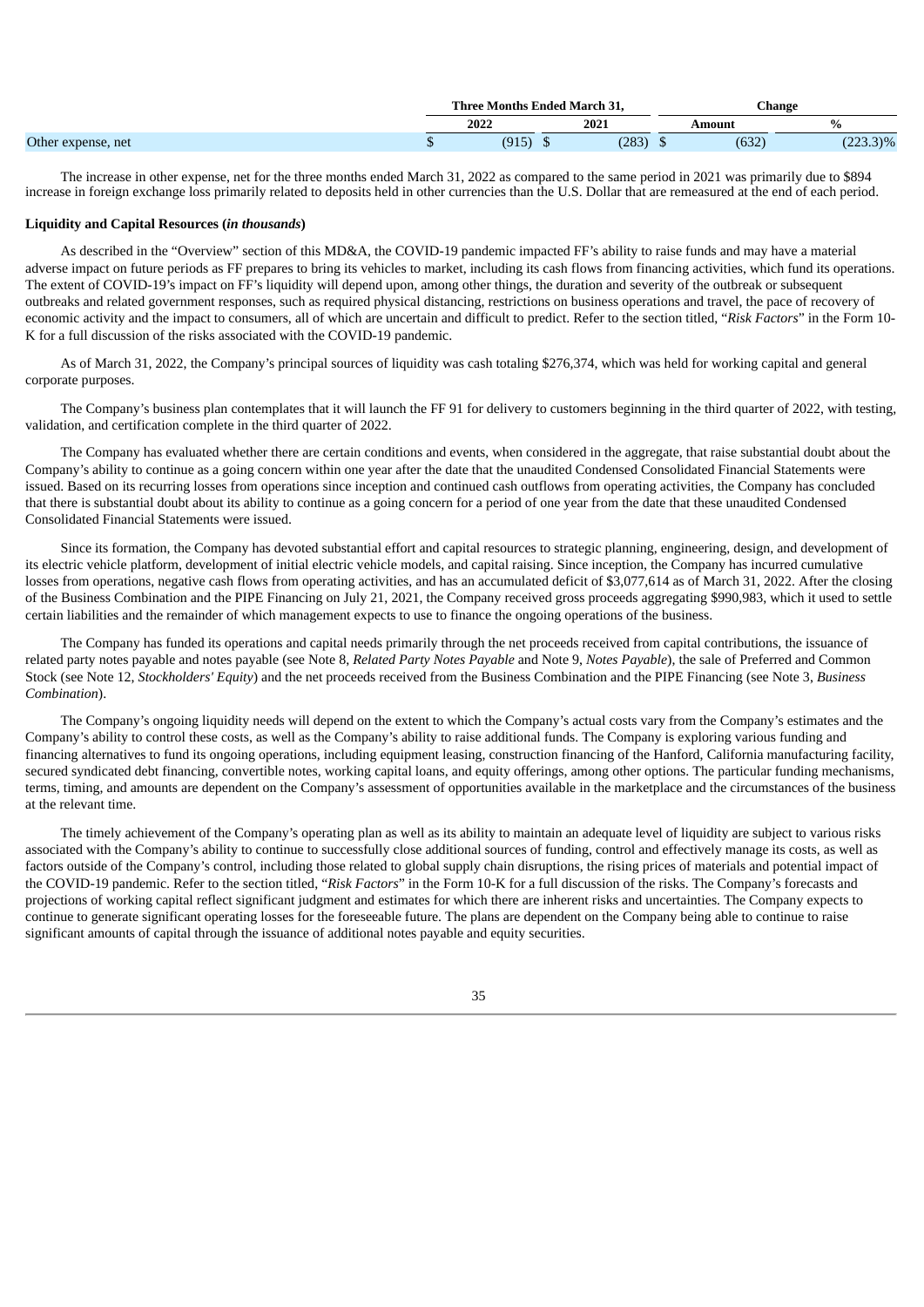There can be no assurance that the Company will be successful in achieving its strategic plans, that the Company's future funding raises will be sufficient to support its ongoing operations, or that any additional financing will be available in a timely manner or on acceptable terms, if at all. If events or circumstances occur such that the Company does not meet its strategic plans, the Company will be required to reduce discretionary spending, alter or scale back vehicle development programs, be unable to develop new or enhanced production methods, or be unable to fund capital expenditures. Any such events would have a material adverse effect on the Company's financial position, results of operations, cash flows, and ability to achieve its intended business objectives.

### *Significant Related Party Notes Payable and Notes Payable Facilities*

The Company has been significantly funded by notes payable from related parties and third-parties. The related parties include employees as well as affiliates of employees and affiliates and other companies controlled or previously controlled by the Company's founder and former CEO.

The following tables summarize the outstanding related party notes payable and notes payable as well as the related schedules of maturities of the related party notes payable and notes payable. See Note 8, *Related Party Notes Payable* and Note 9, *Notes Payable* in FF's unaudited Condensed Consolidated Financial Statements.

Related party notes payable consists of the following as of March 31, 2022:

|                                           | <b>March 31, 2022</b>                  |                                  |                                               |        |                                                                                   |     |
|-------------------------------------------|----------------------------------------|----------------------------------|-----------------------------------------------|--------|-----------------------------------------------------------------------------------|-----|
| <b>Note Name</b>                          | Contractual<br><b>Maturity</b><br>Date | Contractual<br>Interest<br>Rates | <b>Balance as of</b><br><b>March 31, 2022</b> |        | <b>Interest Expense</b><br>for the Three<br><b>Months Ended</b><br>March 31, 2022 |     |
| Related party notes – China               | Due on Demand                          | 18.00%                           |                                               | 9.451  |                                                                                   | 622 |
| Related party notes – China various other | Due on Demand                          | $0.00\%$                         |                                               | 4.185  |                                                                                   |     |
|                                           |                                        |                                  |                                               | 13,636 |                                                                                   | 622 |

## *Schedule of Principal Maturities of Related Party Notes Payable*

The future scheduled principal maturities of related party notes payable as of March 31, 2022 were as follows:

| $-$<br>$\sim$<br>Years ended<br>December<br>. |  |             |
|-----------------------------------------------|--|-------------|
| Due on demand                                 |  | $\sim$<br>ю |
|                                               |  |             |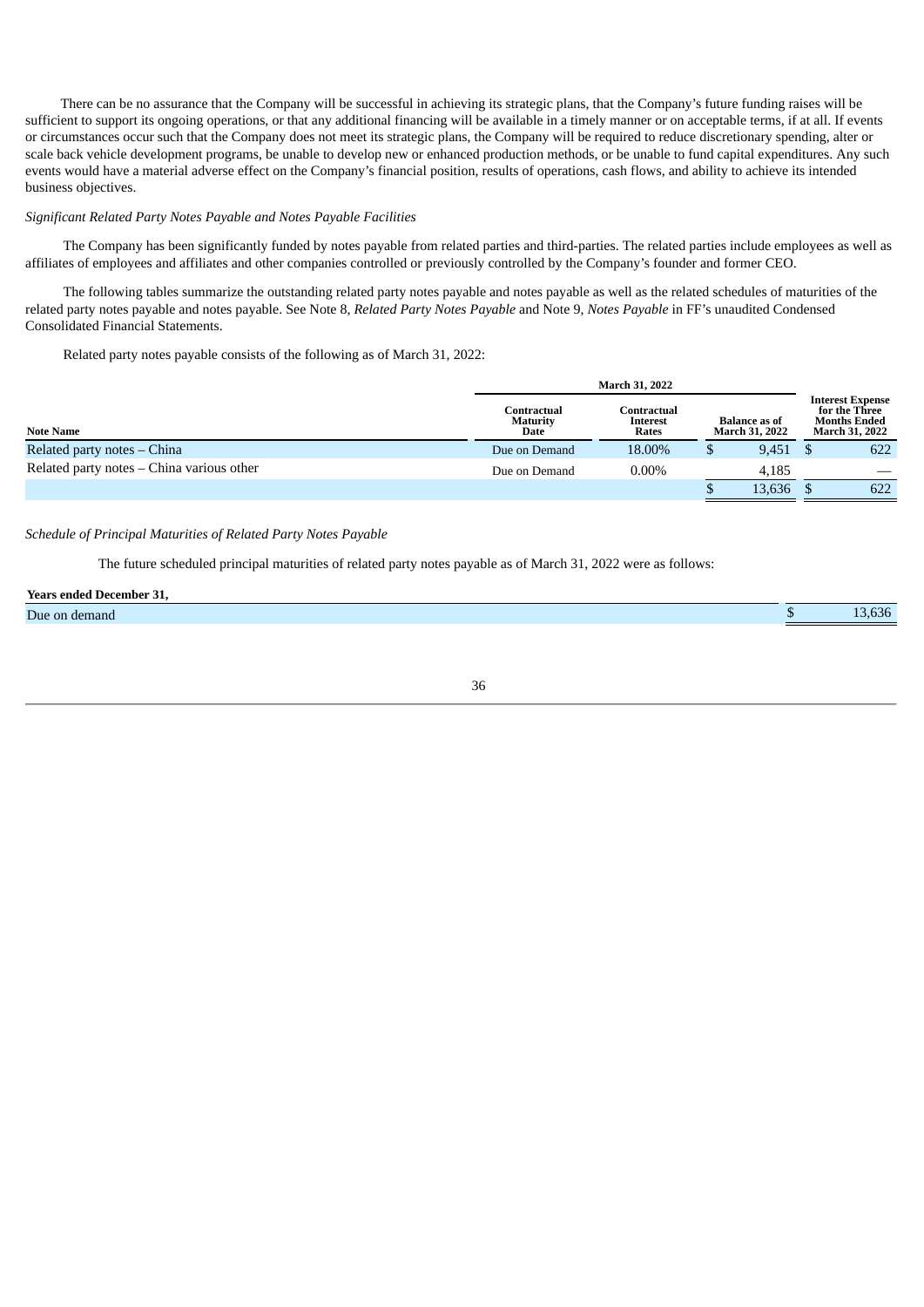Related party notes payable consists of the following as of December 31, 2021:

|                                           | <b>December 31, 2021</b>            |                                      |  |                       |                                          |        |  |  |  |
|-------------------------------------------|-------------------------------------|--------------------------------------|--|-----------------------|------------------------------------------|--------|--|--|--|
| <b>Note Name</b>                          | Contractual<br><b>Maturity Date</b> | Contractual<br><b>Interest Rates</b> |  | <b>Unpaid Balance</b> | <b>Net Carrying</b><br>Value at 12/31/21 |        |  |  |  |
| Related party notes - China               | Due on<br>Demand                    | 18.00%                               |  | 9.411                 |                                          | 9,411  |  |  |  |
| Related party notes - China various other | Due on<br>Demand                    | $0.00\%$                             |  | 4.244                 |                                          | 4.244  |  |  |  |
| Total related party notes payable         |                                     |                                      |  | 13,655                |                                          | 13,655 |  |  |  |

The Company has entered into notes payable agreements with third parties, which consists of the following as of March 31, 2022:

| <b>Note Name</b>                       | Contractual<br><b>Maturity Date</b> | Contractual<br>Interest<br>Rates | <b>Unpaid</b><br>Principal<br>Balance | <b>Fair Value</b><br>Measurement<br><b>Adjustments</b> | Original issue discount<br>and proceeds allocated<br>to warrants | <b>Net</b><br>Carrving<br>Value | <b>Interest Expense for</b><br>the Three Months<br><b>Ended March 31,</b><br>2022 |
|----------------------------------------|-------------------------------------|----------------------------------|---------------------------------------|--------------------------------------------------------|------------------------------------------------------------------|---------------------------------|-----------------------------------------------------------------------------------|
| June 9, 2021 Note 1 and Note 2         | December 9, 2022                    | $0.00\%$                         | 40,000                                | 8,697                                                  | (9,522)                                                          | 39,175                          |                                                                                   |
| August 10, 2021 Optional Notes         | February 10, 2023                   | 15.00%                           | 33,917                                | 11,499                                                 | (11,518)                                                         | 33,898                          | 1,272                                                                             |
| Notes payable – China various<br>other | Due on Demand                       | $0.00\%$                         | 5,482                                 |                                                        |                                                                  | 5,482                           |                                                                                   |
| PPP Loan                               | April 17, 2022                      | $1.00\%$                         | 193                                   |                                                        |                                                                  | 193                             |                                                                                   |
| Auto loans                             | <b>Various</b>                      | <b>Various</b>                   | 117                                   |                                                        |                                                                  | 117                             |                                                                                   |
|                                        |                                     |                                  | 79.709                                | 20.196                                                 | (21,040)                                                         | 78,865                          | 1,272                                                                             |

# *Schedule of Principal Maturities of Notes Payable*

The future scheduled principal maturities of notes payable as of March 31, 2022 are as follows:

| Due on demand | ◡    | 5,483  |
|---------------|------|--------|
| 2022          |      | 40,309 |
| 2023          |      | 33,917 |
|               | - 11 | 79,709 |

Notes payable consists of the following as of December 31, 2021:

|                                     |                                     |                                      | <b>December 31, 2021</b> |     |                                                        |                                                                  |                          |
|-------------------------------------|-------------------------------------|--------------------------------------|--------------------------|-----|--------------------------------------------------------|------------------------------------------------------------------|--------------------------|
| <b>Note Name</b>                    | Contractual<br><b>Maturity Date</b> | Contractual<br><b>Interest Rates</b> | <b>Unpaid</b><br>Balance |     | <b>Fair Value</b><br>Measurement<br><b>Adjustments</b> | Original issue discount<br>and proceeds allocated<br>to warrants | Net<br>Carrying<br>Value |
| March 1, 2021 Notes                 | March 1, 2022                       | 14.00 % \$                           | 55,000                   | -SS | $7,692$ \$                                             | $(5,997)$ \$                                                     | 56,695                   |
| August 26, 2021 Notes               | March 1, 2022                       | 14.00 %                              | 30,000                   |     | 1,011                                                  | (87)                                                             | 30,924                   |
| June 9, 2021 Note 1 and Note 2      | December 9, 2022                    | $-$ %                                | 40,000                   |     | 8,503                                                  | (9,522)                                                          | 38,981                   |
| August 10, 2021 Optional Notes      | February 10, 2023                   | 15.00 %                              | 33,917                   |     | 12,283                                                 | (11,518)                                                         | 34,682                   |
| Notes payable - China various other | Due on demand                       | $-$ %                                | 5,458                    |     |                                                        |                                                                  | 5,458                    |
| Notes payable                       | April 17, 2022                      | 1.00 %                               | 193                      |     |                                                        |                                                                  | 193                      |
| Auto loans                          | <b>Various</b>                      | <b>Various</b>                       | 121                      |     |                                                        |                                                                  | 121                      |
| Total notes payable                 |                                     |                                      | 164,689                  |     | 29,489                                                 | $(27, 124)$ \$                                                   | 167,054                  |
|                                     |                                     |                                      |                          |     |                                                        |                                                                  |                          |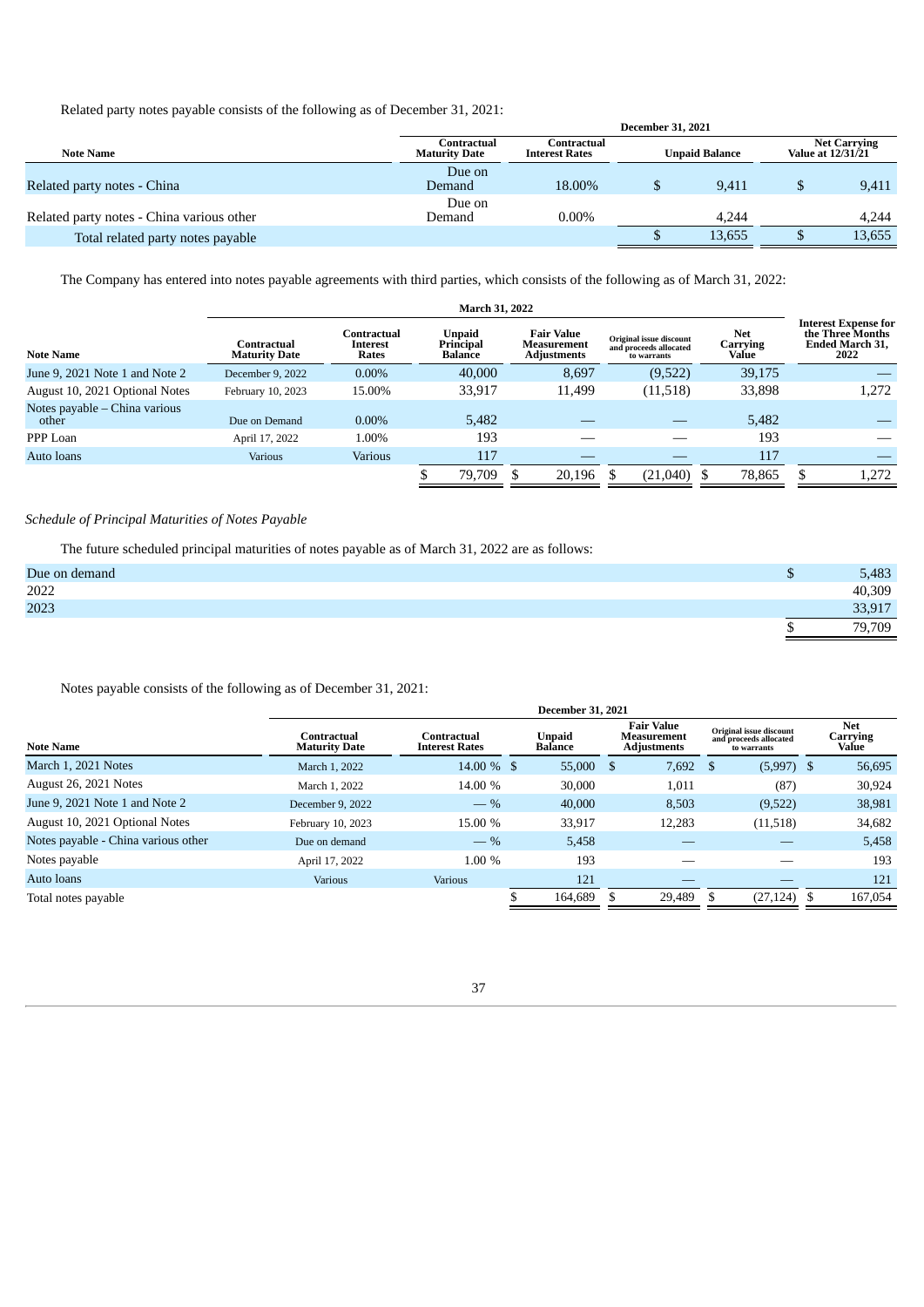### *Cash Flow Analysis*

Presented below is a summary of FF's cash flows for the periods indicated:

|                                                             | <b>Three Months Ended</b><br>March 31. |           |
|-------------------------------------------------------------|----------------------------------------|-----------|
|                                                             | 2022                                   | 2021      |
| Net cash provided by (used in)                              |                                        |           |
| <b>Operating activities</b>                                 | $(122, 364)$ \$                        | (20, 319) |
| Investing activities                                        | (44,398)                               | (711)     |
| <b>Financing activities</b>                                 | (85,676)                               | 72,997    |
| Effect of exchange rate changes on cash and restricted cash | (653)                                  | (548)     |
|                                                             |                                        |           |

## **Operating Activities**

FF continues to experience negative cash flows from operations as FF designs and develops its vehicles and builds its infrastructure both in the United States and China. FF's cash flows from operating activities are significantly affected by FF's cash investments to support the growth of FF's business in areas such as research and development associated with FF's electric vehicles, corporate planning, and general and administrative functions. FF's operating cash flows are also affected by its working capital needs to support growth and fluctuations in personnel related expenditures, accounts payable, accrued interest, other current liabilities, deposits, and other current assets.

Net cash used in operating activities was \$122,364 and \$20,319 for the three months ended March 31, 2022 and 2021, respectively. The largest components of FF's cash used by operating activities during the three months ended March 31, 2022, were \$33,601 for wages and compensation related expenses, and \$9,350 for professional services. Other movements were related to changes in working capital.

The largest component of FF's cash used by operating activities during the three months ended March 31, 2021, was \$9,657 for wages and compensation related expenses, \$8,995 for professional services, and \$1,553 for rent and related expenses. Cash outflows of \$772 was related to interest paid to lenders.

### **Investing Activities**

Net cash used in investing activities was \$44,398 and \$711 for the three months ended March 31, 2022, and 2021, respectively, related to the acquisition of fixed assets.

#### **Financing Activities**

Net cash (used in) provided by financing activities was (\$85,676) and \$72,997 for the three months ended March 31, 2022, and 2021, respectively.

Net cash used in financing activities during the three months ended March 31, 2022, primarily consists of \$87,065 in repayment of notes payable, including liquidation premiums, and \$466 in payments of finance lease obligations partially offset by \$1,855 in proceeds from exercise of stock options.

Net cash provided by financing activities during the three months ended March 31, 2021, primarily consists of \$76,140 in cash proceeds from the issuance of notes payable and \$2,650 in proceeds from exercise of stock options. These inflows were partially offset by \$3,355 in repayments of notes payable, \$1,528 in repayments of related party notes payable and \$1,110 in payments of finance lease obligations.

### **Effect of Exchange Rate Changes on Cash and Restricted Cash**

The exchange rates effect on Cash and Restricted Cash was an unfavorable \$653 and \$548 for the three months ended March 31, 2022 and 2021, respectively. The effects of exchange rate changes on cash and restricted cash result from fluctuations on the translation of assets and liabilities denominated in foreign currencies, primarily Chinese Renminbi. Fluctuations in exchange rates against the U.S. dollar may positively or negatively affect FF's operating results.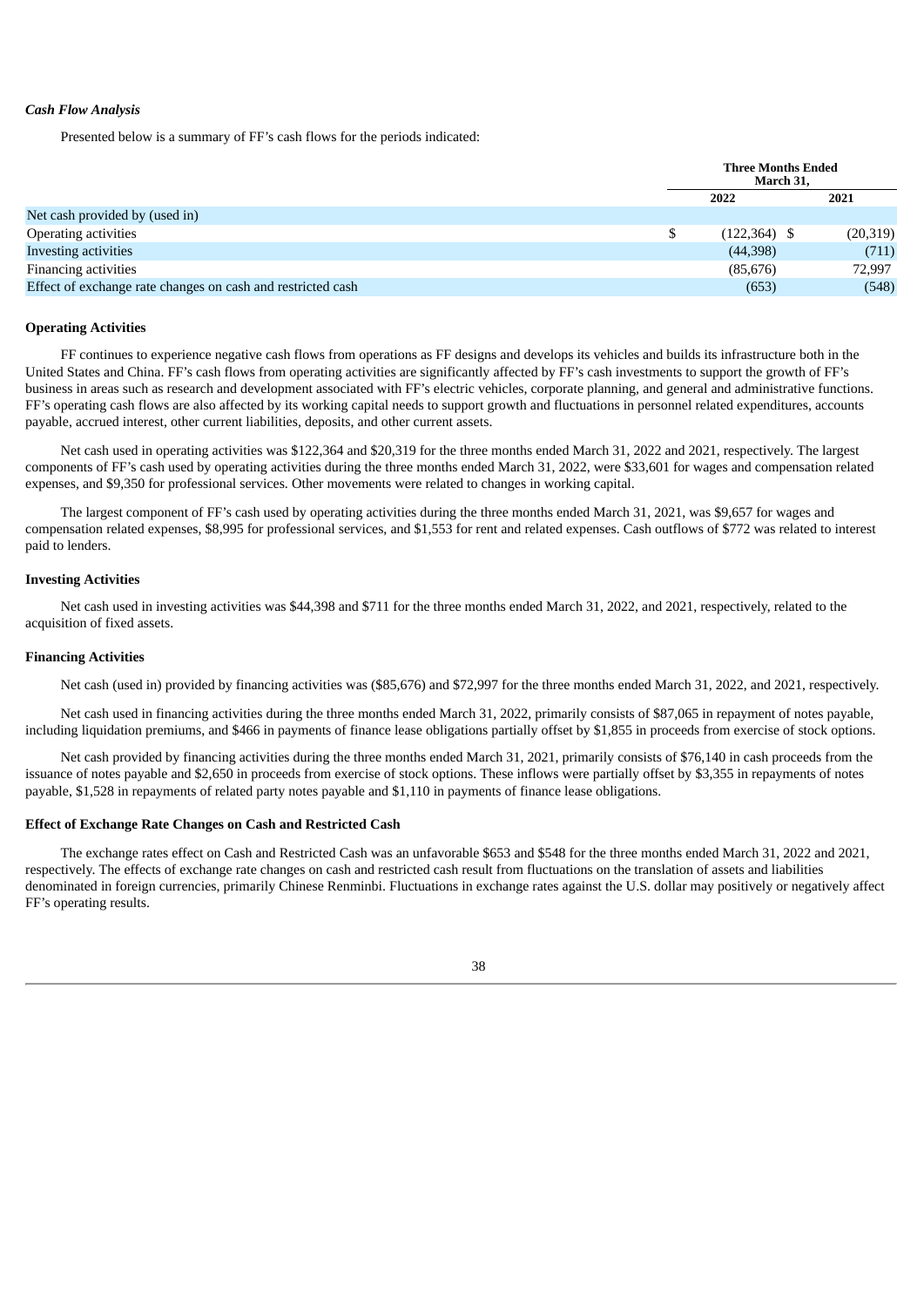## **Contractual Obligations and Commitments**

The following table sets forth, as of March 31, 2022, significant cash obligations that affect FF's future liquidity:

|                                |              |      |                    |      | <b>Payments Due by Period</b> |               |                  |    |                   |
|--------------------------------|--------------|------|--------------------|------|-------------------------------|---------------|------------------|----|-------------------|
|                                | <b>Total</b> |      | 2022<br>(9 months) |      | $2023 -$<br>2024              |               | $2025 -$<br>2026 |    | <b>Thereafter</b> |
|                                |              |      |                    |      | (in thousands)                |               |                  |    |                   |
| Operating lease obligations    | 33,031 \$    |      | 3,833              | - \$ | 8,557                         | <sup>\$</sup> | 8,897            | -S | 11,744            |
| Finance lease obligations      | 11,346       |      | 1,940              |      | 3,923                         |               | 3,620            |    | 1,863             |
| Related party notes payable    | 13,636       |      | 13,636             |      |                               |               |                  |    |                   |
| Related party accrued interest | 12,222       |      | 12,222             |      |                               |               |                  |    |                   |
| Notes payable                  | 79,709       |      | 45,792             |      | 33,917                        |               |                  |    |                   |
| Notes payable accrued interest | 1,493        |      | 1,493              |      |                               |               |                  |    |                   |
| Palantir license               | 41,667       |      | 2,667              |      | 19,500                        |               | 19,500           |    |                   |
| Total contractual obligations  | 193,104      | - \$ | 81,583             |      | 65,897                        |               | 32,017           | -S | 13,607            |

The commitment amounts in the table above are associated with contracts that are enforceable and legally binding and that specify all significant terms, including fixed or minimum services to be used, fixed, minimum or variable price provisions, and the approximate timing of the actions under the contracts. The table does not include obligations under agreements that FF can cancel without a significant penalty.

The Company settled certain notes payable during the three months ended March 31, 2022 as follows:

|                                      |                                     |                                  |                                        | Three months ending March 31, 2022              |                    |              |
|--------------------------------------|-------------------------------------|----------------------------------|----------------------------------------|-------------------------------------------------|--------------------|--------------|
| <b>Note Name</b>                     | Contractual<br><b>Maturity Date</b> | Contractual<br>Interest<br>Rates | Net carrying<br>value at<br>12/31/2021 | <b>Fair Value</b><br>Measurement<br>Adiustments | Payment<br>Premium | Cash Pavment |
| March 1, 2021 Notes <sup>(2)</sup>   | March 1, 2022                       | 14.00%                           | 56,695                                 | (1,695)                                         |                    | (55,000)     |
| August 26, 2021 Notes <sup>(2)</sup> | March 1, 2022                       | 14.00%                           | 30.924                                 | (924)                                           | 2,065              | (32,065)     |
|                                      |                                     |                                  | 87.619                                 | (2,619)                                         | 2,065              | (87,065)     |

### **Critical Accounting Estimates**

The preparation of our unaudited Condensed Consolidated Financial Statements requires management to make estimates and assumptions that affect the reported amounts of assets and liabilities, disclosures of contingent liabilities, and the reported amounts of expenses during the reporting period. Management has based its estimates on historical experience and on various other assumptions that are believed to be reasonable under the circumstances, the results of which form the basis for making judgments about the carrying values that are not readily apparent from other sources.

Actual results may differ from these estimates under different assumptions or conditions. Changes in the accounting estimates are reasonably likely to occur from period to period. Accordingly, actual results could differ significantly from the estimates made by FF's management. To the extent that there are material differences between these estimates and actual results, future financial statement presentation, financial condition, results of operations, and cash flows will be affected. Given the global economic climate and unpredictable nature and unknown duration of the COVID-19 pandemic, estimates are subject to additional variability and volatility.

Accounting estimates and assumptions are evaluated on an ongoing basis, which are discussed in more detail under the caption "*Critical Accounting* Policies and Estimates" in Management's Discussion and Analysis of Financial Condition and Results of Operations, set forth in Part II Item 7, of our Form 10-K for the year ended December 31, 2021, as well as see Note 1. *Nature of Business and Organization and Basis of Presentation* in the Notes to the unaudited Condensed Consolidated Financial Statements for discussion of estimates related to accounting pronouncements recently adopted.

An accounting policy is considered to be critical if it requires an accounting estimate to be made based on assumptions about matters that are highly uncertain at the time the estimate is made, and if different estimates that reasonably could have been used, or changes in the accounting estimates that are reasonably likely to occur periodically, could materially impact the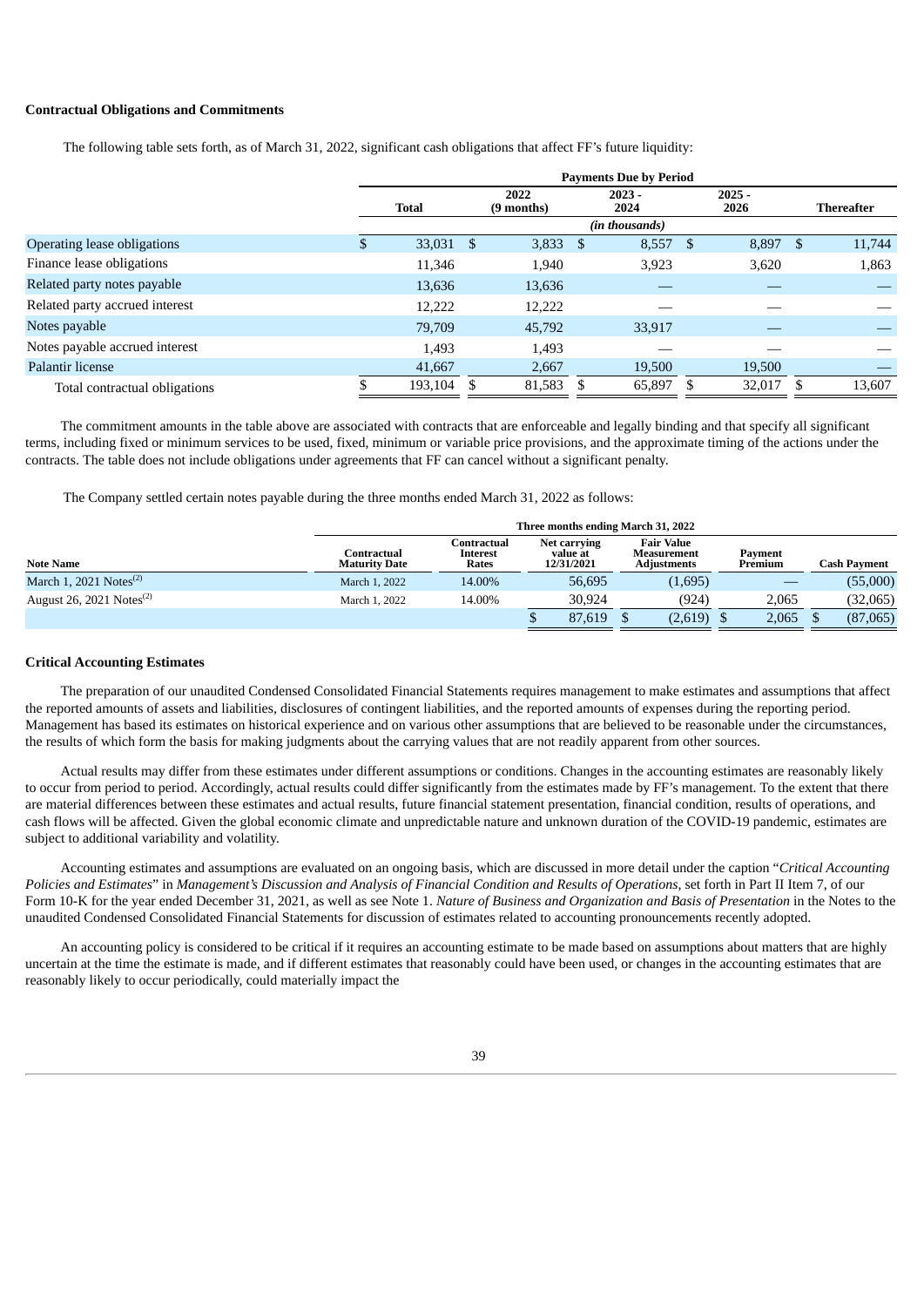Consolidated Financial Statements. For a description of the Company's significant accounting policies, see Note 1, *Nature of Business and Organization and Basis of Presentation* of the Notes to the unaudited Condensed Consolidated Financial Statements for the years ended December 31, 2021 and 2020 included in our Form 10-K for the year ended December 31, 2021.

### **Recent Accounting Pronouncements**

See Note 1, *Nature of Business and Organization and Basis of Presentation* in the Notes to the unaudited Condensed Consolidated Financial Statements for a discussion about accounting pronouncements recently adopted and recently issued, but not yet adopted.

## <span id="page-40-0"></span>**ITEM 3. QUANTITATIVE AND QUALITATIVE DISCLOSURES ABOUT MARKET RISK**

<span id="page-40-1"></span>Pursuant to Item 305(e) of Regulation S-K, FF is not required to provide the information required by this Item as it is a "smaller reporting company."

## **ITEM 4. CONTROLS AND PROCEDURES**

### *Disclosure Controls and Procedures*

FF's disclosure controls and procedures are designed to ensure that information required to be disclosed by the issuer in the reports that FF files or submits under the Securities Exchange Act of 1934, as amended, is recorded, processed, summarized, and reported within the time periods specified in the Commission's rules and forms, and that such information is accumulated and communicated to management, including its Chief Executive Officer and Chief Financial Officer, as appropriate to allow timely decisions regarding required disclosure.

Based on an evaluation of FF's disclosure controls and procedures (as defined in rules 13a-15(e) and 15d-15(e) of the Securities Exchange Act of 1934, as amended), FF's Chief Executive Officer and Chief Financial Officer (its principal executive officer and principal financial and accounting officer, respectively) have concluded that FF's disclosure controls and procedures were not effective as of March 31, 2022, due to the material weaknesses in our internal control over financial reporting described below.

### *Material Weaknesses in Internal Control Over Financial Reporting*

FF identified material weaknesses in FF's internal control over financial reporting. A material weakness is a deficiency, or combination of deficiencies, in internal control over financial reporting such that there is a reasonable possibility that a material misstatement of its annual or interim consolidated financial statements will not be prevented or detected on a timely basis. The material weaknesses are as follows:

- FF did not design and maintain an effective control environment commensurate with its financial reporting requirements. Specifically, FF lacked a sufficient number of professionals with an appropriate level of accounting knowledge, training, and experience to appropriately analyze, record, and disclose accounting matters timely and accurately. Additionally, management did not establish formal reporting lines in pursuit of its objectives. Further, the lack of a sufficient number of professionals resulted in an inability to consistently establish appropriate authorities and responsibilities in pursuit of its financial reporting objectives, as demonstrated by, among other things, insufficient segregation of duties in its finance and accounting functions.
- FF did not design and maintain effective controls in response to the risks of material misstatement. Specifically, changes to existing controls or the implementation of new controls were not sufficient to respond to changes to the risks of material misstatement to financial reporting due to growth in the business.
- FF did not design and maintain effective controls for communicating and sharing information between the legal, capital markets, and accounting and finance departments. Specifically, the accounting and finance departments were not consistently provided the complete and adequate support, documentation, and information including the nature of relationships with certain counterparties to record transactions within the financial statements timely, completely, and accurately.

These material weaknesses contributed to the following additional material weaknesses:

• FF did not design and maintain effective controls to address the identification of and accounting for certain non-routine, unusual or complex transactions, including the proper application of U.S. GAAP to such transactions. Specifically, FF did not design and maintain controls to timely identify and account for embedded derivatives related to convertible notes, impute interest on related party notes payable with interest rates below market rates, account for failed sale leaseback transactions, and account for warrant instruments.

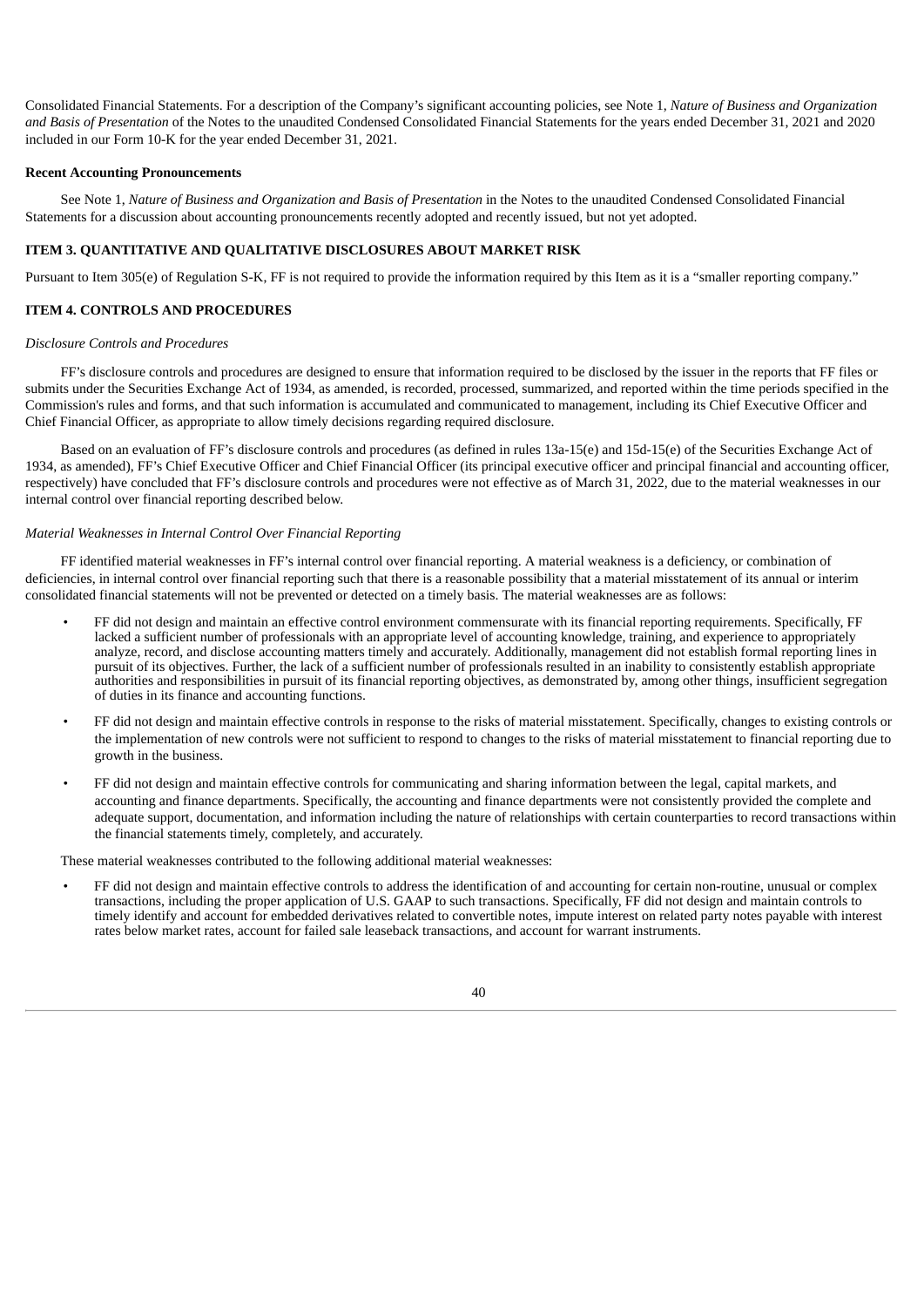• FF did not design and maintain formal accounting policies, procedures, and controls to achieve complete, accurate, and timely financial accounting, reporting, and disclosures, including controls over the period-end financial reporting process addressing areas including financial statement and footnote presentation and disclosures, account reconciliations and journal entries, including segregation of duties, assessing the reliability of reports and spreadsheets used in controls, and the timely identification and accounting for cut-off of expenditures.

These material weaknesses resulted in adjustments primarily related to expense cut-off and the associated accounts including operating expenses, accounts payable and accruals, property and equipment, convertible notes payable and interest expense and related financial disclosures, which were recorded as of and for the year ended December 31, 2019. These material weaknesses also resulted in adjustments primarily related to the extinguishment of a noncontrolling interest, accounts payable, vendor payables in trust and adjustments to the statement of cash flows which were recorded as of and for the year ended December 31, 2019 as well as disclosure errors related to the anti-dilutive shares excluded from the calculation of diluted net loss per share, deferred tax assets and related valuation allowance, accrued interest for certain notes payable, and the fair value of the vendor trust as of December 31, 2019. Additionally, the material weakness related to accounting for warrant instruments resulted in the restatement of the previously issued financial statements of the entity acquired as part of the July 21, 2021 merger agreement related to warrant liabilities and equity

• FF did not design and maintain effective controls over information technology ("IT") general controls for information systems that are relevant to the preparation of its financial statements, specifically, with respect to: (i) program change management controls to ensure that IT program and data changes affecting financial IT applications and underlying accounting records are identified, tested, authorized, and implemented appropriately; (ii) user access controls to ensure appropriate segregation of duties and that adequately restrict user and privileged access to financial applications, programs, and data to appropriate company personnel; and (iii) computer operations controls to ensure that critical batch jobs are monitored and data backups are authorized and monitored. These IT deficiencies did not result in a material misstatement to the consolidated financial statements, however, the deficiencies, when aggregated, could result in misstatements potentially impacting all financial statement accounts and disclosures that would not be prevented or detected.

In connection with the Special Committee Investigation, and the completion of additional investigative and remedial work based on Special Committee findings, which were performed under the direction of the newly-appointed Executive Chairperson, reporting to the Audit Committee, additional material weaknesses were identified in FF's internal control over financial reporting. Specifically, in addition to the material weaknesses described above relating to management not establishing formal reporting lines in pursuit of its objectives as well as maintaining effective controls for communicating and sharing information between the legal, capital markets, and accounting and finance departments, the following material weaknesses were identified:

• FF did not maintain an effective control environment or demonstrate a commitment to maintain integrity and ethical values. Specifically, certain members of senior management failed to reinforce the need for an attitude of compliance and internal control awareness with certain of FF's governance, accounting and finance policies and procedures. This resulted in the inaccurate and incomplete disclosures of certain relationships, arrangements, and transactions.

This material weakness contributed to the following additional material weakness:

• FF did not design and maintain effective controls related to the identification and disclosure of certain arrangements and transactions with related parties.

The material weaknesses identified in connection with the Special Committee Investigation resulted in the revision of our previously filed financial statements as of and for the period ended December 31, 2020 and for the period ended March 31, 2021 related to notes payable, related party notes payable, accrued interest, related party accrued interest, interest expense, and related party interest expense.

Additionally, each of the material weaknesses described above could result in a misstatement of substantially all of our accounts or disclosures that would result in a material misstatement to the annual or interim consolidated financial statements that would not be prevented or detected.

## *Remediation Plan for Material Weaknesses in Internal Control Over Financial Reporting*

Management is actively engaged and committed to taking the steps necessary to remediate the control deficiencies that constituted the material weaknesses. During 2021 and the first quarter of 2022, FF made the following enhancements to our internal control over financial reporting:

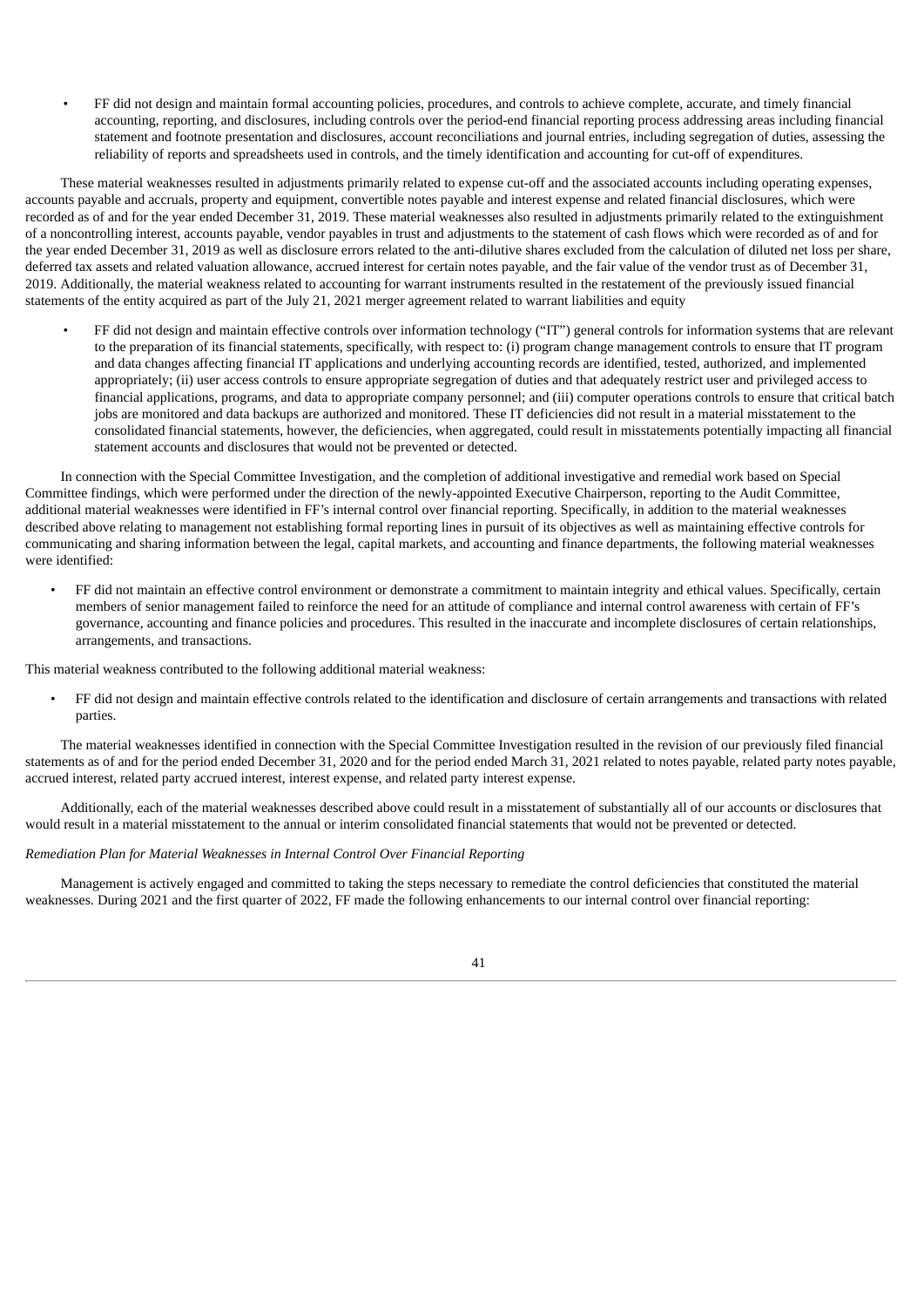- FF added finance and accounting personnel to the organization to strengthen our finance and accounting teams. The additional personnel are expected to provide oversight, structure, reporting lines, and additional review over our disclosures;
- FF implemented certain new accounting policies and procedures, and an IT system relevant to the preparation of our financial statements to improve communication of key areas across the different departments at FF and to provide adequate structure, accountability, and segregation of duties;
- FF appointed Becky Roof as Interim Chief Financial Officer (CFO) and engaged an affiliate of AlixPartners LLP to accelerate implementation of Special Committee recommendations including, but not limited to remediation of the material weaknesses in internal control over financial reporting;
- FF implemented enhanced controls around FF's related party transactions, including regular attestations;
- FF removed YT Jia, FF's founder, as an Executive Officer, although he will continue in his position as Chief Product & User Ecosystem Officer of the Company, reporting to the Executive Chairperson with his role limited to focusing on (a) Product and Mobility Ecosystem and (b) Internet, Artificial Intelligence, and advanced R&D technology;
- Functions previously dual-reporting to Mr. Jia and Mr. Breitfeld will report only to Ms. Swenson (but Mr. Jia may remain involved in longterm strategy); and
- FF adopted an Insider Investment Reporting Policy.

Our remediation activities are continuing during 2022. In addition to the above actions, FF expects to engage in additional activities, including, but not limited to:

- Continuing to hire key finance and accounting personnel as FF scales and until FF has sufficient technical accounting resources, combined with engaging external consultants to provide support and to assist us in our evaluation of more complex applications of U.S. GAAP and to assist us with documenting and assessing our accounting policies and procedures;
- Designing and implementing controls in response to the risks of material misstatement to identify and evaluate changes in our business and the impact on our internal controls;
- Designing and implementing controls for communicating and sharing information between legal, capital markets, and accounting to facilitate transactions being recorded timely and accurately;
- Designing and implementing formal processes, accounting policies, procedures, and controls supporting certain business processes and our financial close process, including creating standard balance sheet reconciliation templates and journal entry controls assessing the reliability of reports and spreadsheets used in controls; and the timely identification and accounting for cut-off of expenditures;
- Designing and implementing controls to address the identification of and accounting for certain non-routine, unusual or complex transactions;
- Designing and implementing controls related to the identification and disclosure of certain arrangements and transactions with related parties;
- Continuing to implement additional IT systems relevant to the preparation of our financial statements and controls over financial reporting to improve communication of key areas across the different departments at FF and to provide adequate structure, accountability, and segregation of duties; and
- Designing and implementing IT general controls, including controls over change management, the review and update of user access controls and controls over critical batch jobs and data backups.

While FF has made progress, the material weaknesses will not be considered remediated until FF completes the design and implementation of the enhanced controls, the controls operate for a sufficient period of time, and FF has concluded, through testing, that these controls are effective. FF believes that our remediation plan will be sufficient to remediate the identified material weakness and strengthen our internal control over financial reporting.

As we continue to evaluate and work to improve our internal control over financial reporting, FF may determine that additional measures or modifications to the remediation plan are necessary.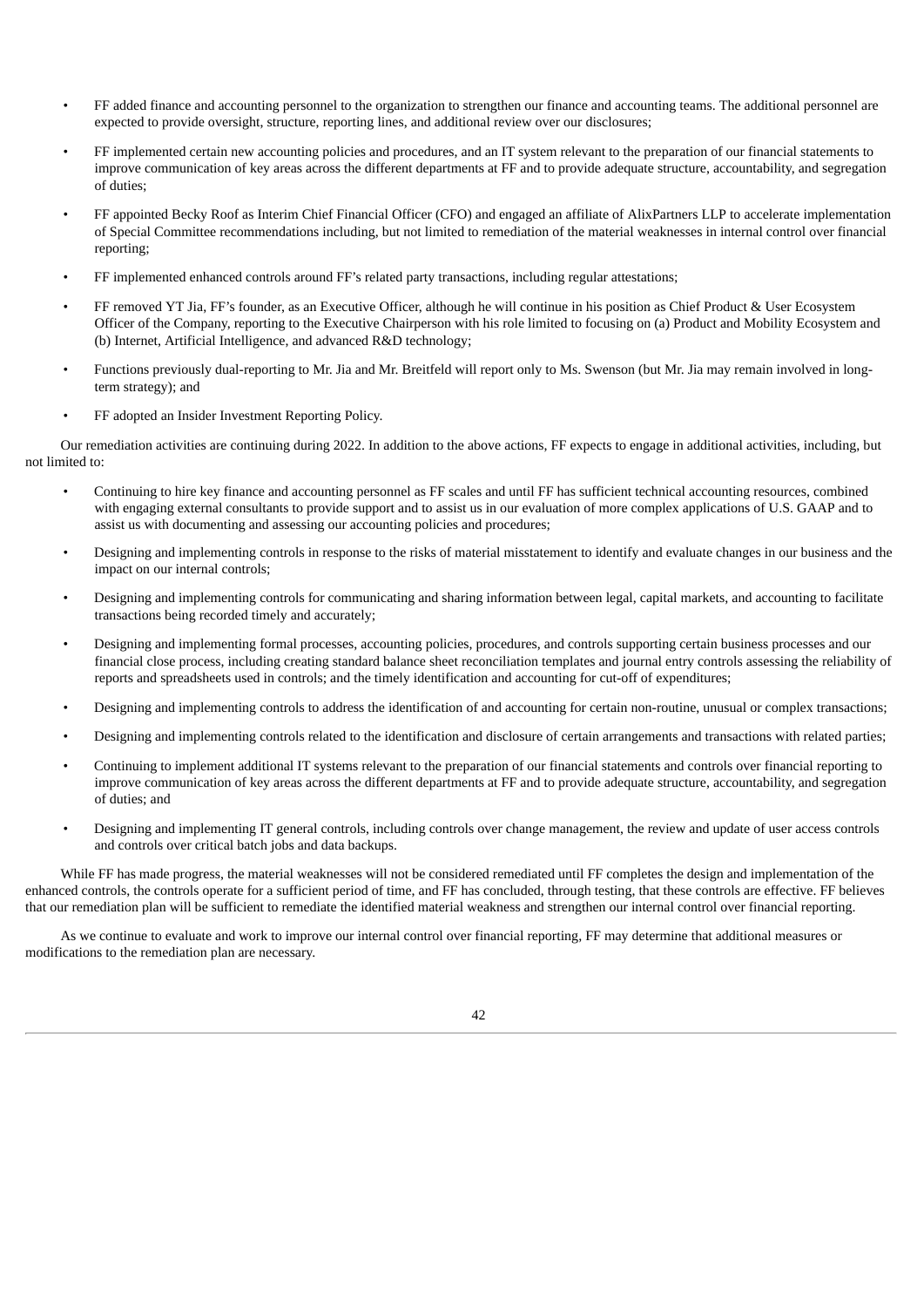*Changes in Internal Control Over Financial Reporting*

<span id="page-43-0"></span>There have been no changes in internal control over financial reporting during the quarter ended March 31, 2022, that have materially affected, or are reasonably likely to materially affect, FF's internal control over financial reporting.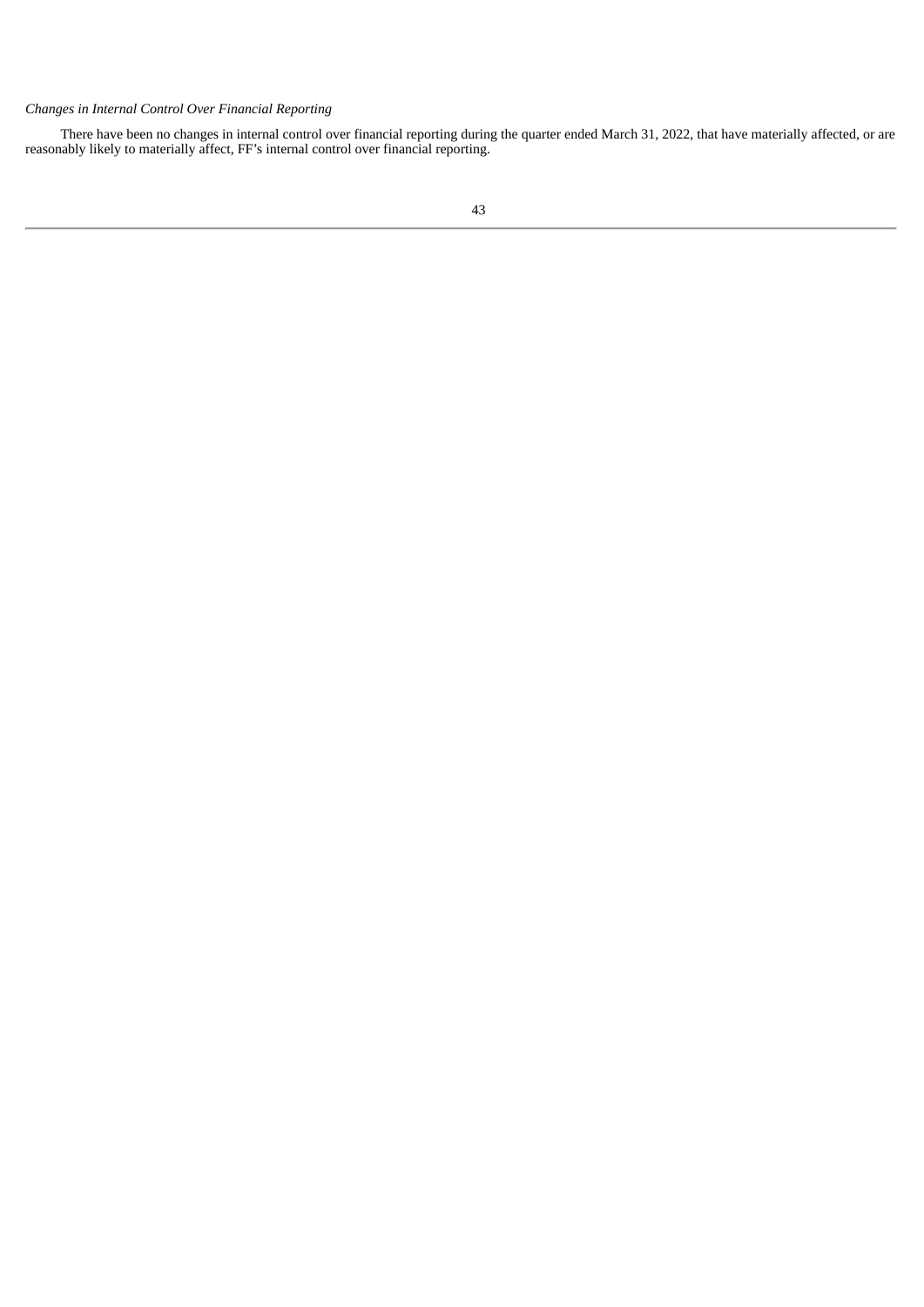## **PART II—OTHER INFORMATION**

## <span id="page-44-0"></span>**ITEM 1. LEGAL PROCEEDINGS**

From time to time, we are party to litigation and subject to claims incident to the ordinary course of business. As our growth continues, we may become party to an increasing number of litigation matters and claims. The outcome of litigation and claims cannot be predicted with certainty, and the resolution of these matters could materially affect our future results of operations, cash flows, or financial position. Other than disclosed under Note 11, *Commitments and Contingencies* to the unaudited Condensed Consolidated Financial Statements included in this report*,* we are not presently party to any legal proceedings that, in the opinion of management, if determined adversely to us, would individually or taken together have a material adverse effect on our business, operating results, financial condition, or cash flows.

### <span id="page-44-1"></span>**ITEM 1A. RISK FACTORS**

There have been no material changes from the risk factors disclosed in the section "*Risk Factor*s" in the Form 10-K.

## <span id="page-44-2"></span>**ITEM 2. UNREGISTERED SALES OF EQUITY SECURITIES AND USE OF PROCEEDS**

None

## <span id="page-44-3"></span>**ITEM 3. DEFAULTS UPON SENIOR SECURITIES**

<span id="page-44-4"></span>None

**ITEM 4. MINE SAFETY DISCLOSURES**

<span id="page-44-5"></span>Not applicable

## **ITEM 5. OTHER INFORMATION**

<span id="page-44-6"></span>None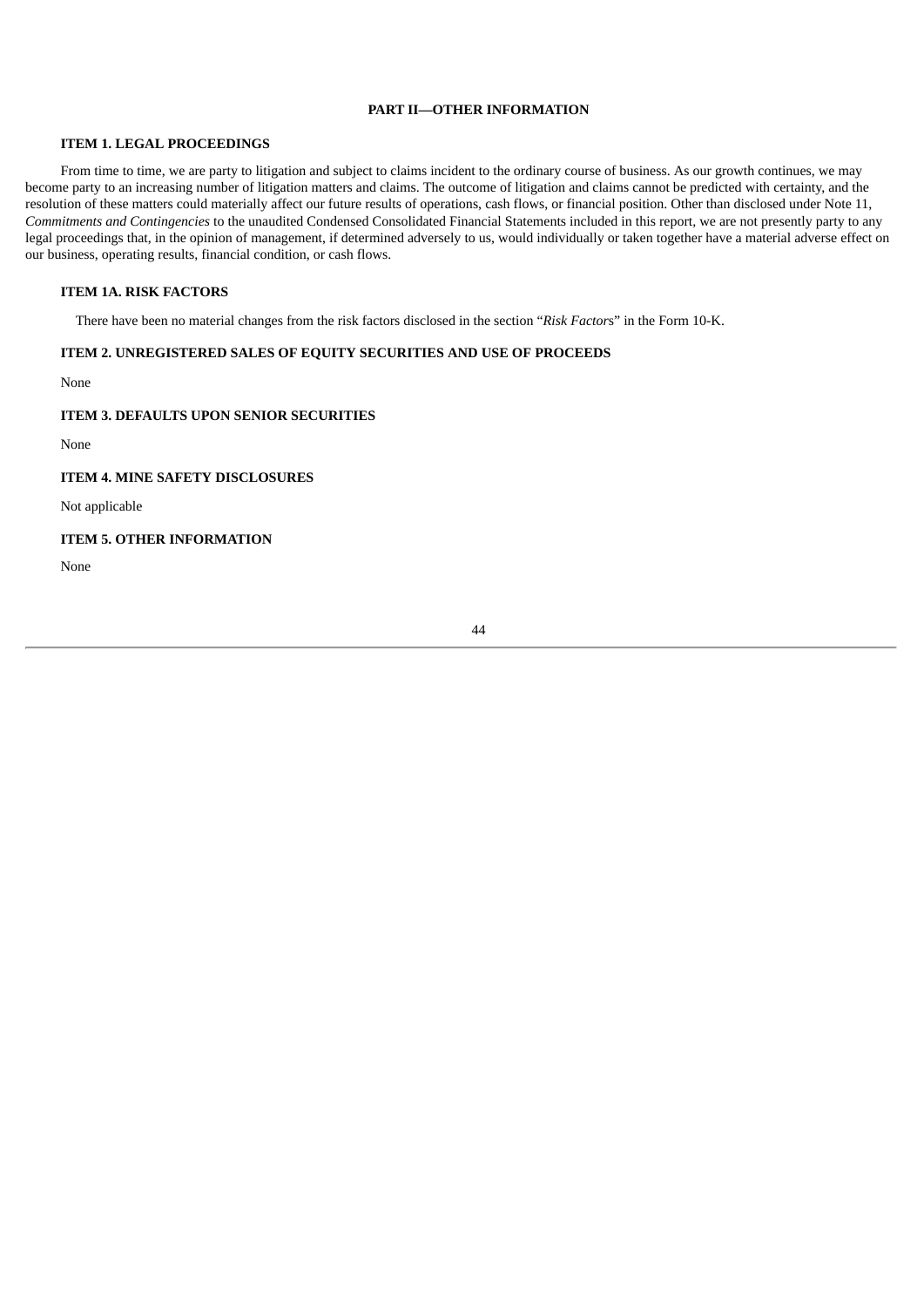# **ITEM 6. EXHIBITS**

| Exhibit No. | <b>Description</b>                                                                                                                                                                      |
|-------------|-----------------------------------------------------------------------------------------------------------------------------------------------------------------------------------------|
| 10.1        | Amended and Restated Registration Rights Agreement between the Company and certain holders identified therein                                                                           |
|             | (incorporated by reference to Exhibit 10.1 to Faraday Future Intelligent Electric Inc.'s Current Report on Form 8-K filed                                                               |
|             | July 22, 2021).                                                                                                                                                                         |
| $31.1*$     | Certification of Principal Executive Officer Pursuant to Securities Exchange Act Rules 13a-14(a) and 15d-14(a), as<br>adopted Pursuant to Section 302 of the Sarbanes-Oxley Act of 2002 |
| $31.2*$     | Certification of Principal Financial Officer Pursuant to Securities Exchange Act Rules 13a-14(a) and 15d-14(a), as<br>adopted Pursuant to Section 302 of the Sarbanes-Oxley Act of 2002 |
| $32.1**$    | Certification of Principal Executive Officer Pursuant to 18 U.S.C. Section 1350, as adopted Pursuant to Section 906<br>of the Sarbanes-Oxley Act of 2002                                |
| $32.2**$    | Certification of Principal Financial Officer Pursuant to 18 U.S.C. Section 1350, as adopted Pursuant to Section 906 of<br>the Sarbanes-Oxley Act of 2002                                |
| 101         | Inline XBRL Document Set for the condensed consolidated financial statements and accompanying notes to<br>condensed consolidated financial statements                                   |
| 104         | Cover Page Interactive Data File - formatted in Inline XBRL and included in Exhibit 101                                                                                                 |

\* Filed herewith.

\*\* Furnished herewith.

<span id="page-45-0"></span># Indicates management contract or compensatory plan or arrangement.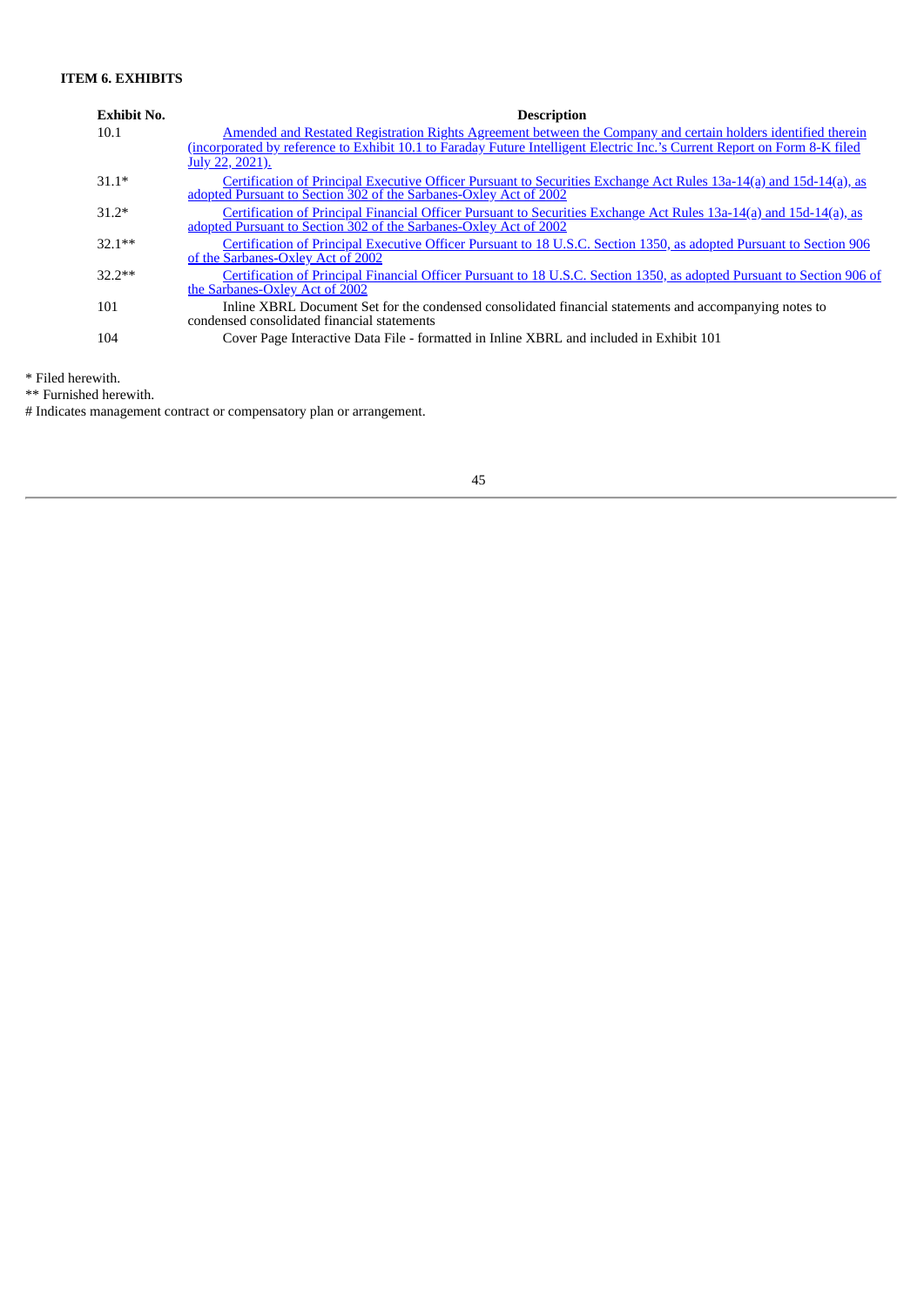# **SIGNATURES**

Pursuant to the requirements of the Securities Exchange Act of 1934, the registrant has duly caused this report to be signed on its behalf by the undersigned hereunto duly authorized.

# **Faraday Future Intelligent Electric Inc.**

Date: May 23, 2022

| Bv:    | /s/ Carsten Breitfeld                     |
|--------|-------------------------------------------|
| Name:  | Carsten Breitfeld                         |
| Title: | Global Chief<br><b>Executive Officer</b>  |
|        | (Principal Executive<br>Officer)          |
|        |                                           |
| By:    | /s/ Becky Roof                            |
| Name:  | <b>Becky Roof</b>                         |
| Title: | Interim Chief<br><b>Financial Officer</b> |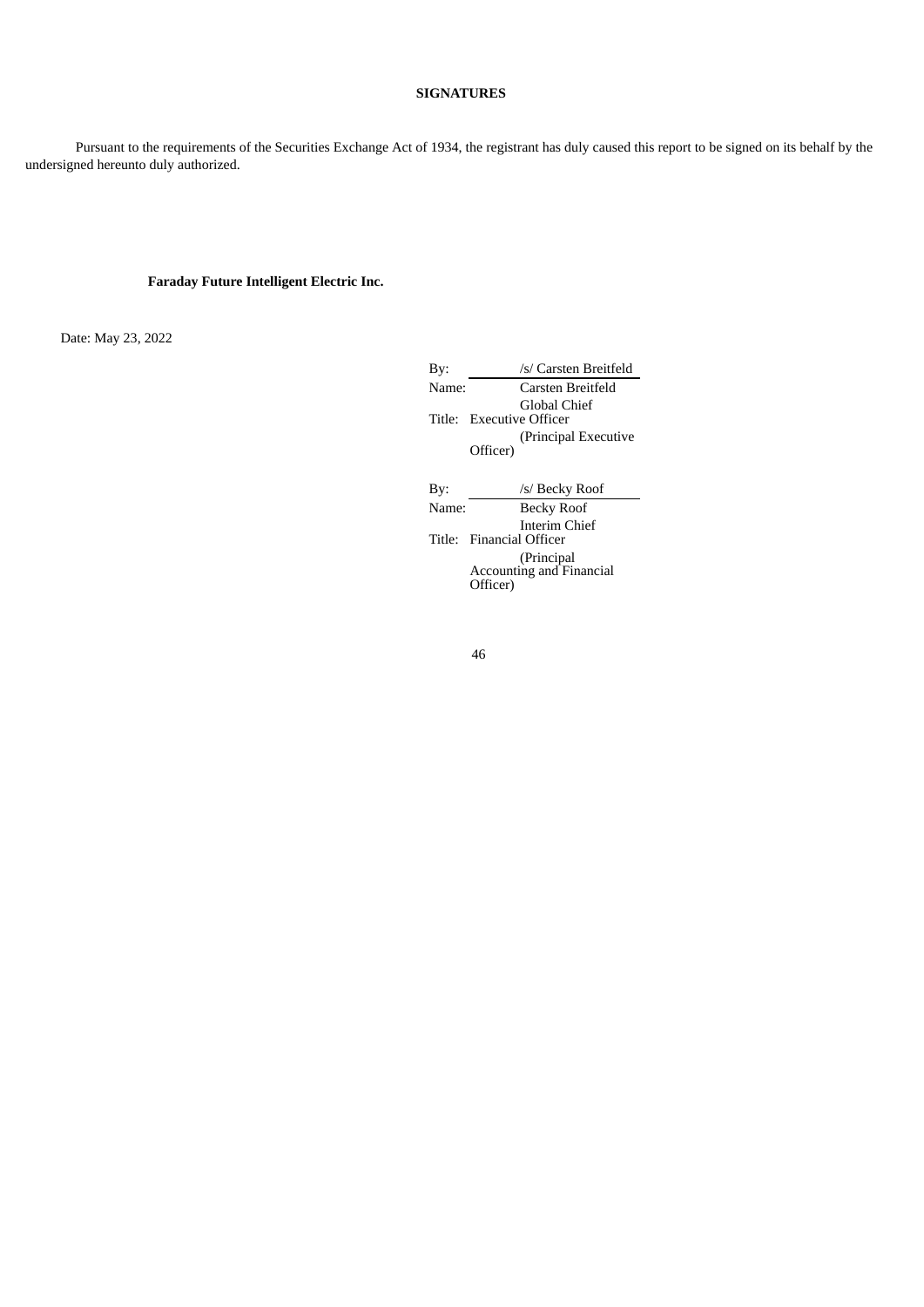### <span id="page-47-0"></span>**Exhibit 31.1**

## **CERTIFICATION OF CHIEF EXECUTIVE OFFICER PURSUANT TO RULE 13A-14(A) UNDER THE SECURITIES EXCHANGE ACT OF 1934, AS ADOPTED PURSUANT TO SECTION 302 OF THE SARBANES-OXLEY ACT OF 2002**

I, Carsten Breitfeld, certify that:

- 1. I have reviewed this quarterly report on Form 10-Q of Faraday Future Intelligent Electric Inc.;
- 2. Based on my knowledge, this report does not contain any untrue statement of a material fact or omit to state a material fact necessary to make the statements made, in light of the circumstances under which such statements were made, not misleading with respect to the period covered by this report;
- 3. Based on my knowledge, the financial statements, and other financial information included in this report, fairly present in all material respects the financial condition, results of operations and cash flows of the registrant as of, and for, the periods presented in this report;
- 4. The registrant's other certifying officers and I are responsible for establishing and maintaining disclosure controls and procedures (as defined in Exchange Act Rules 13a-15(e) and 15d-15(e)) and internal control over financial reporting (as defined in Exchange Act Rules 13a-15(f) and 15d-15(f)) for the registrant and have:
	- a. Designed such disclosure controls and procedures, or caused such disclosure controls and procedures to be designed under our supervision, to ensure that material information relating to the registrant, including its consolidated subsidiaries, is made known to us by others within those entities, particularly during the period in which this report is being prepared;
	- b. Designed such internal control over financial reporting, or caused such internal control over financial reporting to be designed under our supervision, to provide reasonable assurance regarding the reliability of financial reporting and the preparation of financial statements for external purposes in accordance with generally accepted accounting principles;
	- c. Evaluated the effectiveness of the registrant's disclosure controls and procedures and presented in this report our conclusions about the effectiveness of the disclosure controls and procedures, as of the end of the period covered by this report based on such evaluation; and
	- d. Disclosed in this report any change in the registrant's internal control over financial reporting that occurred during the registrant's most recent fiscal quarter (the registrant's fourth fiscal quarter in the case of an annual report) that has materially affected, or is reasonably likely to materially affect, the registrant's internal control over financial reporting; and
- 5. The registrant's other certifying officers and I have disclosed, based on our most recent evaluation of internal control over financial reporting, to the registrant's auditors and the audit committee of the registrant's board of directors (or persons performing the equivalent functions):
	- a. All significant deficiencies and material weaknesses in the design or operation of internal control over financial reporting which are reasonably likely to adversely affect the registrant's ability to record, process, summarize and report financial information; and
	- b. Any fraud, whether or not material, that involves management or other employees who have a significant role in the registrant's internal control over financial reporting.

/s/ Carsten Breitfeld

Carsten Breitfeld *Global Chief Executive Officer (Principal Executive Officer)*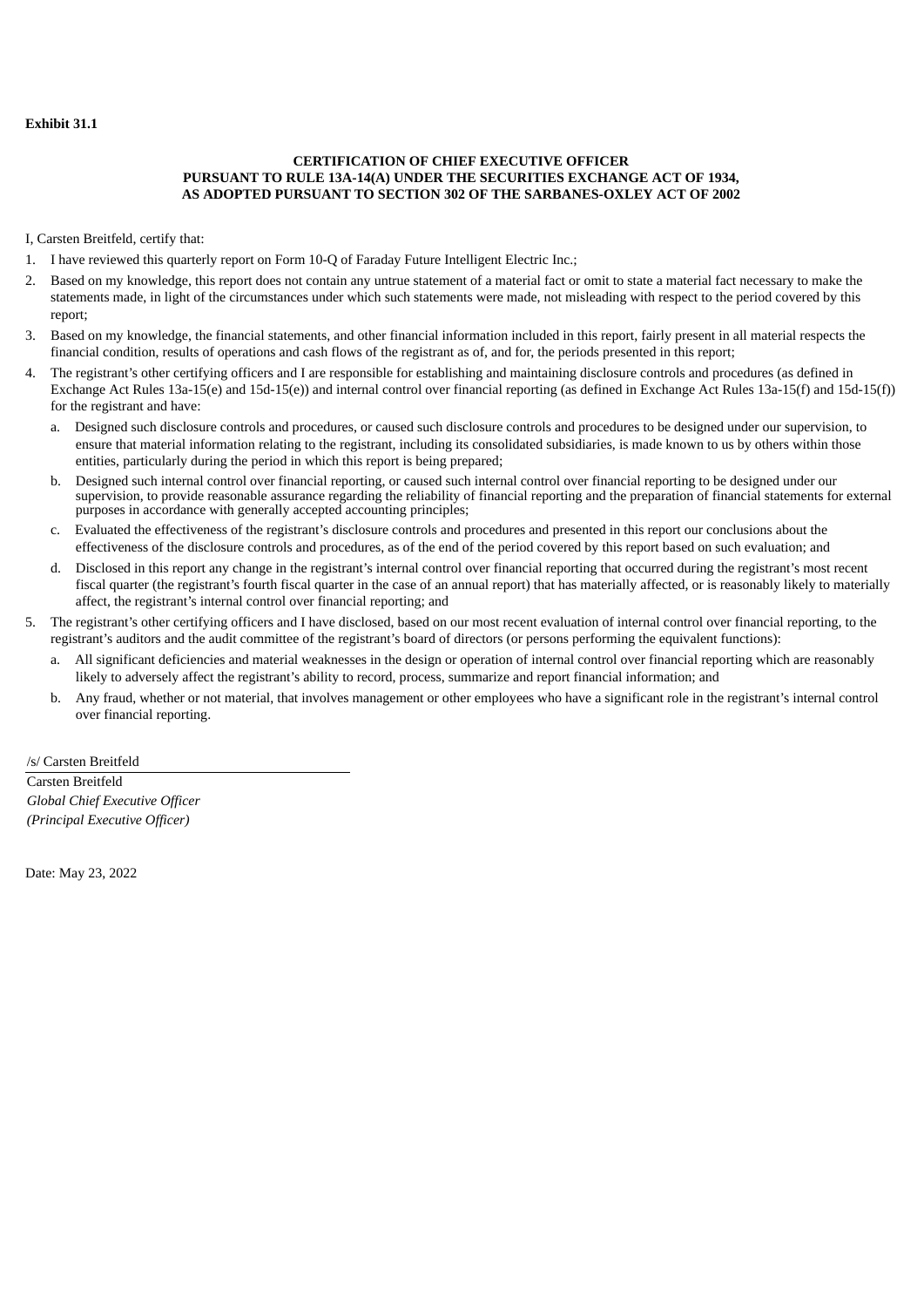## <span id="page-48-0"></span>**Exhibit 31.2**

## **CERTIFICATION OF CHIEF FINANCIAL OFFICER PURSUANT TO RULE 13A-14(A) UNDER THE SECURITIES EXCHANGE ACT OF 1934, AS ADOPTED PURSUANT TO SECTION 302 OF THE SARBANES-OXLEY ACT OF 2002**

I, Becky Roof, certify that:

- 1. I have reviewed this quarterly report on Form 10-Q of Faraday Future Intelligent Electric Inc.;
- 2. Based on my knowledge, this report does not contain any untrue statement of a material fact or omit to state a material fact necessary to make the statements made, in light of the circumstances under which such statements were made, not misleading with respect to the period covered by this report;
- 3. Based on my knowledge, the financial statements, and other financial information included in this report, fairly present in all material respects the financial condition, results of operations and cash flows of the registrant as of, and for, the periods presented in this report;
- 4. The registrant's other certifying officers and I are responsible for establishing and maintaining disclosure controls and procedures (as defined in Exchange Act Rules 13a-15(e) and 15d-15(e) and internal control over financial reporting (as defined in Exchange Act Rules 13a-15(f) and 15d-15(f))) for the registrant and have:
	- a. Designed such disclosure controls and procedures, or caused such disclosure controls and procedures to be designed under our supervision, to ensure that material information relating to the registrant, including its consolidated subsidiaries, is made known to us by others within those entities, particularly during the period in which this report is being prepared;
	- b. Designed such internal control over financial reporting, or caused such internal control over financial reporting to be designed under our supervision, to provide reasonable assurance regarding the reliability of financial reporting and the preparation of financial statements for external purposes in accordance with generally accepted accounting principles;
	- c. Evaluated the effectiveness of the registrant's disclosure controls and procedures and presented in this report our conclusions about the effectiveness of the disclosure controls and procedures, as of the end of the period covered by this report based on such evaluation; and
	- d. Disclosed in this report any change in the registrant's internal control over financial reporting that occurred during the registrant's most recent fiscal quarter (the registrant's fourth fiscal quarter in the case of an annual report) that has materially affected, or is reasonably likely to materially affect, the registrant's internal control over financial reporting; and
- 5. The registrant's other certifying officers and I have disclosed, based on our most recent evaluation of internal control over financial reporting, to the registrant's auditors and the audit committee of the registrant's board of directors (or persons performing the equivalent functions):
	- a. All significant deficiencies and material weaknesses in the design or operation of internal control over financial reporting which are reasonably likely to adversely affect the registrant's ability to record, process, summarize and report financial information; and
	- b. Any fraud, whether or not material, that involves management or other employees who have a significant role in the registrant's internal control over financial reporting.

/s/ Becky Roof

Becky Roof *Interim Chief Financial Officer (Principal Financial and Accounting Officer)*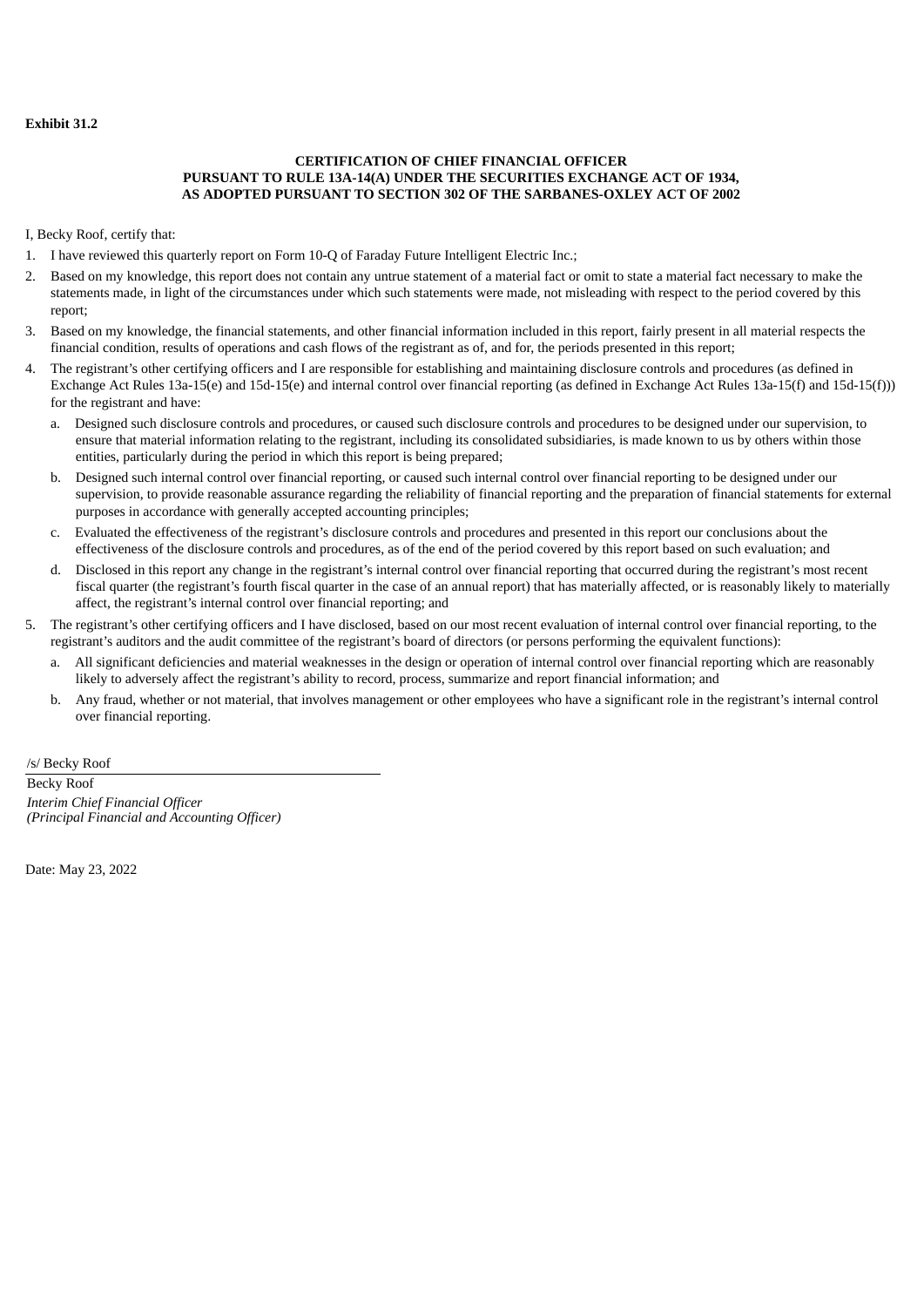## <span id="page-49-0"></span>**Exhibit 32.1**

# **CERTIFICATION PURSUANT TO 18 U.S.C. SECTION 1350 AS ADOPTED PURSUANT TO SECTION 906 OF THE SARBANES-OXLEY ACT OF 2002**

In connection with the Quarterly Report of Faraday Future Intelligent Electric Inc. (the "Company") on Form 10-Q for the quarterly period ended March 31, 2022, as filed with the Securities and Exchange Commission (the "Report"), I, Carsten Breitfeld, Global Chief Executive Officer of the Company, certify, pursuant to 18 U.S.C. §1350, as added by §906 of the Sarbanes-Oxley Act of 2002, that:

- 1. The Report fully complies with the requirements of Section 13(a) or 15(d) of the Securities Exchange Act of 1934, as amended; and
- 2. To my knowledge, the information contained in the Report fairly presents, in all material respects, the financial condition and results of operations of the Company as of and for the period covered by the Report.

The foregoing certification is being furnished solely pursuant to 18 U.S.C. Section 1350 and is not being filed as part of the Report.

/s/ Carsten Breitfeld Carsten Breitfeld *Global Chief Executive Officer (Principal Executive Officer)*